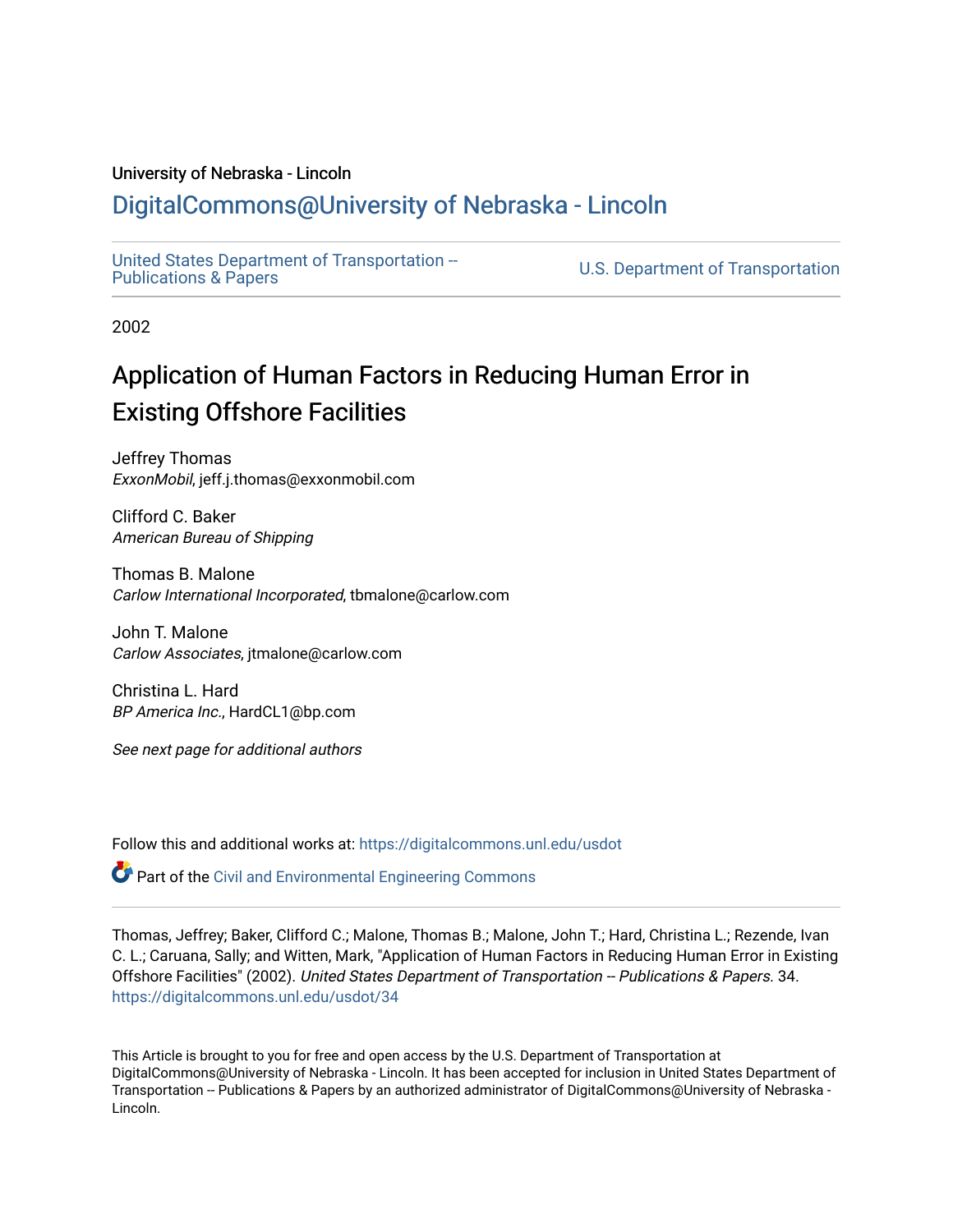### Authors

Jeffrey Thomas, Clifford C. Baker, Thomas B. Malone, John T. Malone, Christina L. Hard, Ivan C. L. Rezende, Sally Caruana, and Mark Witten

This article is available at DigitalCommons@University of Nebraska - Lincoln: [https://digitalcommons.unl.edu/usdot/](https://digitalcommons.unl.edu/usdot/34) [34](https://digitalcommons.unl.edu/usdot/34)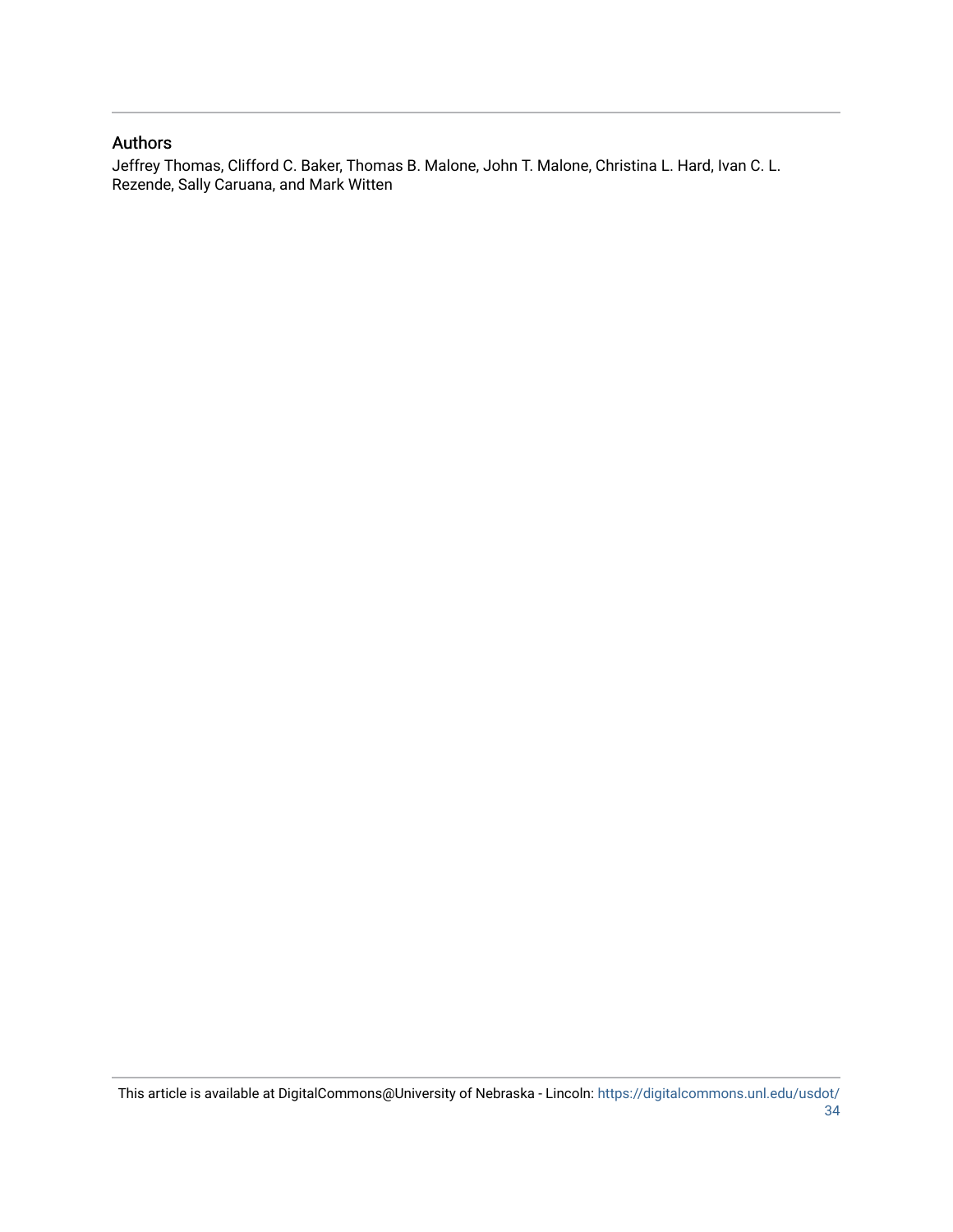### **WORKING GROUP 3**

#### **2 ND INTERNATIONAL WORKSHOP ON HUMAN FACTORS IN OFFSHORE OPERATIONS (HFW2002)**

### **APPLICATION OF HUMAN FACTORS ENGINEERING IN REDUCING HUMAN ERROR IN EXISTING OFFSHORE SYSTEMS**

Jeffrey Thomas **ExxonMobil** Houston, TX USA jeff.j.thomas@exxonmobil.com

Clifford C. Baker American Bureau of Shipping Houston, Texas USA

Thomas B. Malone, Ph.D. Carlow International Incorporated Potomac Falls, VA USA tbmalone@carlow.com

> John T. Malone, Ph.D. Carlow Associates Falls Church, VA USA jtmalone@carlow.com

Christina L. Hard BP America Inc. Houston, TX USA HardCL1@bp.com

Ivan C. L. Rezende Petrobras Brazil Ivanrezende@petrobras.com

Sally Caruana BOMEL Limited Maidenhead Berkshire United Kingdom Sallycaruana@bomelconsult.com

> Mark Witten **ChevronTexaco** New Orleans, LA USA MSWI@chevrontexaco.com

April 8 – 11, 2002 Houston, Texas USA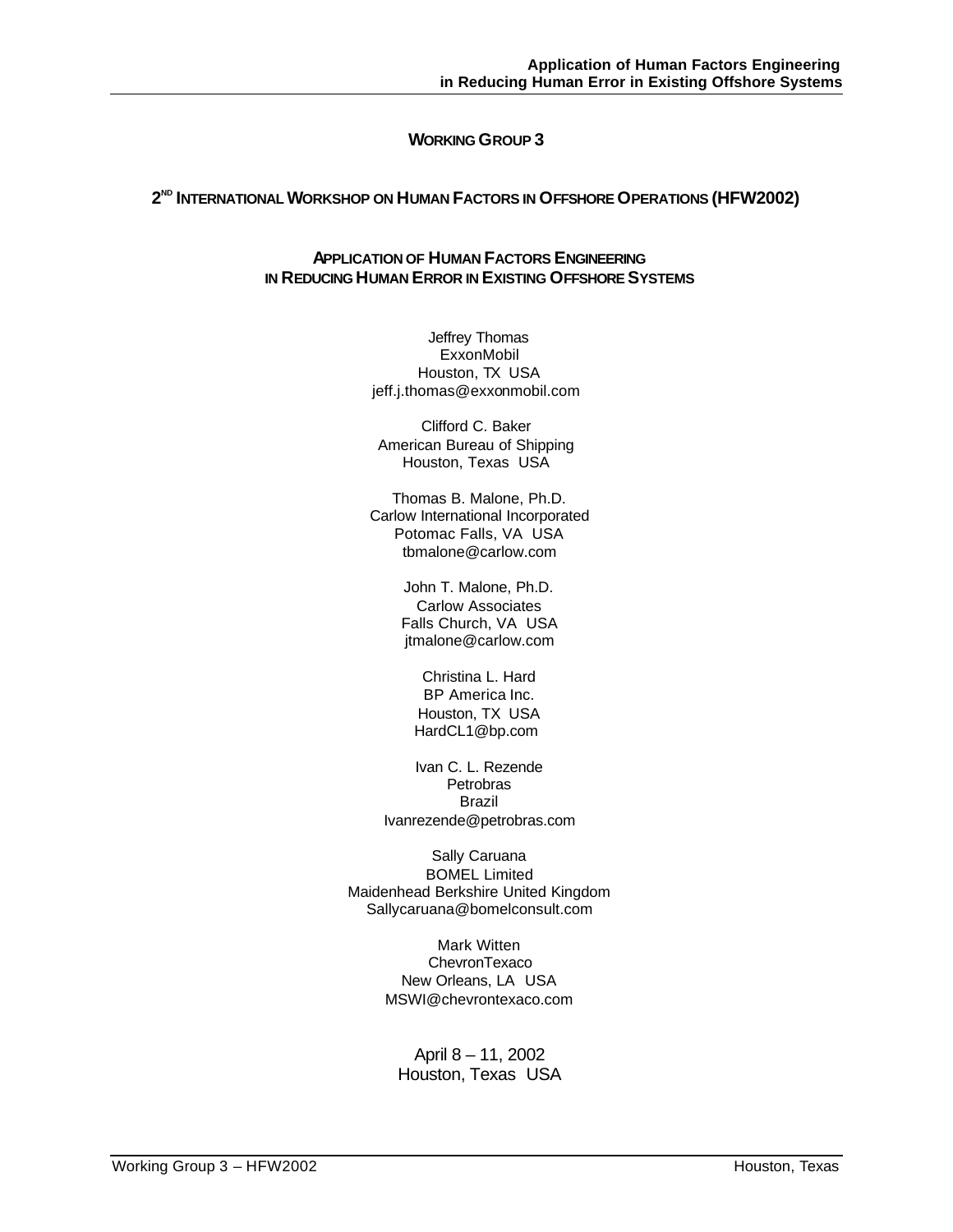# **TABLE OF CONTENTS**

# **PAGE**

| 1.0 |                                                                   |                                                                                   |  |  |  |  |
|-----|-------------------------------------------------------------------|-----------------------------------------------------------------------------------|--|--|--|--|
| 2.0 | HUMAN PERFORMANCE ISSUES BY CLASSES OF HUMAN-MACHINE INTERFACES 3 |                                                                                   |  |  |  |  |
|     | 2.1                                                               |                                                                                   |  |  |  |  |
|     | 2.2                                                               |                                                                                   |  |  |  |  |
|     | 2.3                                                               |                                                                                   |  |  |  |  |
|     | 2.4                                                               |                                                                                   |  |  |  |  |
| 3.0 |                                                                   |                                                                                   |  |  |  |  |
|     | 3.1                                                               |                                                                                   |  |  |  |  |
|     | 3.2                                                               |                                                                                   |  |  |  |  |
|     | 3.3                                                               |                                                                                   |  |  |  |  |
|     | 3.4                                                               |                                                                                   |  |  |  |  |
| 4.0 |                                                                   | HFE PROCESS FOR HUMAN ERROR REDUCTION IN EXISTING SYSTEMS 14                      |  |  |  |  |
|     | 4.1                                                               |                                                                                   |  |  |  |  |
|     | 4.2                                                               |                                                                                   |  |  |  |  |
|     | 4.3                                                               |                                                                                   |  |  |  |  |
|     | 4.4                                                               | Step 4 - Analyze Causes of Human Error, and Constraints on Error Reduction21      |  |  |  |  |
|     | 4.5                                                               |                                                                                   |  |  |  |  |
|     | 4.6                                                               |                                                                                   |  |  |  |  |
|     | 4.7                                                               |                                                                                   |  |  |  |  |
|     | 4.8                                                               |                                                                                   |  |  |  |  |
| 5.0 |                                                                   | <b>EXAMPLE ACTION PLANS FOR IMPROVING HUMAN PERFORMANCE ON EXISTING SYSTEMS27</b> |  |  |  |  |
| 6.0 |                                                                   |                                                                                   |  |  |  |  |
| 7.0 |                                                                   |                                                                                   |  |  |  |  |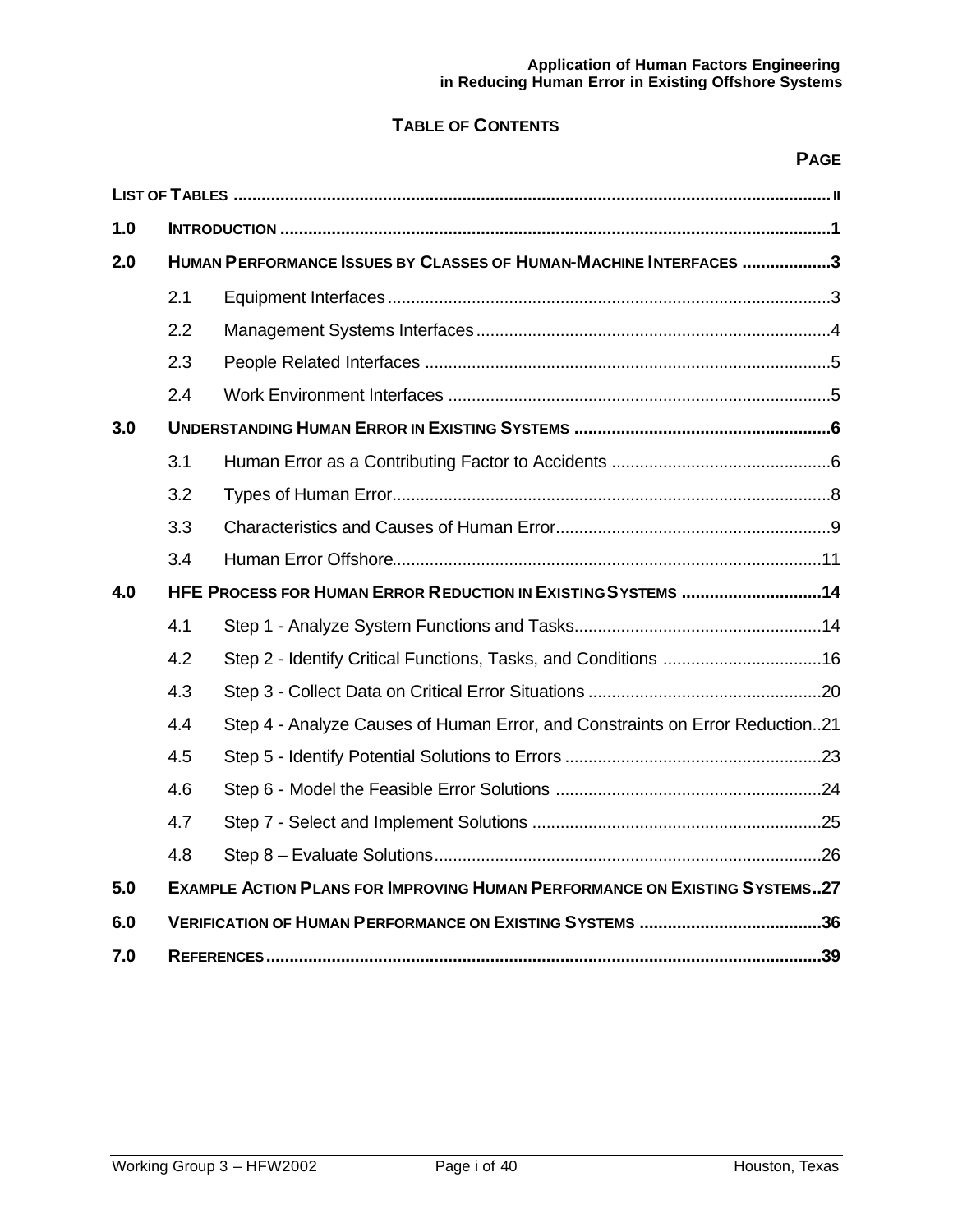# **LIST OF FIGURES**

# **PAGE**

| Figure 1. |                                                                               |  |
|-----------|-------------------------------------------------------------------------------|--|
| Figure 2. | Process for Applying HFE Methods & Data for the Reduction of Human Errors .14 |  |
| Figure 3. |                                                                               |  |

# **LIST OF TABLES**

# **PAGE**

| Table 1. |                                                                        |  |
|----------|------------------------------------------------------------------------|--|
| Table 2. |                                                                        |  |
| Table 3. |                                                                        |  |
| Table 4. | Sample Process for Improvement of Procedures/Job Aids 30               |  |
| Table 5. | Sample Process for Improvement of Information Transfer and Displays 31 |  |
| Table 6. | Sample Process for Improvement of Human Machine/Interfaces 32          |  |
| Table 7. | Sample Process for Improvement of Training (individual and team)33     |  |
| Table 8. |                                                                        |  |
|          |                                                                        |  |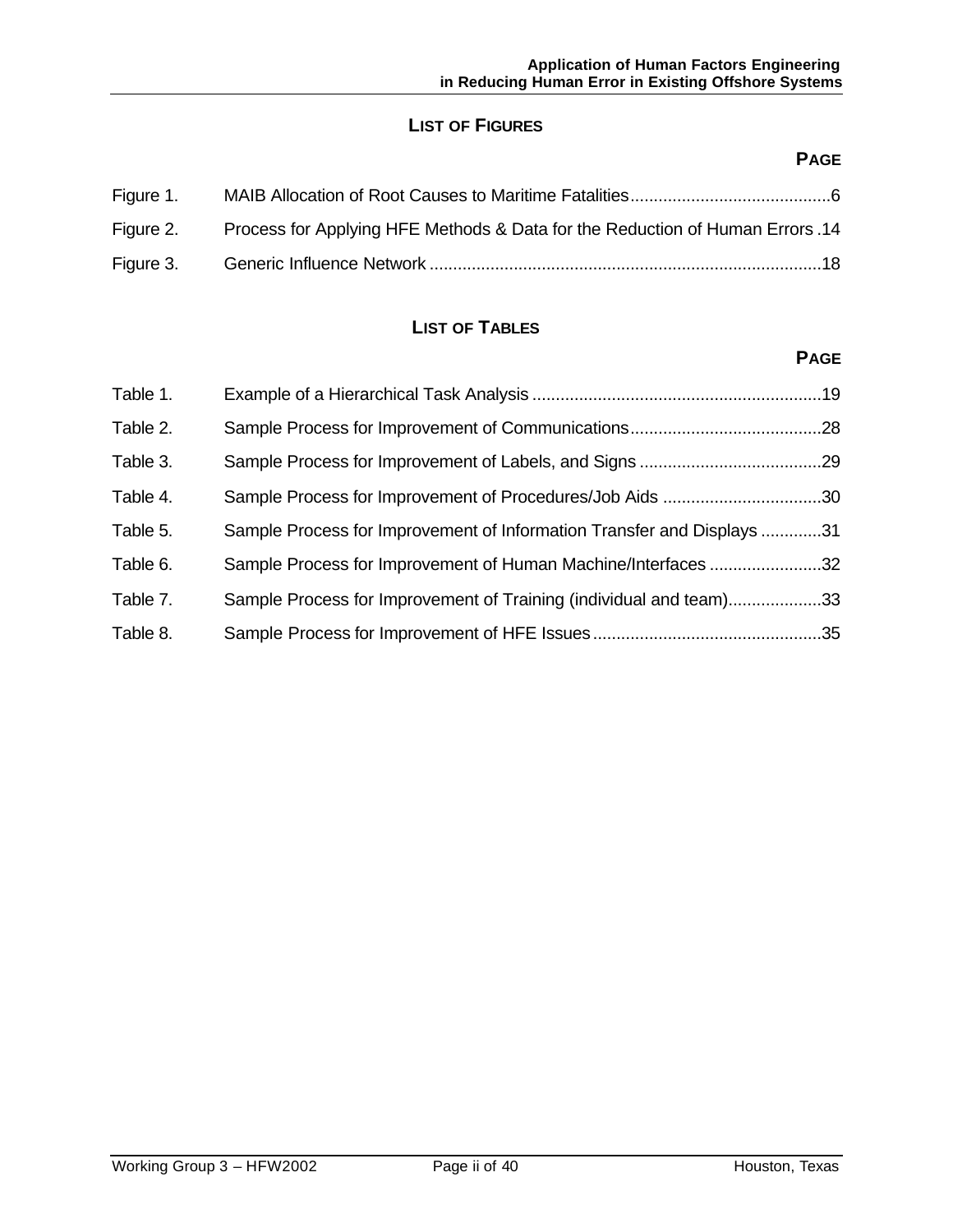# **APPLICATION OF HUMAN FACTORS ENGINEERING IN REDUCING HUMAN ERROR IN EXISTING OFFSHORE SYSTEMS**

# *1.0 INTRODUCTION*

Human factors engineering (HFE) is the scientific and engineering discipline concerned with improving human performance and reducing human error in complex systems. HFE represents a merging of behavioral science and systems engineering and is directed at integrating people into the workplace. The discipline had its start in the aviation and aerospace industries.

The objective of HFE is to minimize the potential for human error and accidents by ensuring that the human can perform assigned activities as efficiently and effectively as possible. At a very basic level, a definition of human error can be "any deviation from expected human performance" (Senders and Moray 1991)." Other definitions exist that have a qualifier of human error include, such as "failure to respond to a situation within time constraints, responding with insufficient precision of control, or deciding upon inappropriate courses of action." Example of human error is:

- Starting the wrong pump
- Skipping a step in a procedure
- Entering the wrong set point

According to the association of Oil and Gas Producers (OGP), human factors can be defined as "the term used to describe the interaction of individuals with each other, with facilities and equipment, and with management systems." OGP further states that "this interaction is influenced by both the working environment and the culture of the people involved . . . Human factors analysis focuses on how these interactions contribute towards the creation of a safe workplace. Figure 1 presents the OGP model of human factors (www.ogp.org.uk/pubs/hf.pdf).



**Figure 1. Human Factors and their Interactions**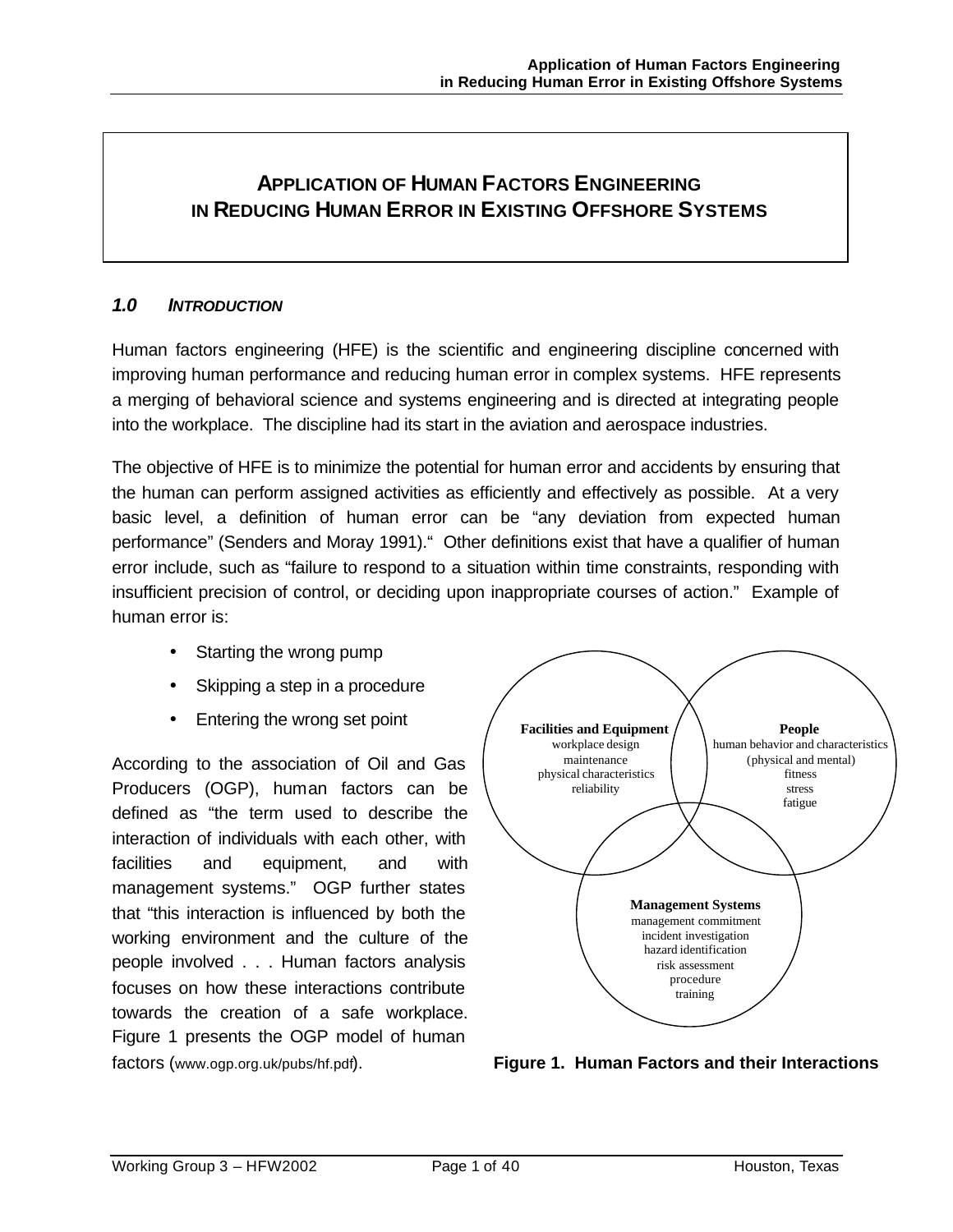HFE begins with the assumption that the human is an integral component of the system rather than an element to be accommodated after completion of system design. The body of knowledge of HFE encompasses knowledge of: (1) human capabilities (for example, humans have good sensory and perceptual capabilities, are adaptive controllers, and can make decisions and plans of action based on incomplete or evolving information) and (2) human limitations (e.g., we have poor qualities of endurance and ability to exert forces, we must operate in highly constrained physical environments, and we are highly variable in our mental and physical ability and reliability), and (3) methods, principles and data addressing the application of this knowledge.

The objective of this paper is to illustrate, for designers, operators, managers, and maintainers of offshore facilities, the methods, tools and techniques that can influence human performance and error in complex systems. To do this requires an introduction to the objectives and issues of HFE, as well as an introduction to the body of HFE literature and data that support human performance and safety design.

Today the methods and data of HFE are being applied to a wide variety of activities and operations. HFE methods for reducing human errors include (1) the use of established design standards, (2) reliance on test and evaluation procedures, such as interviewing subject matter experts, examination of a work sample, experimentation, measurement of human performance in on-going task sequences, and use of human-in-the-loop simulation (including the training, knowledge and skills a person need to properly run a system) and (3) investigation of incidents to understand the causes of human error.

Human error is a major source of risk in existing offshore systems. The International Maritime Organization and the U.S. Coast Guard have independently estimated that human error is the direct cause of 80% of ship accidents and incidents. Chadwell et al (1999) investigated the role of human error in petroleum system incidents and found that in 47% in these incidents, human error was judged to be a causal or contributory factor. Human error is a leading cause of incidents which result in loss of life or injury to workers, leading to lost time, and lost capacity to the company. Human error also leads to financial losses due to lost drilling time, production downtime, damage to the environment, and unavailability of or damage to systems or equipment. In many cases of loss due to human error, errors are often related to several key factors, including external factors such human-machine interface design, design of procedures and job performance aids, as well as internal factors such as fatigue.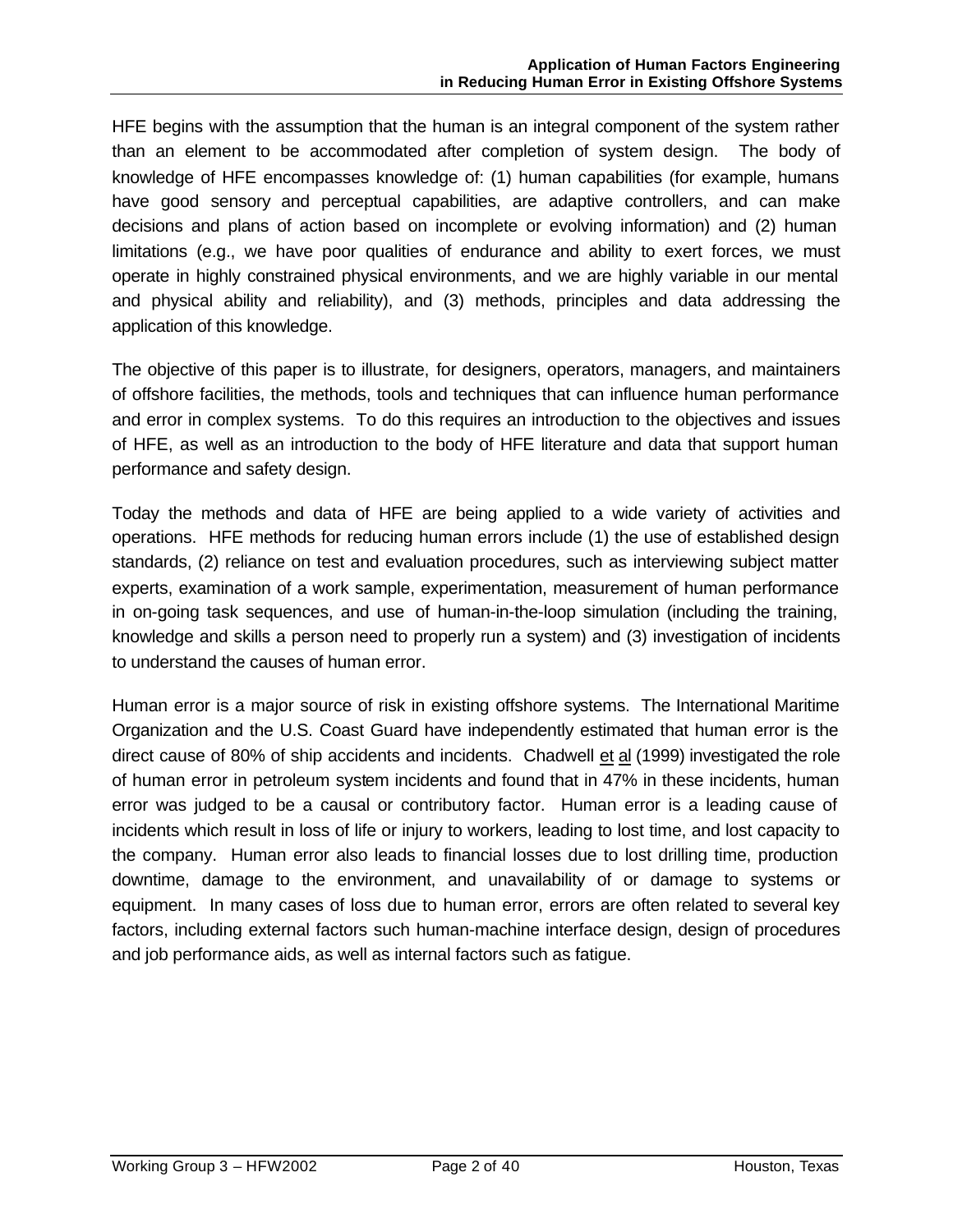Modifying existing systems to reduce the potential and impact of human error can be difficult due to costs and potential interruption of production or drilling operators. These include the costs of making the modifications, the constraints on the extent to which a system, already designed and in operation, can actually be modified, and the increased potential for human error in making procedural changes to a system for which operating personnel have been trained to follow established procedures.

This paper discusses:

- Human performance implications for various classes of human machine interfaces
- Human performance problems for existing offshore systems
- A process for applying human factors engineering to reduce the potential for human error in existing systems
- Methods and measures for improving human performance in existing systems

### *2.0 HUMAN PERFORMANCE ISSUES BY CLASSES OF HUMAN-MACHINE INTERFACES*

In its concern for system design, HFE is involved in the design, development, testing and evaluation of human-machine interfaces. Consistent with the OGP model, divisions of interfaces can be defined as equipment related, people related, and management systems related working environment and culture.

### **2.1 Equipment Interfaces**

Equipment interfaces can include: computers, workstations, control panels, buttons, switches and other types of controls.

Physical interfaces include the physical, structural, and workstation elements with which the human interacts in performing assigned tasks. Interfaces include:

- Workstations
- Control panels and consoles
- Displays and display elements (screens, windows, icons, graphics)
- Controls and data input and manipulation devices (keyboards, action buttons, switches, hand controllers)
- Labels and markings
- Structural components (doors, ladders, stairs, hand holds, etc.)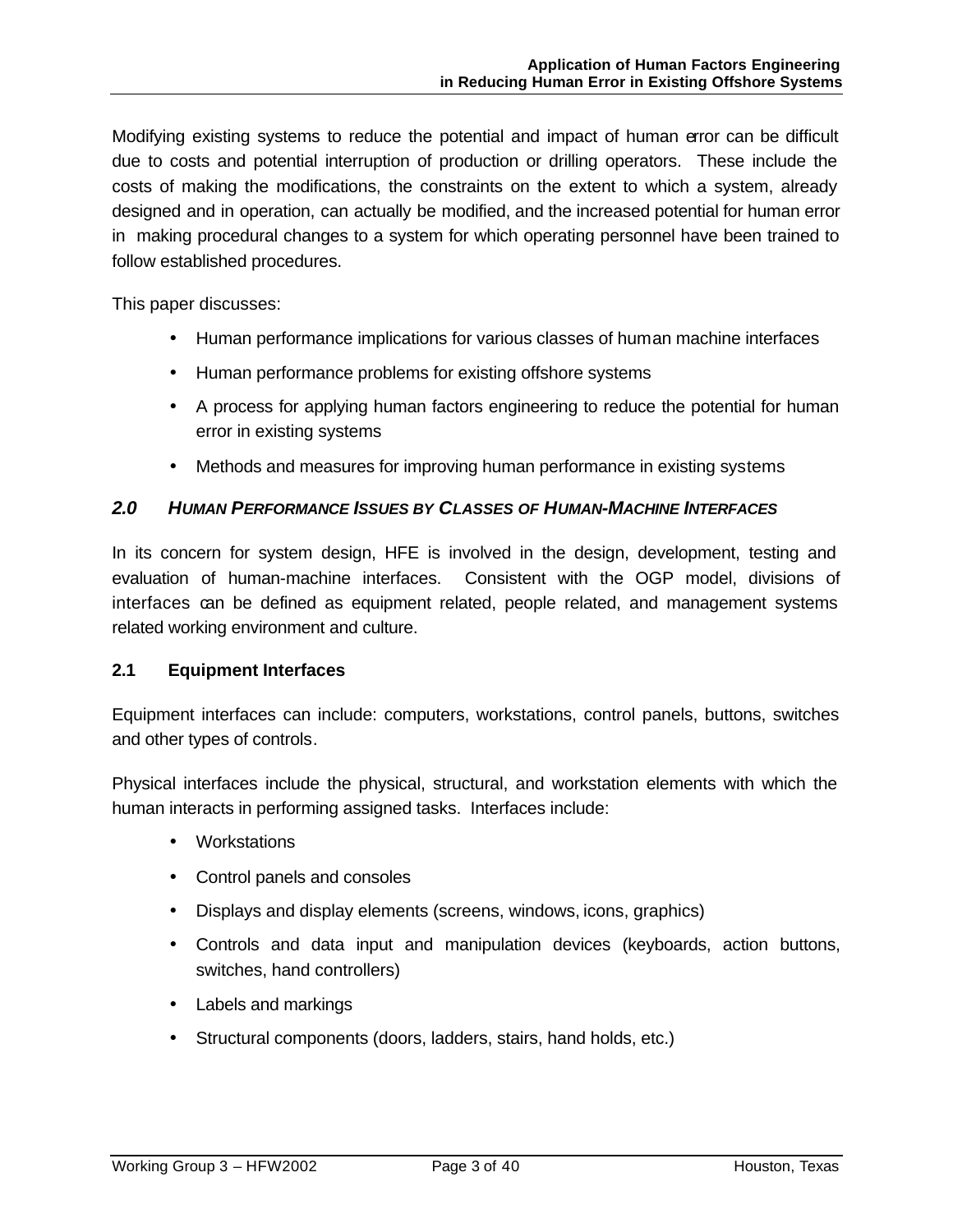Computing devices should be designed to be usable to the human user. In this context usability of a system interface refers to extent to which:

- Human-computer interfaces have been designed in accordance with user cognitive, perceptual, and memory capabilities
- Software command modes are transparent to the user
- Displays are standardized and are easily read and interpreted
- The user is always aware of where he or she is in a program or problem diagnosis (situational awareness)
- On-line help is available and responsive
- The user is only provided with that information needed when it is needed
- The user understands how to navigate through a program and retrieve needed information

For these interfaces the major problems are associated with design approaches that contribute to human errors and potential incidents (Controls that are not logically organized, ladders at a severe angle, etc.).

# **2.2 Management Systems Interfaces**

The major organizational issues for this class of interface are the determination of the roles of the human vs. automation, and the factors that impact the ability of the human to perform assigned functions and tasks. In modern offshore systems a key component is "information." Interfaces include "organizational" factors and operational factors that manage the flow of information throughout the system, and maximize the accuracy, timeliness, and usability of information as set out in a company's Management Systems. The management of information has become a major issue for system effectiveness, and the major challenge for system technology. Problems with information include: excessive information, complex information handling, non-availability of needed information not available, non-currency of information, and inaccuracy of information.

Problems for this class of interface include excessive administrative and supervisory workloads, ineffective organizational lines of authority, and policies that inhibit effective human performance.

Operational interfaces include: operating, maintenance, and emergency procedures; workloads; skill requirements; personnel manning levels; and system response time constraints. Problems related to operational interfaces include excessive administrative and supervisory workloads, ineffective organizational lines of authority, and policies that inhibit effective human performance.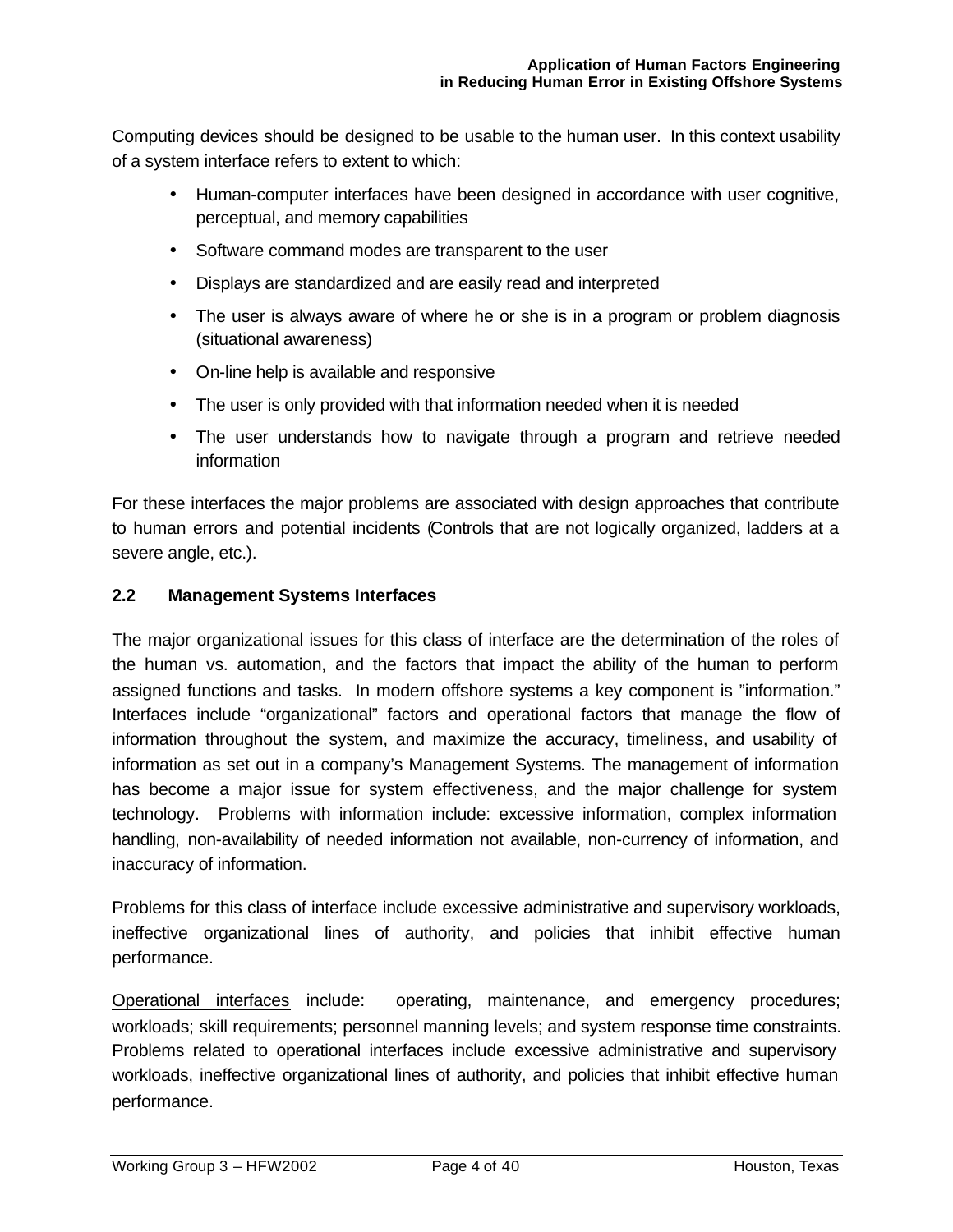### **2.3 People Related Interfaces**

Interfaces are primarily concerned with issues such as communication, collaboration, and team performance. Problems for this class of interfaces include inadequate communications, and ineffective collaboration and team performance. Communications problems can occur on offshore platforms and can significantly contribute to human errors. Examples are too noisy to hear commands/instructions, inadequate communications devices. Offshore systems for which manning where been reduced will be less capable of employing the strategy of having supervisors checking operators work, and could result in less operator collaboration to collectively solve a problem.

People issues also address the cognitive function, operating either collectively as a team or independently. Components of the cognitive class of human interfaces include:

- Decision rules, strategies for formulating and implementing decisions
- Mental integration of information from several sources and at different times
- Diagnostic problem solving
- Short term memory aids
- Cognitive maps, mental representations of spatial relationships
- Situational awareness, or understanding what is happening, and the implications for continued safe operations

### **2.4 Work Environment Interfaces**

Work environment includes such factors as noise, lighting and climate.

Environmental Interfaces are concerned with the physical environment (illumination, noise, temperature, vibration, etc.), workspace arrangement, facility layout and arrangement, and environmental controls, specifically in terms of how environmental factors contribute to human performance and safety and health.

The concerns for environmental interfaces are that they induce fatigue and/or distract attention from the primary task, resulting in increased potential for human error (e.g. glare, noisy environment where alarms cannot be heard, too tight workspace to adequate remove or work on equipment).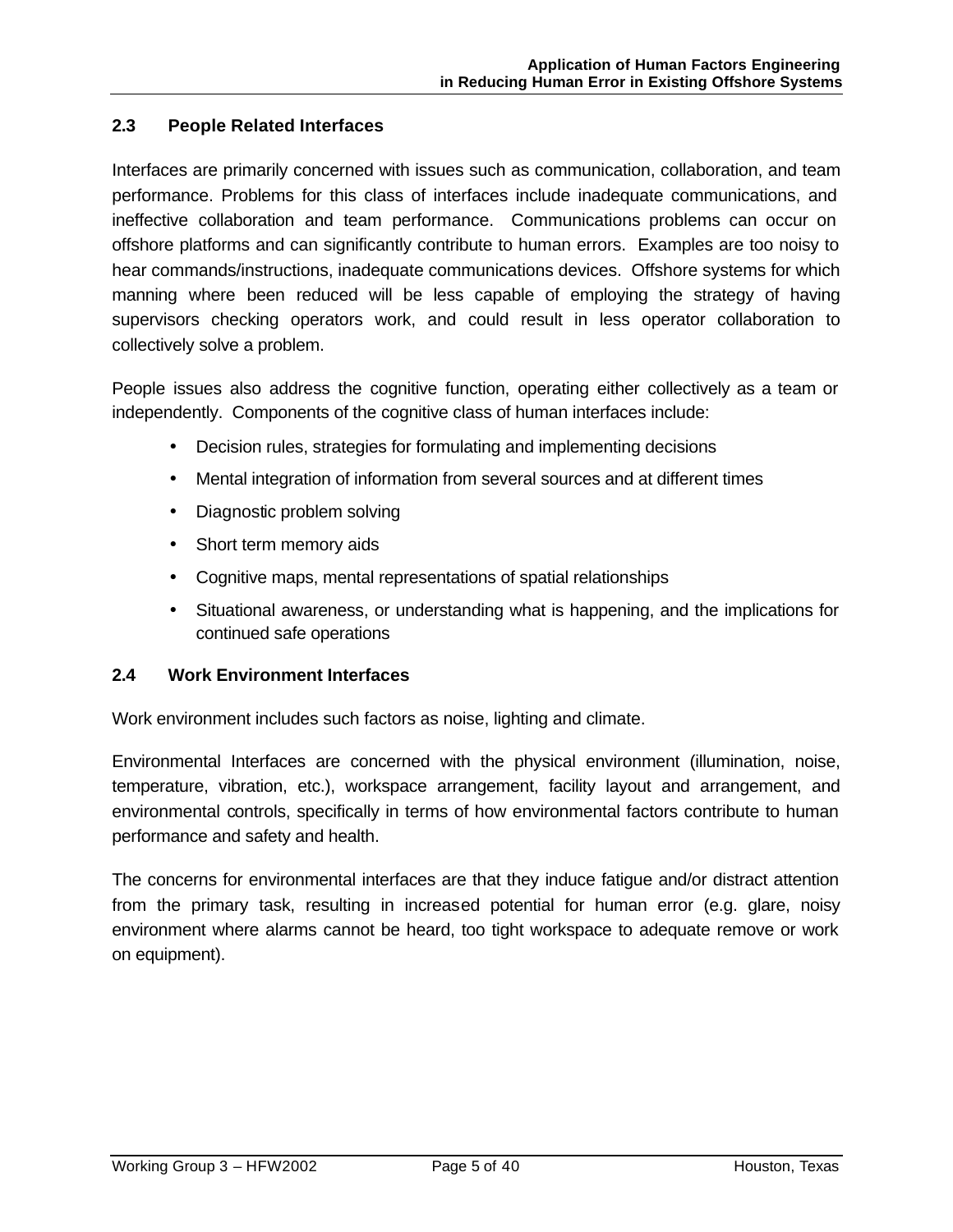# *3.0 UNDERSTANDING HUMAN ERROR IN EXISTING SYSTEMS*

# **3.1 Human Error as a Contributing Factor to Accidents**

It is widely held that human error contributes to 80% of marine casualties and accidents (O'Neill, 1994, McCafferty and Baker, 2002, Baker, et. al., 2002). The Marine Accident Investigation Branch (MAIB) of the United Kingdom Department of the Environment publishes an annual report of maritime accidents. For the year 1999, the MAIB noted the relative causal factors of maritime fatalities. Figure 2, below, summarizes their findings (http://www.maib.detr.gov.uk/ar1999/04.htm). In this figure, 37% of accidents leading to death are attributable to human factors. Looking deeper, 25% are attributable to "Working Methods" and an additional 17% to "Movement about Ship." In the United States, the Human Factors and Ergonomics community considers working methods and movement around marine structures to be within the scope of human factors/ergonomic concerns (e.g., task and vessel design and procedural practices). As a result, if figures for all of these causal factors are combined, fully 79% of fatalities, as reviewed by MAIB, were related to human factors/ergonomics design (McCafferty, et. al, 2001).



# **Figure 2. MAIB Allocation of Root Causes to Maritime Fatalities**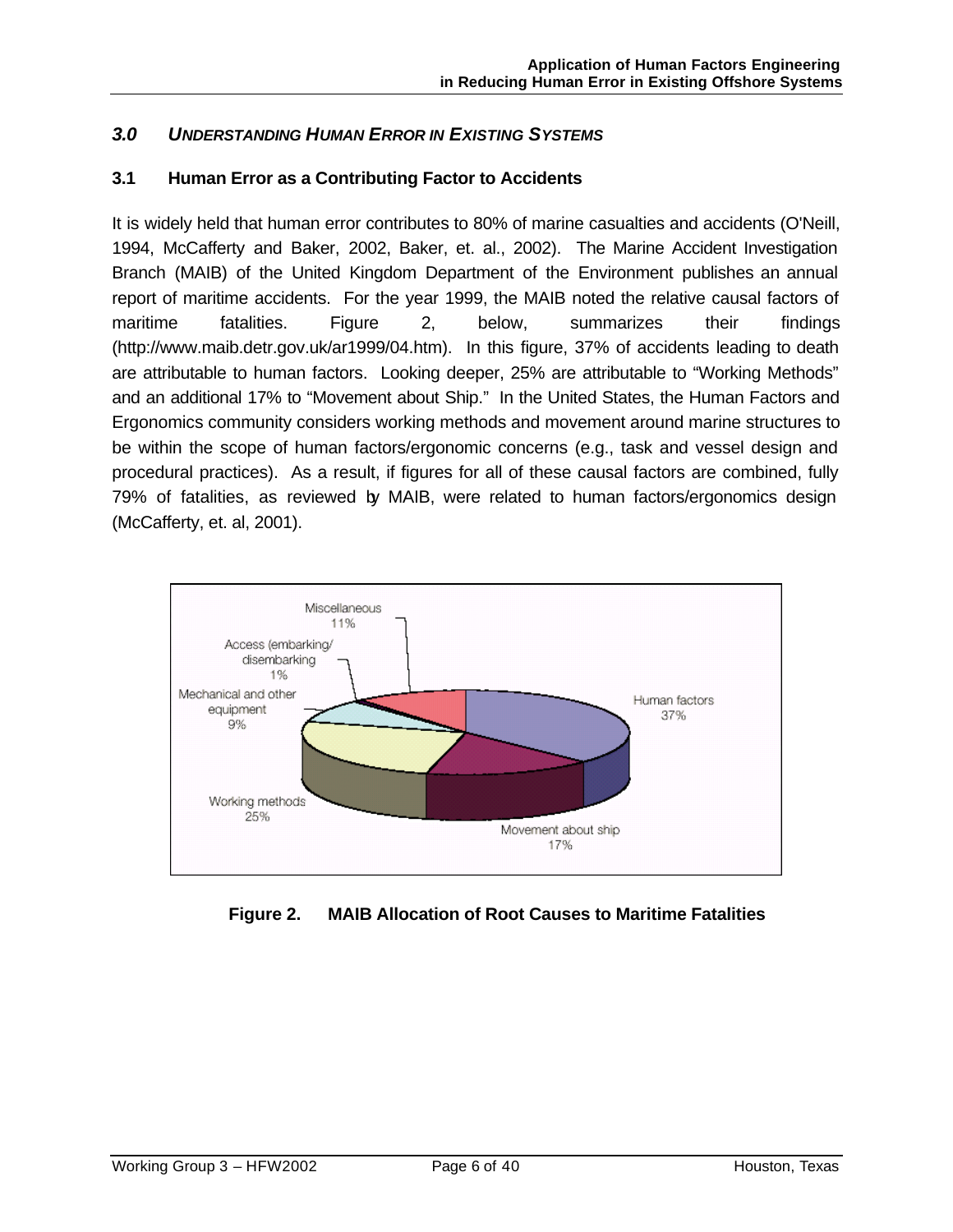While the figures discussed above may seem unduly large, they are not unsubstantiated, nor are they inconsistent with observations of other studies and other industries:

- Bea (1994), citing evidence of major claims associated with commercial shipping during 1993, concludes that human errors that occurred during operations were responsible for approximately 62 percent of the major claims
- The Government Accounting Office (GAO) reported in 1981 that at least 50% of military system failures are the direct result of human error
- 66% of offshore crane accidents are caused by human error
- 90% of ship collisions (Nations Transportation Safety Board)
- 85% of ship accidents (Navy Safety Center)
- 75% of merchant ship accidents (Germany)
- 66% of marine oil spills (UK)
- 90% of nuclear emergencies (American Nuclear Society, 50% according to the US Nuclear Regulatory Commission)
- 62% of hazardous materials spills (Office of Technology Assessment)
- 65% of all airliner accidents (Boeing)
- 90% of automobile accidents (US Department of Transportation)

Chadwell et al (1999) investigated the role of human error in operating petroleum systems by analyzing 130 reported incidents. For 47% of these incidents, human error was judged to be a causal or contributory factor. This 47% was comprised of errors in application of procedures (20%); errors due to management factors (training, communications, and scheduling) (15%); random human error (9%); and errors due to facility design factors (controls, environment, and equipment design) (3%).

The remainder of this section will discuss the nature of human error in terms of error types, causes, and potential means to wrest control of risk attributable to human error.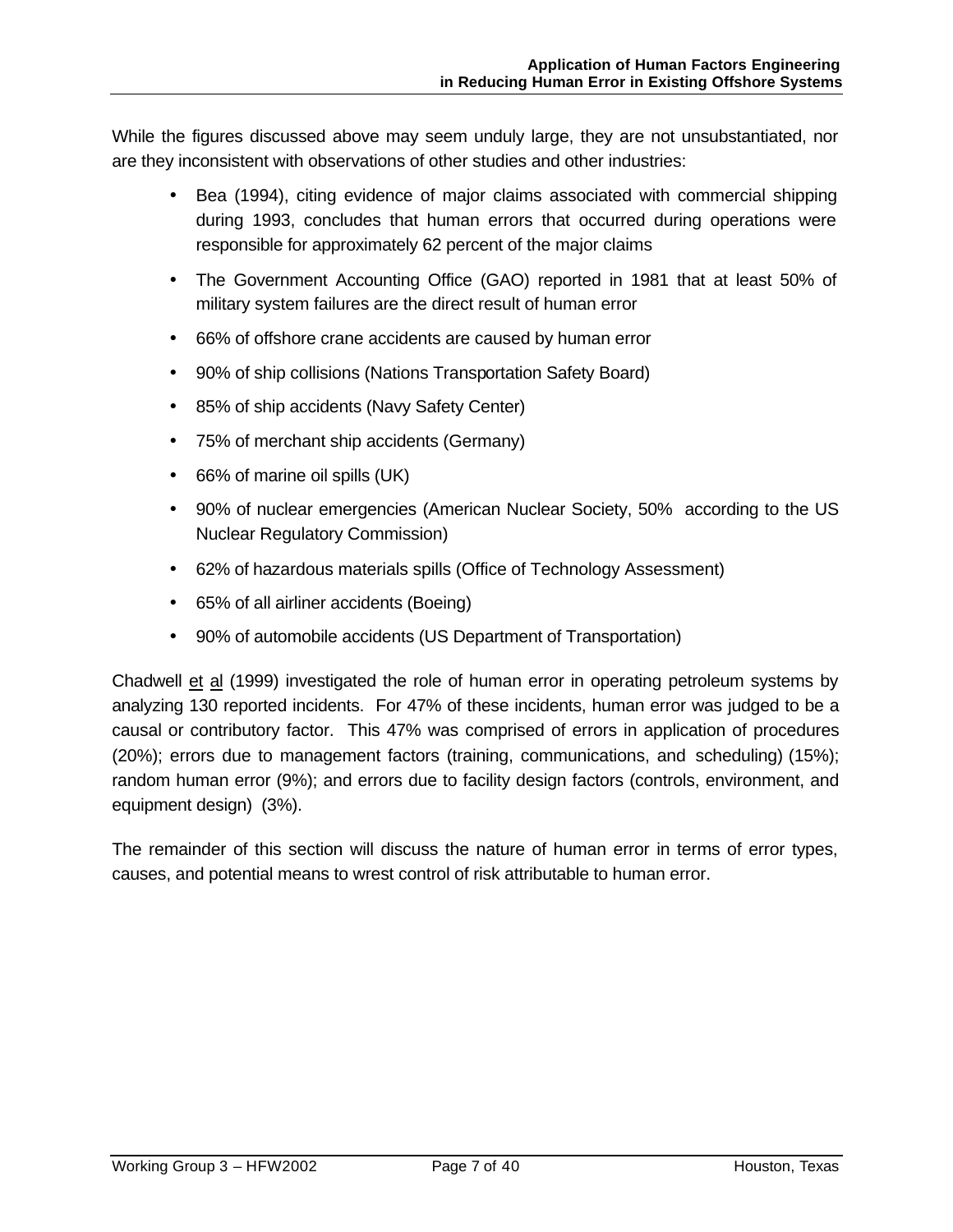# **3.2 Types of Human Error**

Numerous authors (Meister,1971, Woodson, 1981, and Baker, et. all, 2002) distinguish among different types of human error in terms of the causes of those errors. These classifications generally include:

- System-induced errors
- Design-induced error
- Human-induced error

System-induced errors reflect deficiencies in the way a system was implemented. They include mistakes in designating the numbers and types of personnel, in system operating policies, in training (competency assurance), in data resources, in logistics, in organizational responsibilities, and in maintenance requirements and support.

Human induced error, according to Meister (1971), are characteristics of people that influence the potential for errors. These are Meister's "human-induced errors" and include such factors as fitness for duty (e.g., fatigue, disorientation, distraction, impaired attention, lack of motivation, forgetting, complacency, confusion, incorrect expectancy, excessive stress, boredom, inadequate skills and knowledge, and inadequate or impaired perceptual or cognitive ability). Such factors can certainly contribute to the occurrence of errors, and in some cases even cause errors. Recognizing that potential errors are associated with inadequate skills or knowledge, many employers address this issue in their safety programs with restrictions and specific criteria for use of "short service employees." Although definitions for short service employees vary, typically a short service employee may be one new (less than 1 year) to the industry, the company or to the task being performed.

It must be noted that some HFE professionals view the occurrence of human-induced error as an *effect of design*, and not a cause. These practitioners suggest that since no human intends to fail (or very rarely), then it must be that management system and interface design characteristics are to blame for human error  $-$  after all, the human is only responding to the system and the design of its interfaces, management procedures, and policy. Whatever viewpoint is taken, it is important to emphasize that a "blaming culture" is not conducive to avoiding accidents and incidents.

Design-induced errors result from human incompatibilities with the design of equipment. The resulting equipment design characteristics create special difficulties for the operator which substantially increase the potential for error. Examples include inadequate workspace for maintenance, poor color/contrast of display screens, inadequate labeling of controls and difficult to reach valve location.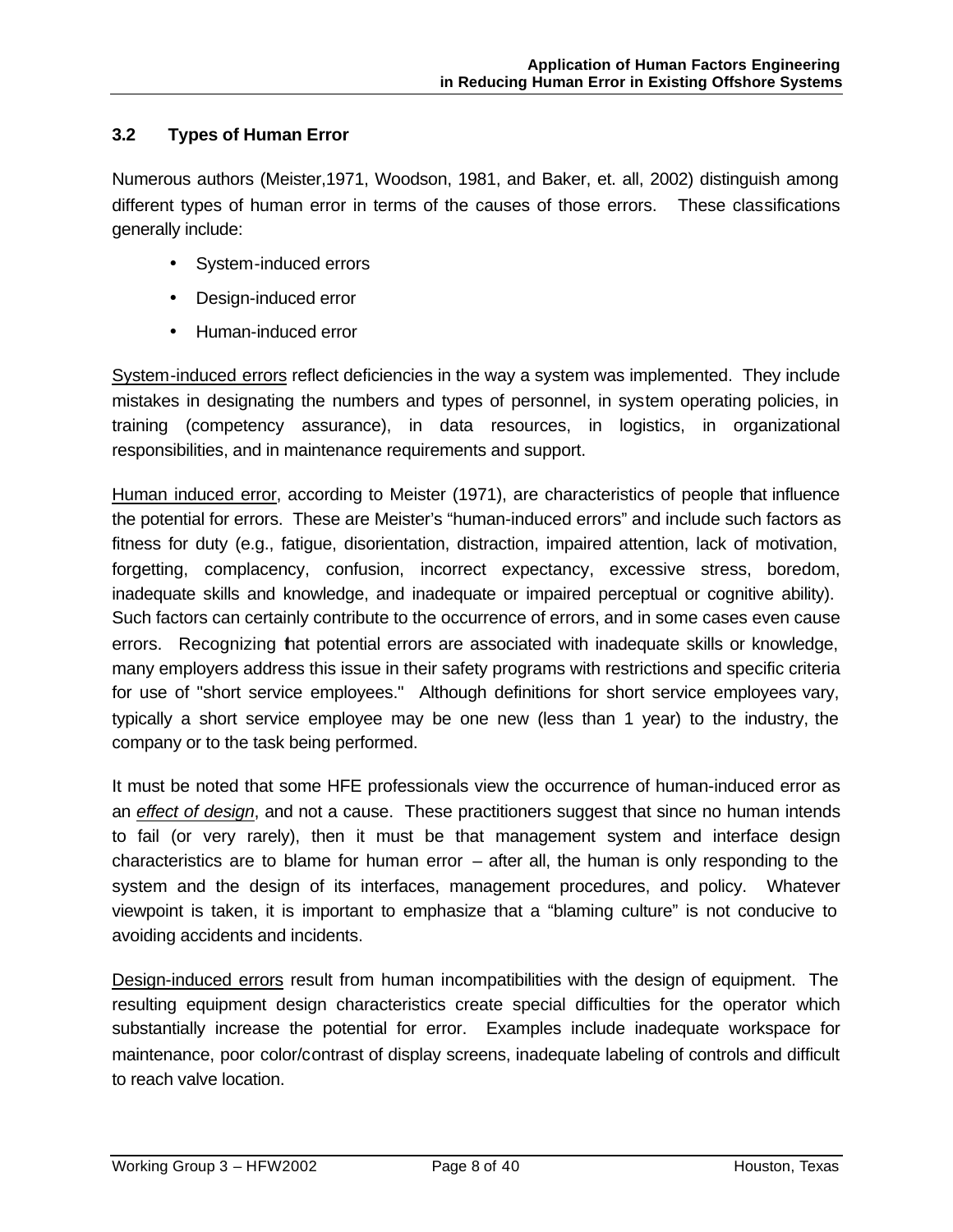Factors external to the individual can influence the potential for human error. These include the system-induced and design-induced errors also described by Meister (1971). Elements of the job or task, design of equipment, operating procedures and training can all affect the potential for error. Factors related to the design-induced errors can be described as "design factors." Factors external to the person for the system-induced class of errors can be designated as "system factors." System factors include those aspects of the operational setting, other than design, which influence human errors. These include: task difficulty, time constraints, interfering activities, poor communications, excessive workloads, and other factors such as climate conditions, noise, and vibration.

Design factors include aspects of the system hardware, software, procedures, environment and training which affect the likelihood of human error. Design factors encompass such aspects of the system as: human-machine interface design; information characteristics (availability, accessibility, readability, currency, accuracy and meaningfulness); workspace arrangement; procedures; environments; and training, etc).

# **3.3 Characteristics and Causes of Human Error**

Examinations of critical incidents leading, to or involving, human error have led HFE specialists to identify several common characteristics. These include:

- Situations that can lead to error (infrequent task) generally involve combinations of conditions (e.g., performing high workload under adverse weather conditions while a major systems test is being performed) which may seem independent of each other, and, at other times, directly related
- There is sometimes an erroneous expectancy on the part of personnel as to what is happening in the system (inaccurate perception of a situation)
- Personnel may be under some form of stress
- There usually exists some degree of complacency on the part of the individuals involved. (habit – done task many times in past with no consequences)
- Frequently error situations are the result, at least in part, of the man-machine interface (MMI) design
- Many incidents involve a training related issue

The HFE approach to describing human cognitive processes states that humans build up a cognitive model of the system and the system environment. The extent to which the mental model is in agreement with the real world is represented by the concept of "conceptual fidelity." In a situation of high conceptual fidelity, the human observer is correct in his expectations of what is happening in the system, what action is required, and how these actions will affect the system.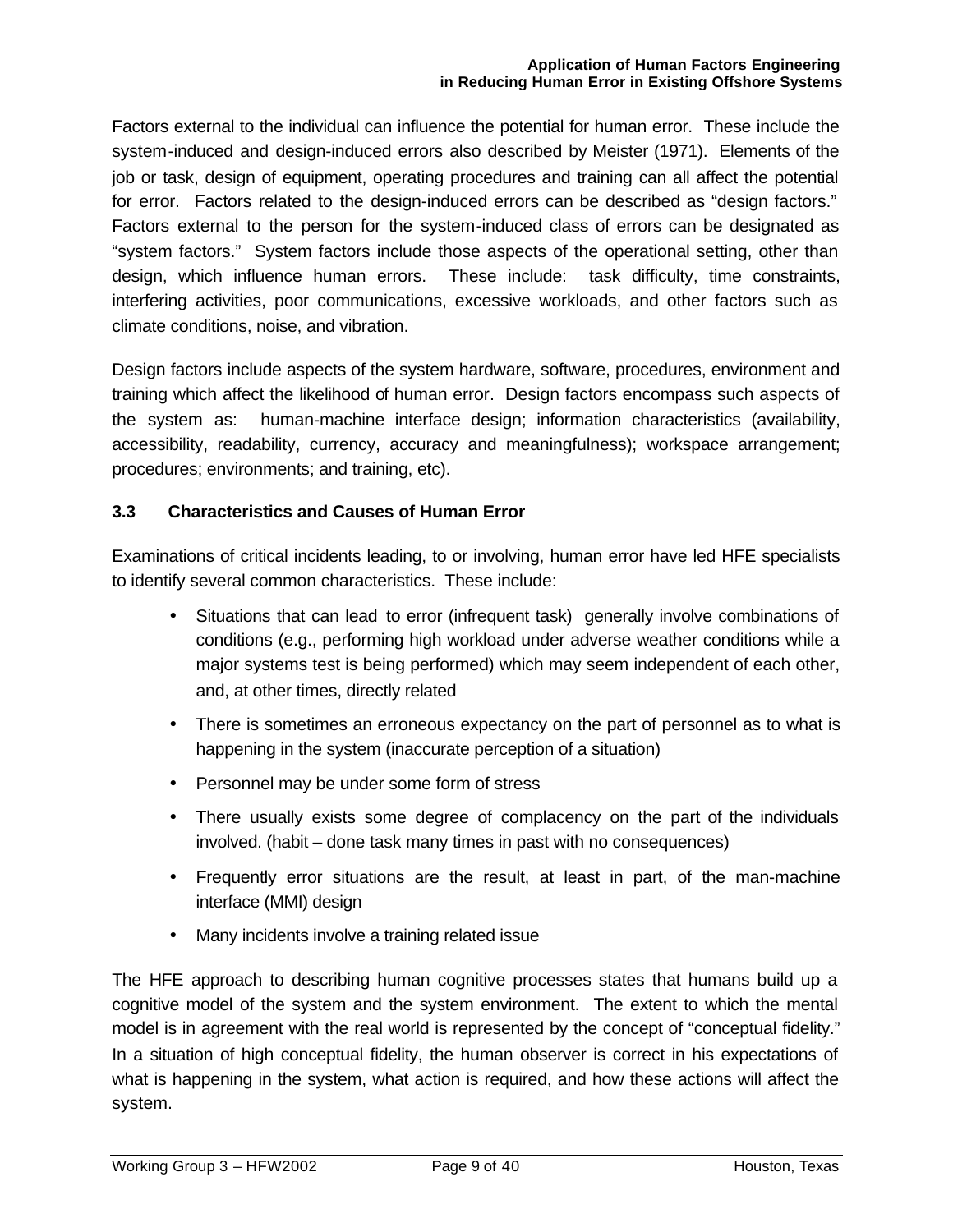In low conceptual fidelity the mental model which the operator has conceived is in basic disagreement to what is actually happening, and it leads to responses and actions which are erroneous. Sources of diminished conceptual fidelity include poor human factors design, poor training, stress, and the past experience of the person involved.

Expectancy also plays a role in the establishment of design conventions, such as that a toggle switch is moved up to activate, a rotary moves clockwise to increase, and red means danger. Such conventions form the basis for many HFE standards. Human errors frequently are attributed to violations of these design conventions.

Personnel committing errors leading to incidents are often under some form of stress. The errors may be attributed to time stress, psychological stress resulting from the unavailability of needed information, external stress (e.g., personal issues) and the situation which is actually the opposite to stress, boredom and resultant relaxation of vigilance.

Investigators of incidents are increasingly aware of the fact that operators of high technology, complex and sophisticated systems tend to become overly complacent, and show an extreme level of confidence on reliable system operation. Complacency has been identified by the National Transportation Safety Board (NTSB) to be the determining factor in a number of airline incidents.

The HFE approach to reducing incidents is concerned with prevention of human errors, and control of human errors once they have occurred. According to Malone et al (1996), it must also be acknowledged that human errors do, at times, result from slips, lapses, and simple mistakes, on the part of the human operator; i.e. errors can be traced to personnel as opposed to design characteristics. Such error situations typically can not be effectively prevented through improved organizations and designs, since the number of possible error modes is virtually infinite, and not all error situations can be foreseen.

The importance of HFE for human-induced errors is: 1) to enhance the likelihood that, having occurred, an error will be detected and corrected in time to avoid serious consequences; 2) to ensure fitness for duty, defined as assurance that, a person is fully rested, capable, motivated, and attentive, 3) to reduce the impact of an error on the system and personnel safety and performance capability by making the system more "error tolerant." The objective of HFE with respect to human errors is therefore to prevent error situations by reducing the incidence of errors; and to control errors by reducing their impact.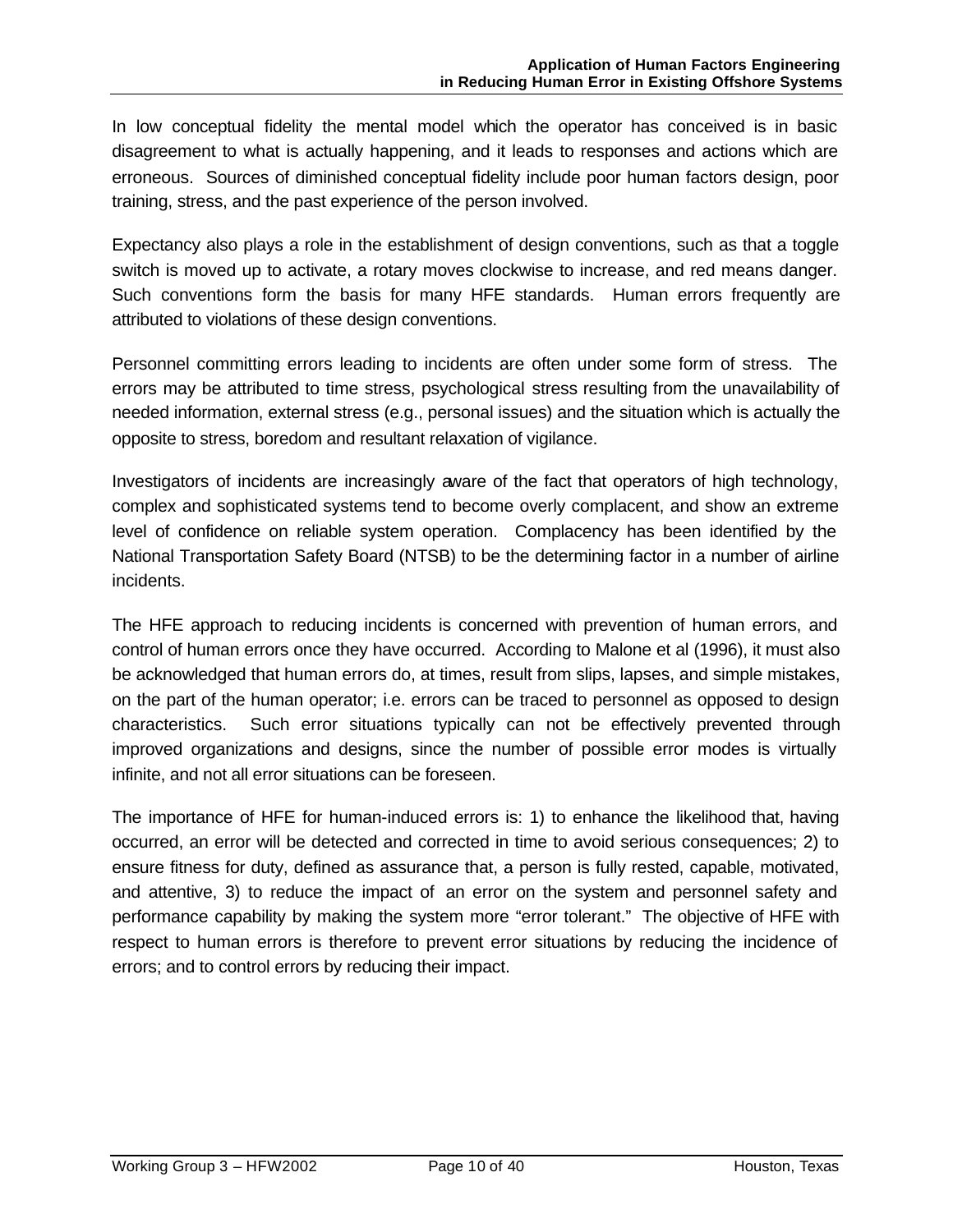# **3.4 Human Error Offshore**

Numerous HFE reviews have been conducted on offshore operations. Based on these reviews, examples of human performance problems are presented below. When reviewing this sample of offshore HFE observations, consider them in the context of the characteristics and causes of human error as discussed in Section 3.3,

- Mud from mud pits must be sampled every 30 minutes. There is no provision for obtaining these samples such as sample valves built into the mud pits. It is necessary to open a hatch at the top of the mud pit and obtain a sample using a bucket on a line. With frequent sampling, it can be a task that could result in a person being exposed to hazardous vapors/materials.
- The weight on a bit gauge presents weight on bit in two different scale resolutions. The displays are error prone given movement of the block and the service loops. Some of the weight of the service loops is borne by the drill pipe, resulting in gauge error for the high resolution weight on bit gauge. The high resolution Information display seems to be subjected to the greatest amount of display error. It is not clear why the two scales are offset (zero position), and why is zero not at the 12 O'Clock position? Nor is it clear what are scale units, and what are the nominal limits (warning limits)? The weight on bit gauge presents too much information to the operator, in a confusing manner, while not presenting needed information, such as the meaning of each scale.
- The cementer on a rig has problems with dust when the dust collector fills up, cement dust is blown all over their room and makes the air unbreathable and interferes with vision. The dust Collector is a 55 gallon drum that must be manhandled to a point where it can be emptied. There are no sensors aboard to tell how full the drum is. The dust requires significant cleanup time as the dust settles on the controls in the cementers workstation.
- High noise levels interfere with speech communications. Levels reached 98 dB(a) resulting in a severe interruption in ability to communicate and a potential for hearing loss. GaiTronics communications are not used due to noise levels. The operator uses a Radius P1225 UHF radio headset, which is uncomfortable for long periods of time, and is incompatible with hardhats.
- High temperatures are reported in the cementing area. Ventilation is inadequate and can only be increased by leaving a water barrier door open. This door is supposed to be closed.
- Glare problems have been observed on computer displays (e.g., driller screens). Drillers request that the ship be turned to change the position of sun relative to Drilling displays.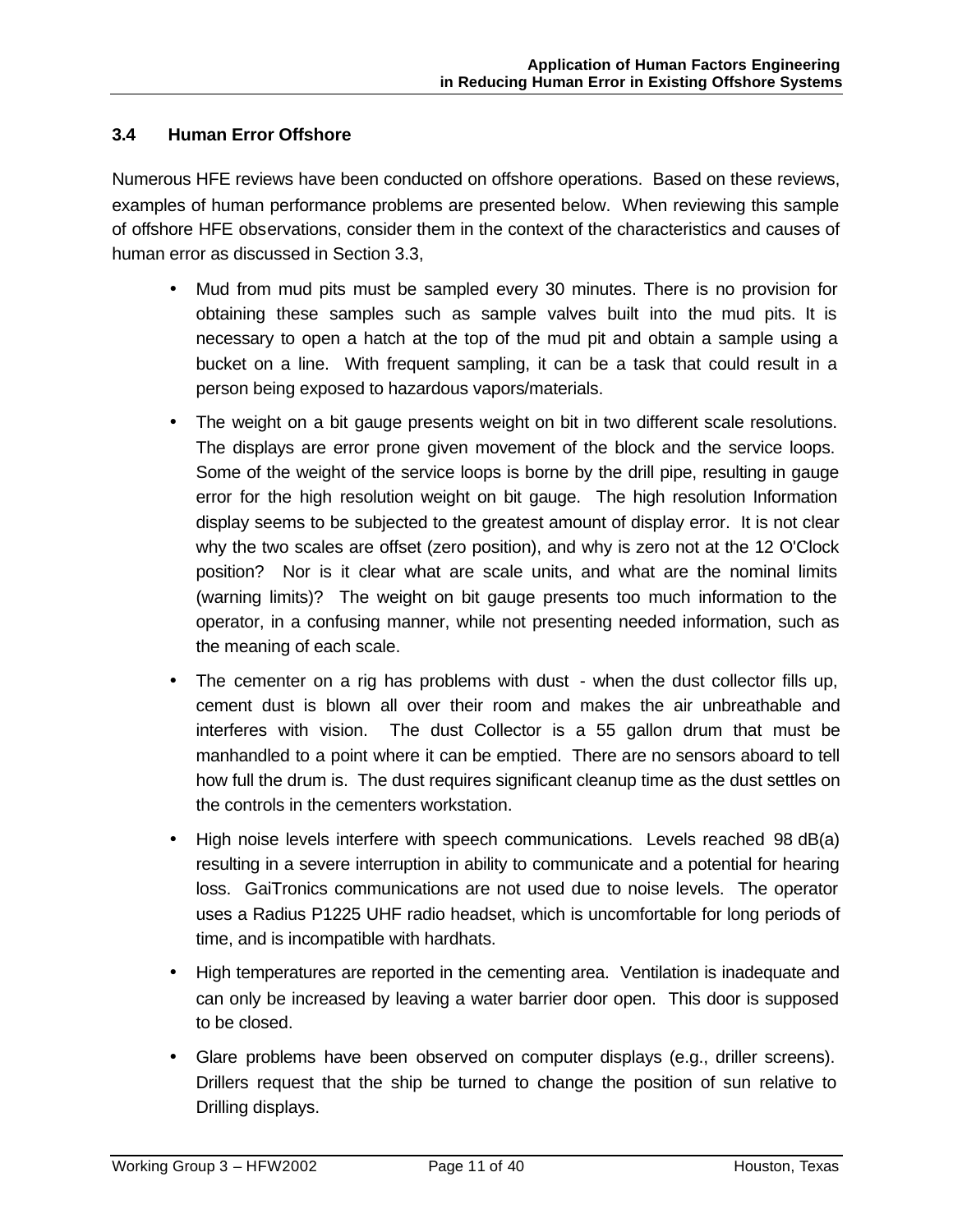- Operating procedures were not provided for the dual turning gear system. The drillers, assistant drillers, and tool pushers have been working as a team to develop operating procedures that are generated as they are required. There is no formal mechanism to verify and validate procedures, nor is there a method to identify what procedures may be needed in the future. It is possible that a situation could occur in the future that requires immediate response, and for which no emergency or offnormal procedures will be immediately available.
- Informal shift handover. No specific process for shift handovers. No specific formulation of data supporting handover. Objective of formalized shift handover is to enhance the situational awareness of oncoming shift. It is most important for a handover for personnel just coming aboard the ship (and less so for those just coming off a 12 hour rest cycle).
- Drill room: some communications that seem best handled by verbal communication are done by hand signals to roughnecks who are outside. Drillers use hand signals, tap on window to get attention, or go out to drill floor to communicate. The most significant problem reported by drillers concerns the area of communications between the drill shack and the roughnecks on the drill floor.
- On one offshore structure the in-place communications system did not work, and had not worked since the structure was constructed. In one case, the operator was observed to leave his workstation in the control room to communicate with the outside operators on the platform. Hand signals are often used, but are not usually effective. Hand signals typically only work when there are a few discrete messages to be communicated, and the signals are unambiguous.
- Two operators' workstations are mirror imaged. This will lead to confusion whenever an operator must move from one station to the other.
- Alarm levels for the mud storage tanks (running pits) are set at the operators discretion. Alarm set points can be set for the continuous range of mud level within the tanks. A decision to set a level too high can result in mud overflows. It is understood that different alarm levels need to be set depending on the operations at hand; however, a limit should be set on the highest set point that can be allowed. This will preclude operators from setting set points at too high a level. It was reported that in the past several months tank overflows have occurred in the mud pit area, requiring extensive cleanup of the mud pit floor.
- A problem with valve access constituted a safety hazard in that users have to stand on the railing to access the valve.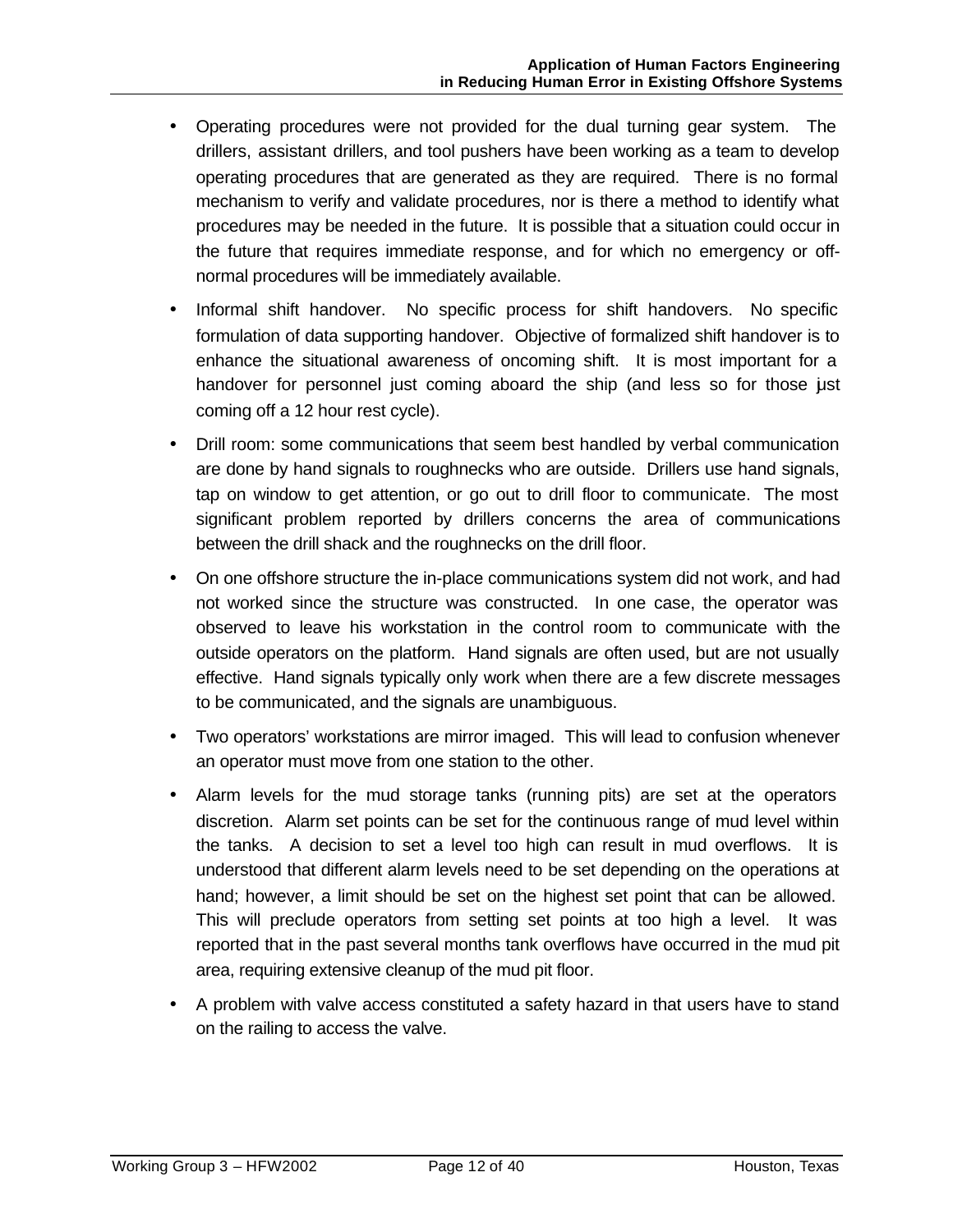- On one platform there was noted an unsafe access to the crane cab. Crane access required standing on a fixed handrail to access a ladder which goes up to the cab level. The ladder moves with the crane when it is rotated. The crane operator stated that this is a problem in that he is not pre-warned that anyone (i.e. maintenance technician) is accessing the ladder, and may move the crane while that person is trying to gain access. The handrail on which one must stand was also slippery with hydraulic fluid, making the activity even more hazardous.
- Another example of the impact of physical interfaces on error causation is the reported incident which occurred when, after completing a sampling bore hole to the desired depth, the drilling crew was in the process of preparing to recover the drill string when the driller inadvertently operated the wrong control lever. This action resulted in 892 feet of drill string being dropped to the seabed. Dropping the drill string resulted from the driller actuating the deck clamp when he thought he was opening the chuck assembly. This error resulted from poor design and lack of HFE design principles in the location and layout of the control panel and control levers. The design of the control panel did not take into consideration the potential for inadvertent activation and substitution error in selection of these control levers. Although the controls were physically labeled, the design and layout of the control panel is not adequate when they are controls requiring blind operation, such as was required during these task activities.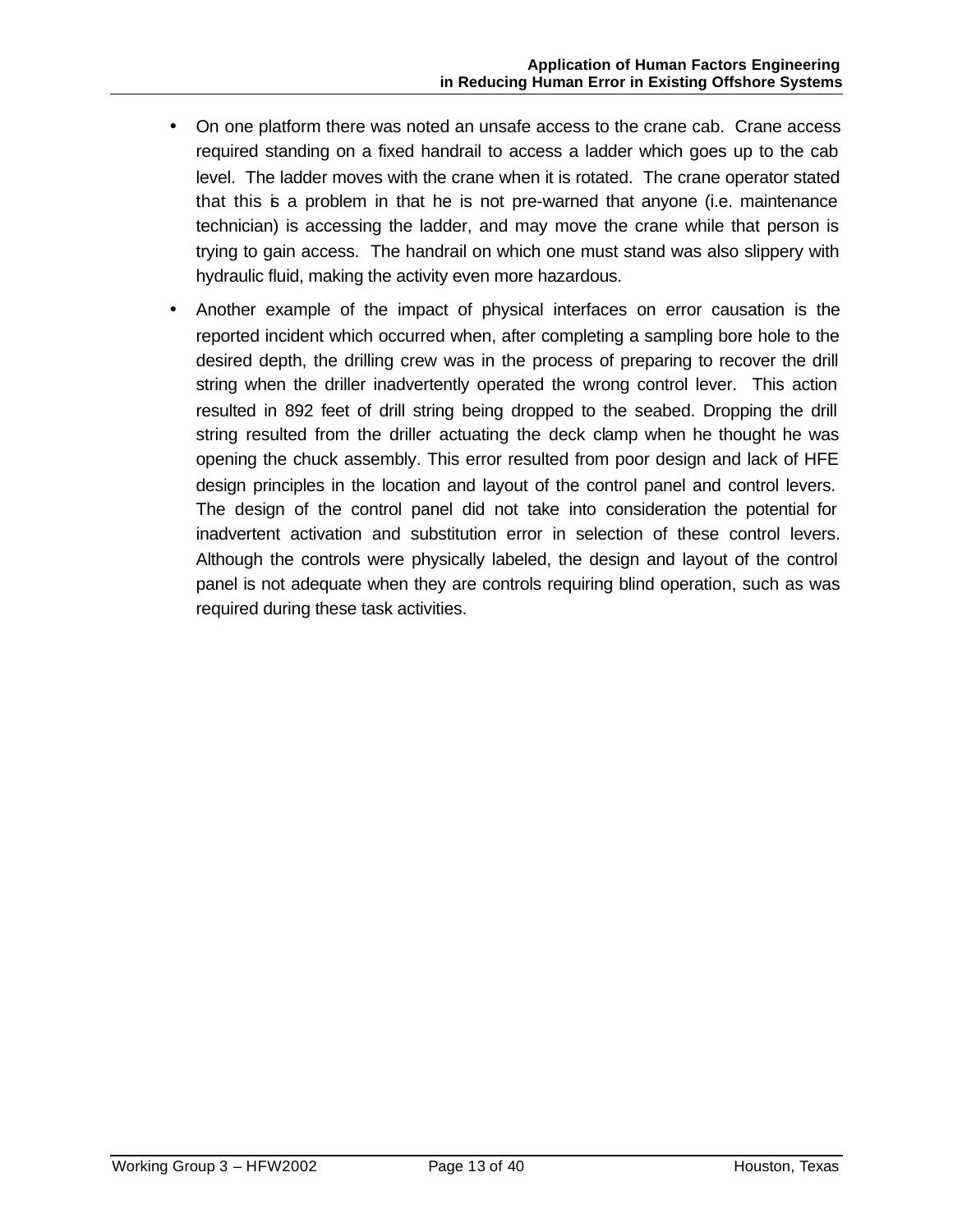# *4.0 HFE PROCESS FOR HUMAN ERROR REDUCTION IN EXISTING SYSTEMS*

A process for applying HFE methods and data to the reduction of human errors in existing offshore systems is presented in Figure 3.

A description of the activities associated with each step of Figure 3 is presented in the following sections.



**Figure 3. Process for Applying HFE Methods and Data for the Reduction of Human Errors**

# **4.1 Step 1 - Analyze System Functions and Tasks**

This step begins with selection of a set of operational scenarios which challenge human performance and safety in system operation. For each scenario system functions will be identified and analyzed down to the "task" level. Requirements for task performance within the system will be identified.

Scenarios include representative, typical scenarios as well as worst case scenarios. Representative scenarios include those which make up the routine activities in the offshore system. Worst case scenarios include extreme situations where human performance is challenged by such factors as: tight time constraints, high workloads, high required throughput, situational factors requiring special procedures, requirements for high rates of communications, high levels of uncertainty, low levels of participant experience, and large quantities of information required.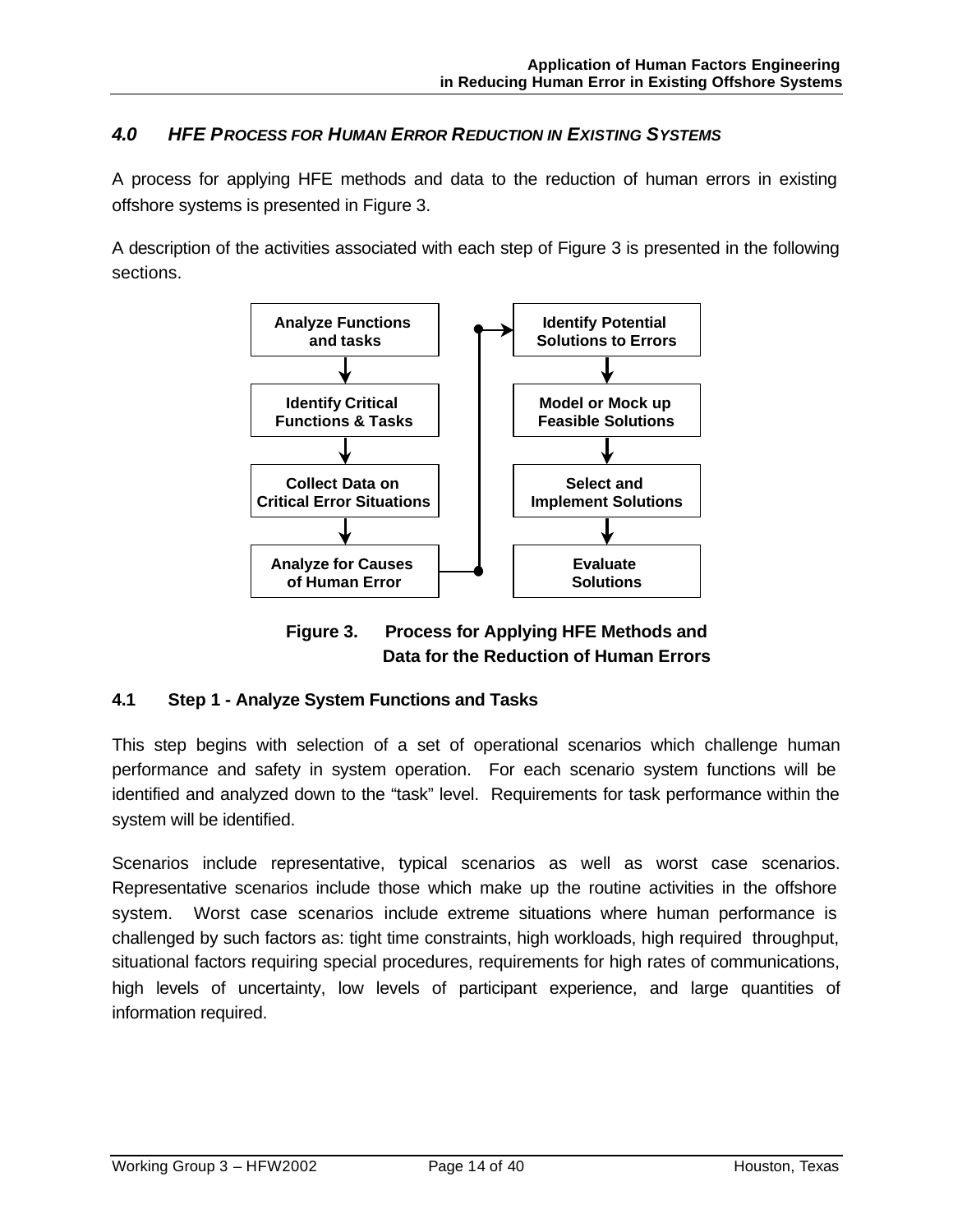An analysis of each scenario leads to determinations of: actors (persons participating, including operators, maintenance personnel, and supervisors), characteristics of actors, objective of the activities which make up the scenario, events occurring within the scenario, timing of the events (time expected to conduct activities associated with an event); initial conditions for the scenario, terminal conditions, interactions among actors, and decisions made during the scenario.

For each scenario a task analysis is conducted to identify task performance requirements associated with tasks performed by individual actors, and by teams of actors. This analysis produces a comprehensive array of requirements in the context of the specific scenario. Requirements may include (as appropriate to each scenario), for each identified task within each scenario, indications of:

- Criteria for successful task performance.
- Expected task duration under the conditions appropriate for the scenario.
- Limitations on task duration, task initiation time and conditions.
- Frequency with which the task is performed within the scenario.
- Information needed for task performance and characteristics of needed information (source, update rate, quantity, quality).
- Feedback available on adequacy of task performance.
- Special knowledge and skill needed to complete the task.
- Equipment, forms, records, job aids used to perform the task.
- Decisions required to complete the task, decision rules and decision options.
- Short term (working) and long term memory required for task performance.
- Performance tolerances associated with the task.
- Personnel interactions associated with the task.
- Communications associated with the task.
- Error modes errors which could occur during performance of the task.
- Consequences of each error mode.
- Requirements for detecting and correcting errors, for each error mode.
- Factors that enhance the probability that the error can be avoided.
- Information that must be recorded to obtain a record of an error occurring for an error mode associated with each task.
- Barriers to obtaining the needed feedback on error occurrence.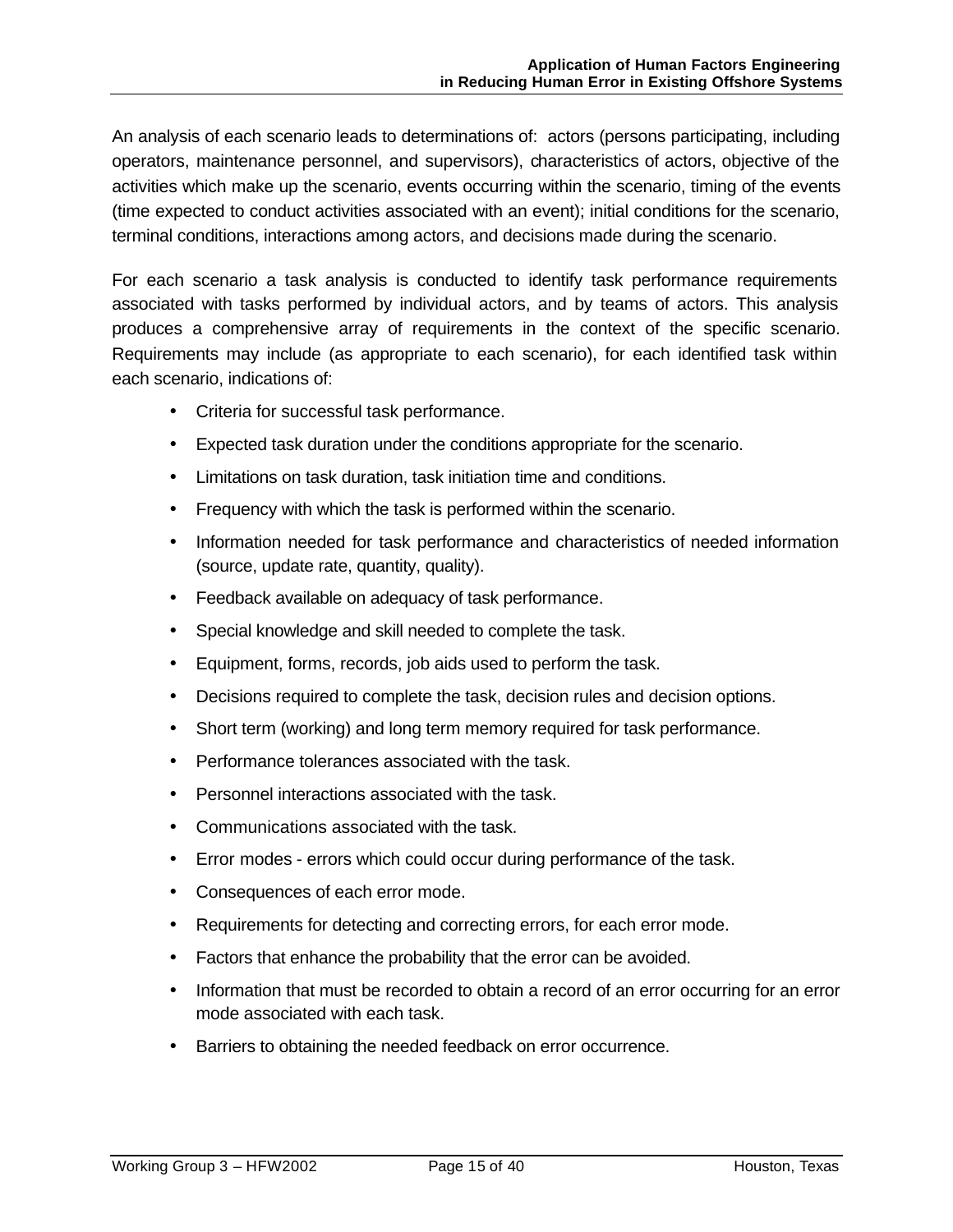The result of the task analysis is a description of task performance requirements. It is strongly recommended that a multidiscipline team conduct the task analysis. Team make-up can included operators, maintenance personnel, engineers, supervisors, safety coordinators and HSE.

# **4.2 Step 2 - Identify Critical Functions, Tasks, and Conditions**

For each scenario critical functions, tasks, and scenario conditions are identified. Critical tasks and functions are defined as activities or conditions which:

- Make error detection difficult
- Make error recovery difficult

Use of predictive tools and techniques are appropriate to identify critical functions, tasks, and operating conditions. Tools such as Failure Modes Effects and Criticality Analysis (FMECA), Hazard & Operability Studies (HAZOP), Fault Tree Analysis, event tree analysis and others, are available to support risk analysis during design and operation of a system. The paper authored by Dr. Johan Hendrikse, et alia (Working Group #2), "Effectively Including Human Factors in the Design of New Facilities" discusses many of these techniques, as does the paper authored by Anita Rothblum, et alia (Working Group #1) Improving Incident Investigation through Inclusion of Human Factors.

Another technique that can be brought to bear on risk issues is the Influence Network (BOMEL Limited, 2001). An Influence Network is the definition, structure and quantification of a network of influences affecting the risks associated with human and hardware performance in hazardous situations. The Influence Network is structured from consideration of a generic set of influencing factors, which are hierarchically modelled to represent the influence of various factors such as organizational, management systems and the direct working environment. A Generic Influence Network (GIN), as shown in Figure 4, is used to draw out the specific influencing factors that have an effect on any given accident type. This results in a customised Influence Network which is fully defined in the context of the incident under consideration and the hierarchy of influencing factors upon the incident.

The incident type being considered could be at any level from a specific event, to a failure of an individual component or system in an installation or vessel, to the complete industry wide risk profile. The direct causes of the "top event" can occur as a result of three areas:

- Human failure
- Hardware failure and abnormal
- External events (natural or other party actions)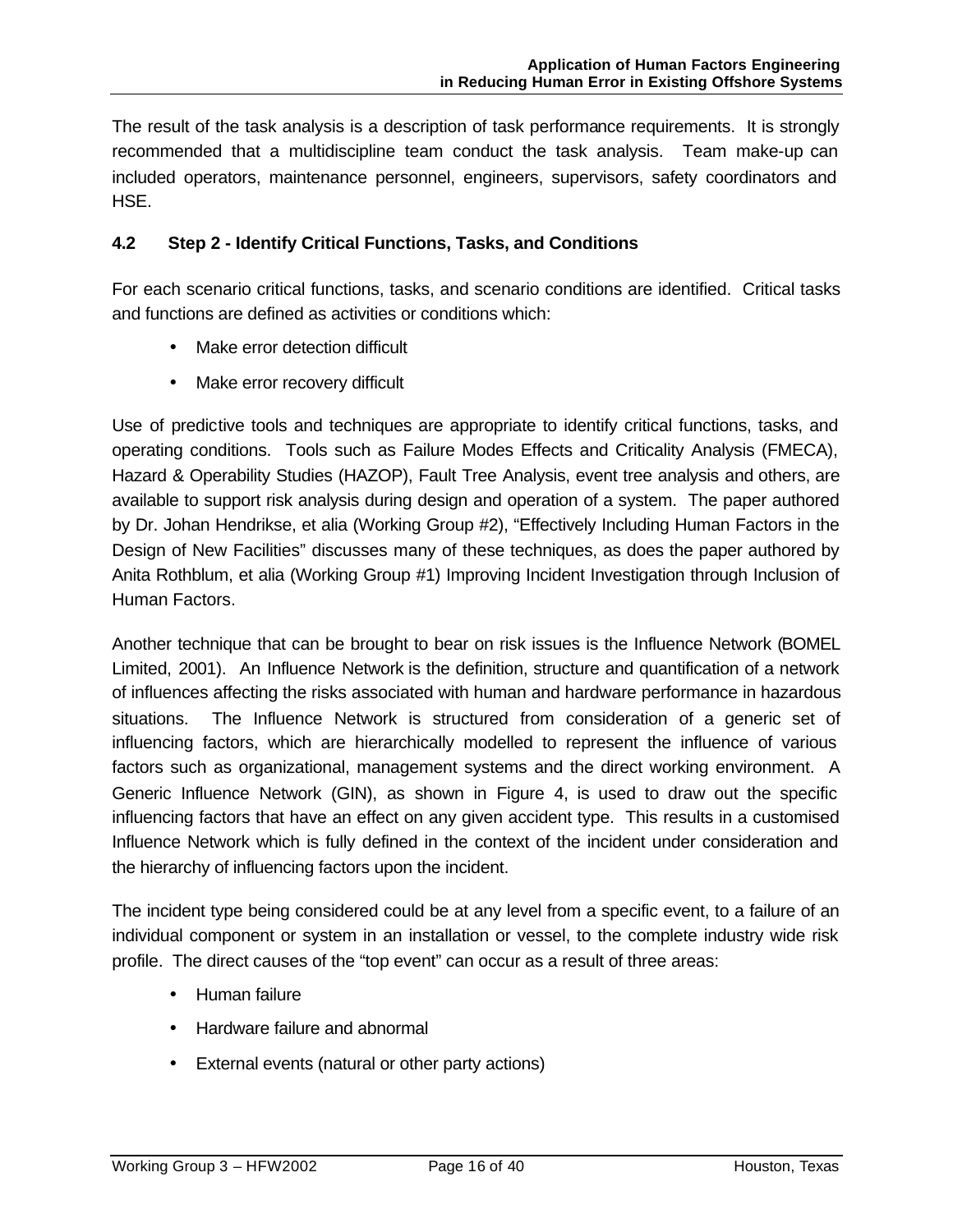Influence Networks can, as is stated above, be used to support predictive / proactive risk analysis, as well as support the conduct of accident investigation.

Hierarchical Task Analysis (HTA) (Rezende, 2001) is a method for describing tasks in a clear, unambiguous way, such that there is a understanding of the ways to performing a task. HTA is a powerful tool in that it can used to assess human risk and error likelihood. HTA can be considered an extension to "standard" task analysis techniques by increasing the depth of the error analyses performed. HTA provides the ability to postulate human errors, documents estimations of consequences of error occurrence, identifies potential actions to mitigate error effects, and suggests means to reduce error likelihood. A sample HTA is presented as Table 1.

Use of the tools introduced above, and as discussed by Hendrikse, et.al. and Rothblum, et.al. can be initiated in this step of the process, note however, that these tools have application throughout this design process.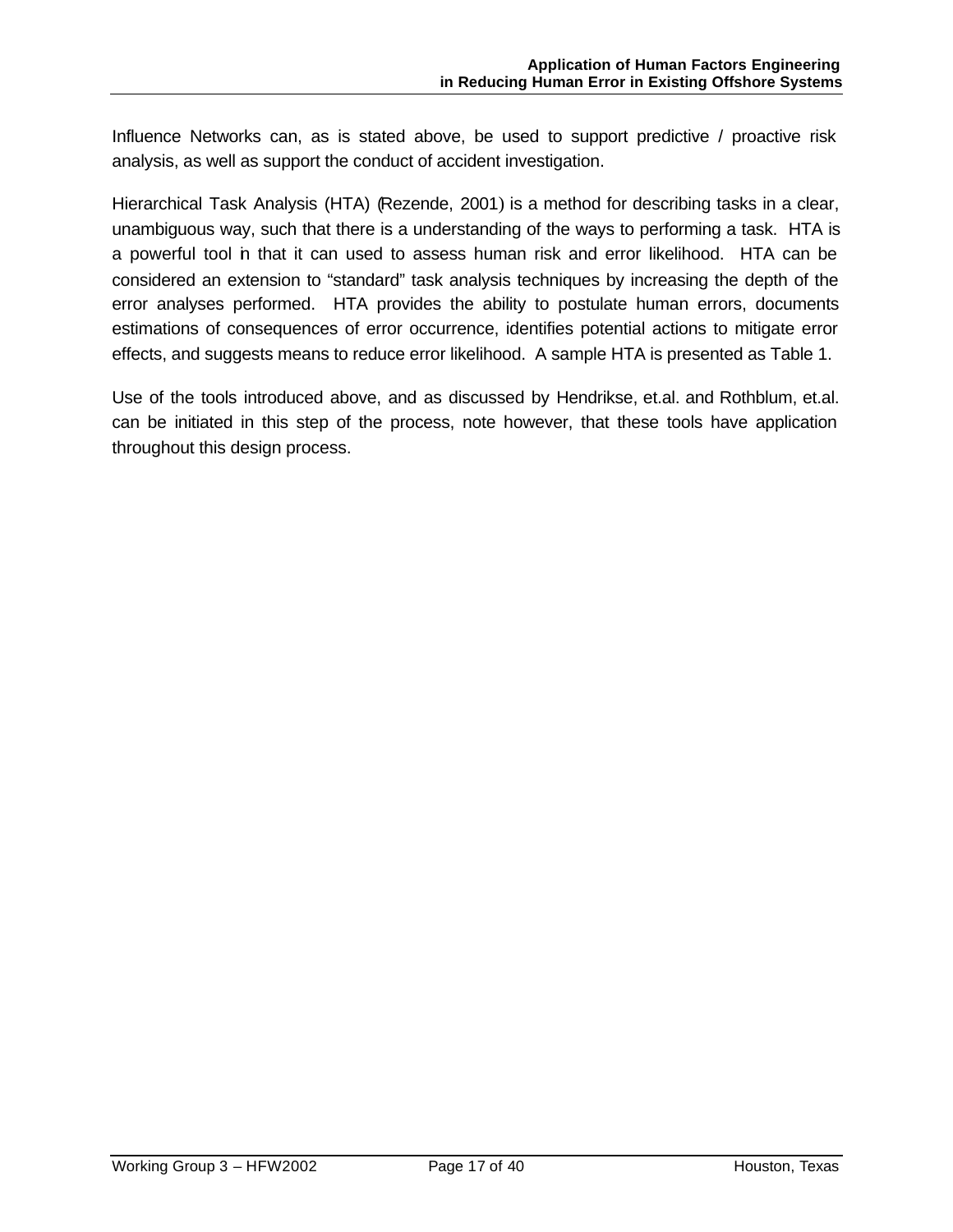

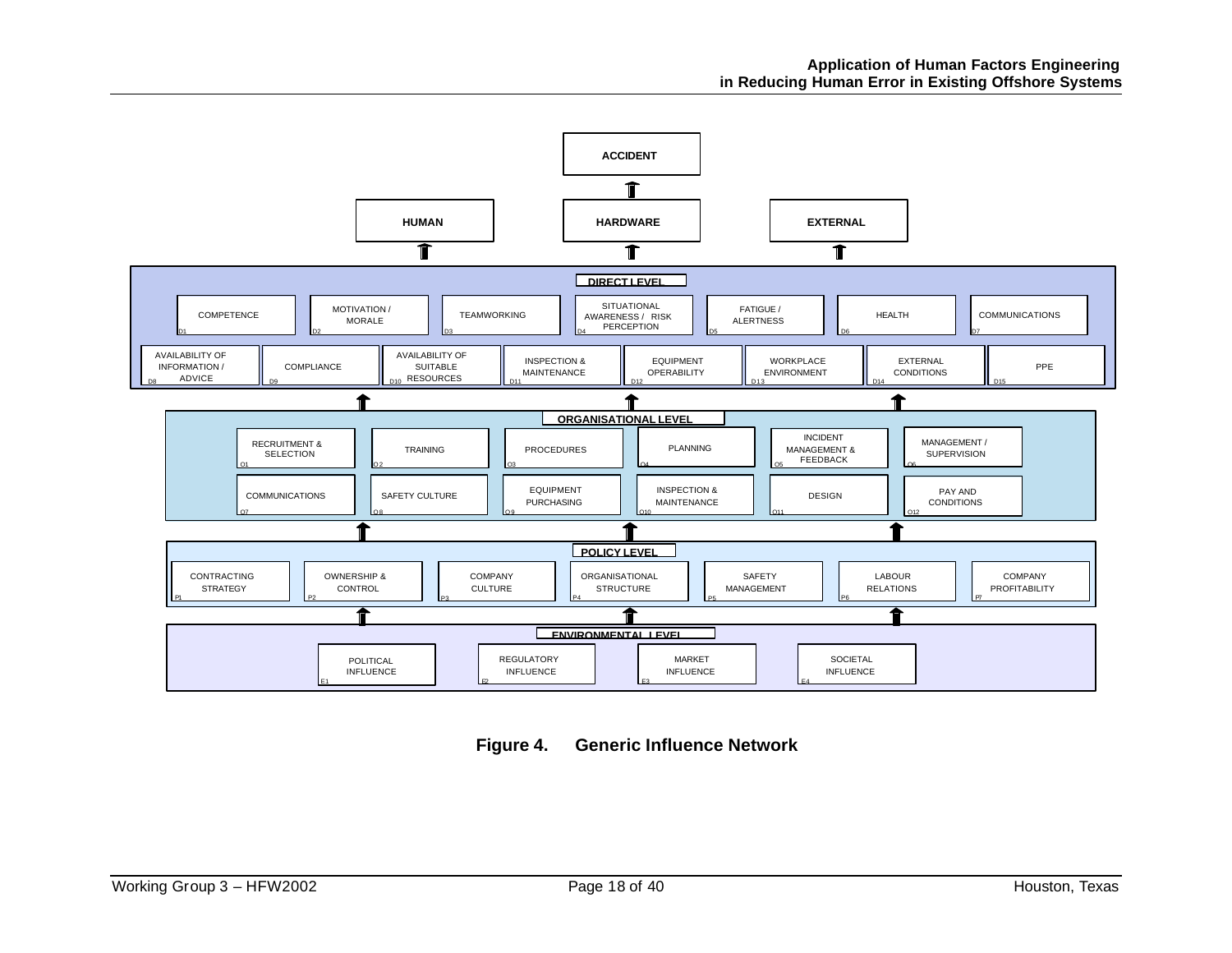|                                                             | Task analyses for: Operation in the Liquid Storage Tank System                             |                                                                                                      | Performed by: Ivan                                                         |                                                                            | <b>Sheet No: 01/13</b>                                                                                                                                                                                                                         |
|-------------------------------------------------------------|--------------------------------------------------------------------------------------------|------------------------------------------------------------------------------------------------------|----------------------------------------------------------------------------|----------------------------------------------------------------------------|------------------------------------------------------------------------------------------------------------------------------------------------------------------------------------------------------------------------------------------------|
| <b>Task Step</b>                                            | <b>Error Type</b>                                                                          | <b>Description</b>                                                                                   | <b>Consequences</b>                                                        | <b>Recovery</b>                                                            | <b>Error Reduction</b>                                                                                                                                                                                                                         |
| 1.1 Operator verifies if<br>LI indicates tank 1 is<br>empty | C1_Check omitted<br>C3_Right check on<br>wrong object<br>C4_Wrong check on<br>right object | Real level is<br>unknown<br>Real level in tank-1<br>is unknown<br>Real level in tank-1<br>is unknown | Possible more gas<br>generation when<br>purging with N2 for 15<br>minutes. | Operator will look at<br>the level when filling<br>tank (Task step 4.1.1). | Training the operator to<br>get his commitment.<br>Place LI near Valve A,<br>then operator can look<br>LI when operating<br>valve A.<br>The name Tank-1 must<br>be painted near the LI.<br>Provide a check list to<br>write hour and level.    |
| 1.2 Operator verifies if<br>LI indicates tank 2 is<br>empty | C1 Check omitted<br>C3_Right check on<br>wrong object<br>C4_Wrong check on<br>right object | Real level is<br>unknown<br>Real level in tank-2<br>is unknown<br>Real level in tank-2<br>is unknown | Possible more gas<br>generation when<br>purging with N2 for 15<br>minutes. | Operator will look at<br>the level when filling<br>tank (Task step 4.2.2). | Training the operator to<br>get his commitment<br>Place LI near Valve B,<br>then the operator can<br>look LI when operating<br>valve B.<br>The name Tank-1 must<br>be painted near the LI.<br>Provide a check list to<br>write hour and level. |

# **Table 1. Example of a Hierarchical Task Analysis**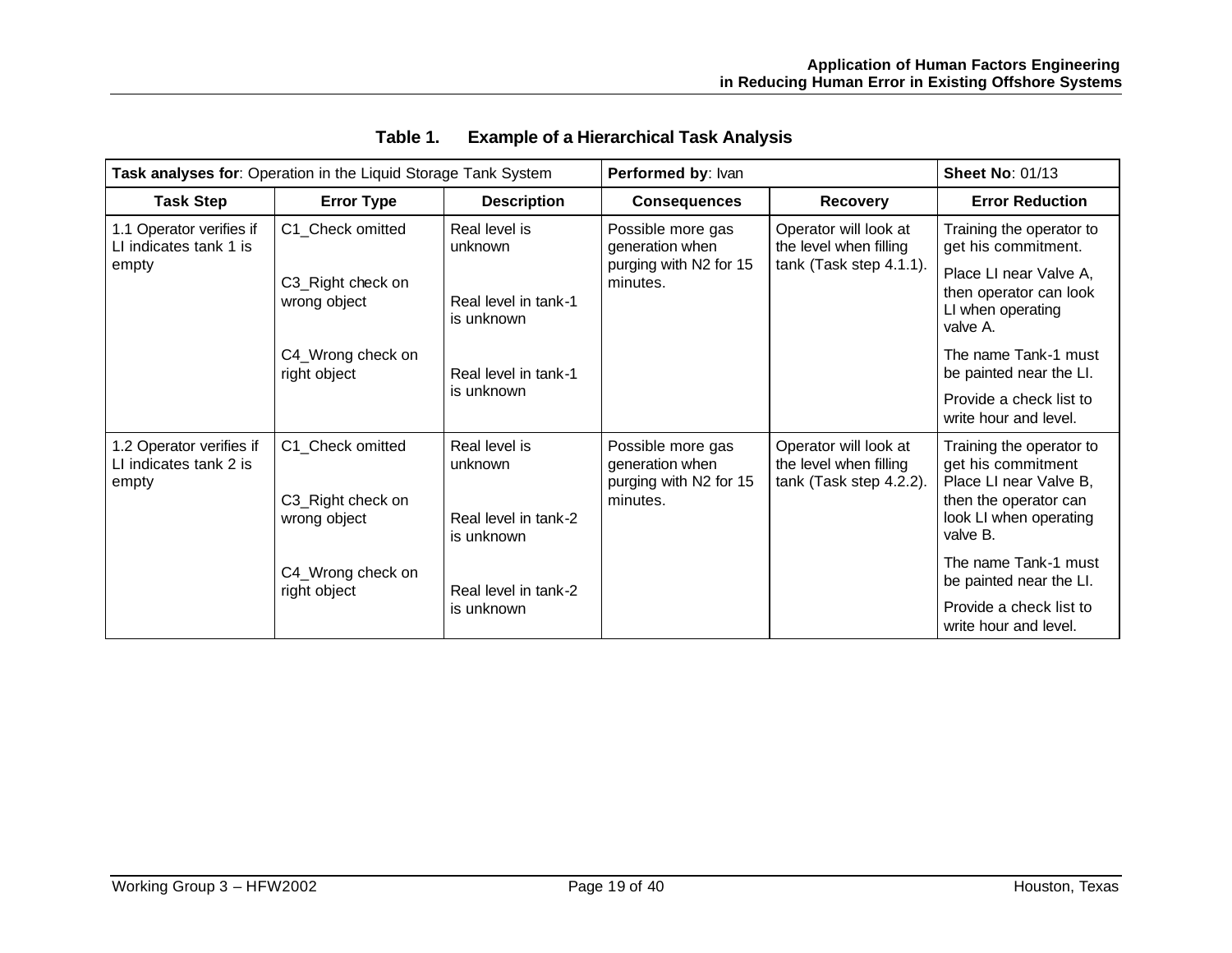# **4.3 Step 3 - Collect Data on Critical Error Situations**

The HFE analysis conducted for each system consists of five major data acquisition activities: (1) interview of job incumbents and supervisors; (2) review of records (e.g. incidents/near misses/unsafe acts and behavior); (3) review of the processes in place for recording errors, near misses and unsafe acts/behaviors; (4) conduct walkthroughs and observations of system tasks; and (5) determination of the extent to which errors can be expected based on humansystem interfaces implemented in the system.

Personnel Interviews are conducted with job incumbents, supervisors, subject matter consultants for jobs associated with critical functions, tasks and conditions for scenarios analyzed in Steps 1 and 2. The interviews will focus on identifying critical incidents where errors or near misses were observed or could be expected for specific tasks in the scenario based on such factors as fitness for duty of participating personnel, conditions under which tasks were performed, and likely causes and contributory factors. The interviews will also address disincentives of reporting errors, either one's own errors or those of others, and what incentives or precautions could be employed to enhance the reporting of errors, such as anonymous reporting, focus on near misses rather than actual incidents, and reward of employees for error reporting.

Records Review is focused on a review of records describing actual error or near miss occurrences and available information describing the event.

Review of Recording Procedures and Materials: an assessment of the techniques in place to identify and record incidents and near misses for each system. The review will focus on identified disincentives which would be expected to prevent the identification and recording of human error situations in offshore systems, such as, for instance, fear of legal action, fear of license or privileging restrictions, fear of reprisals from supervisors or peers, fear of loss of career advancement, organizational factors such as the culture and policy which may mitigate against error reporting.

Conduct walkthroughs: observing performance of tasks associated with selected scenarios in the actual environment wherein job incumbents proceed step by step through a procedure while being observed by HFE analysts. This analysis provides input to the task analysis identification of potential errors associated with individual tasks within scenarios.

Conduct observations/verifications: HFE analysts observe on-going system activities as described in Step 1, and will identify and record any deviations from standard procedure. In addition a verification checklist will be completed which will prompt the analyst to verify that a task has been performed correctly, and that a decision or action associated with a task has been performed accurately and timely.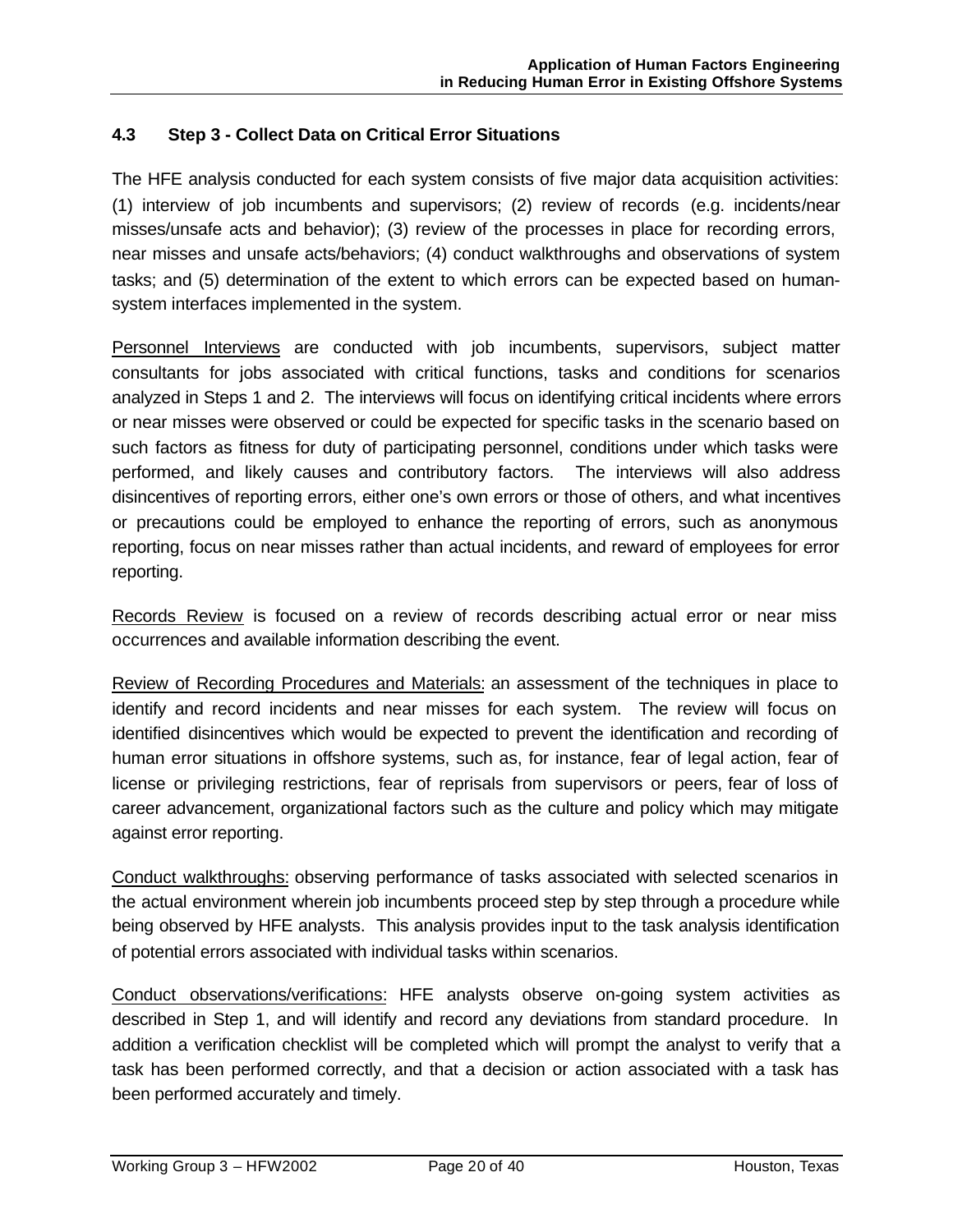Assessing human/system/organizational interfaces: involves identifying the human/system/organizational interfaces associated with each task in each scenario, and defining requirements for the interfaces that will promote error-free performance. The assessment of interfaces associated with each scenario is based on a determination of the extent to which the interfaces comply with good human factors principles.

Assessing human-machine/equipment interfaces: assessing the extent to which these interfaces meet appropriate human factors engineering standards and design guidelines. (for example, making sure that appropriate color coding and prioritization of alarms, proper layout of a control panel are provided).

# **4.4 Step 4 - Analyze Causes of Human Error, and Constraints on Error Reduction**

Analysis of data in step 3 leads to identified causes of human error and expected error modes, consequences of errors, requirements for making the system error tolerant, and requirements for recording the occurrence of the error.

Potential errors will be prioritized in terms of two considerations: (1) severity of consequences for personnel health and safety, public health and safety, and cost to the owner; and (2) frequency of the error situation in the system. This approach leads to use of a risk matrix.

As needed, insights into error situations should be developed from reconstruction of identified error situations judged to be of high priority (serious consequences and/or high frequency). Reconstruction entail assembling personnel representative of those involved in the error, and walking through the tasks involved in the error situation, with commentary from participants concerning what may have contributed to the cause of the error.

The thrust to identify error situations for an offshore system will focus on the following two activities:

- Identifying error situations that have occurred through review of incident / near miss reports, and interviews with system personnel.
- Identifying error situations that are expected in the future (indications of high error likelihood) based on the HFE assessment of the adequacy of human / machine / system interfaces used in specific system operation and maintenance tasks.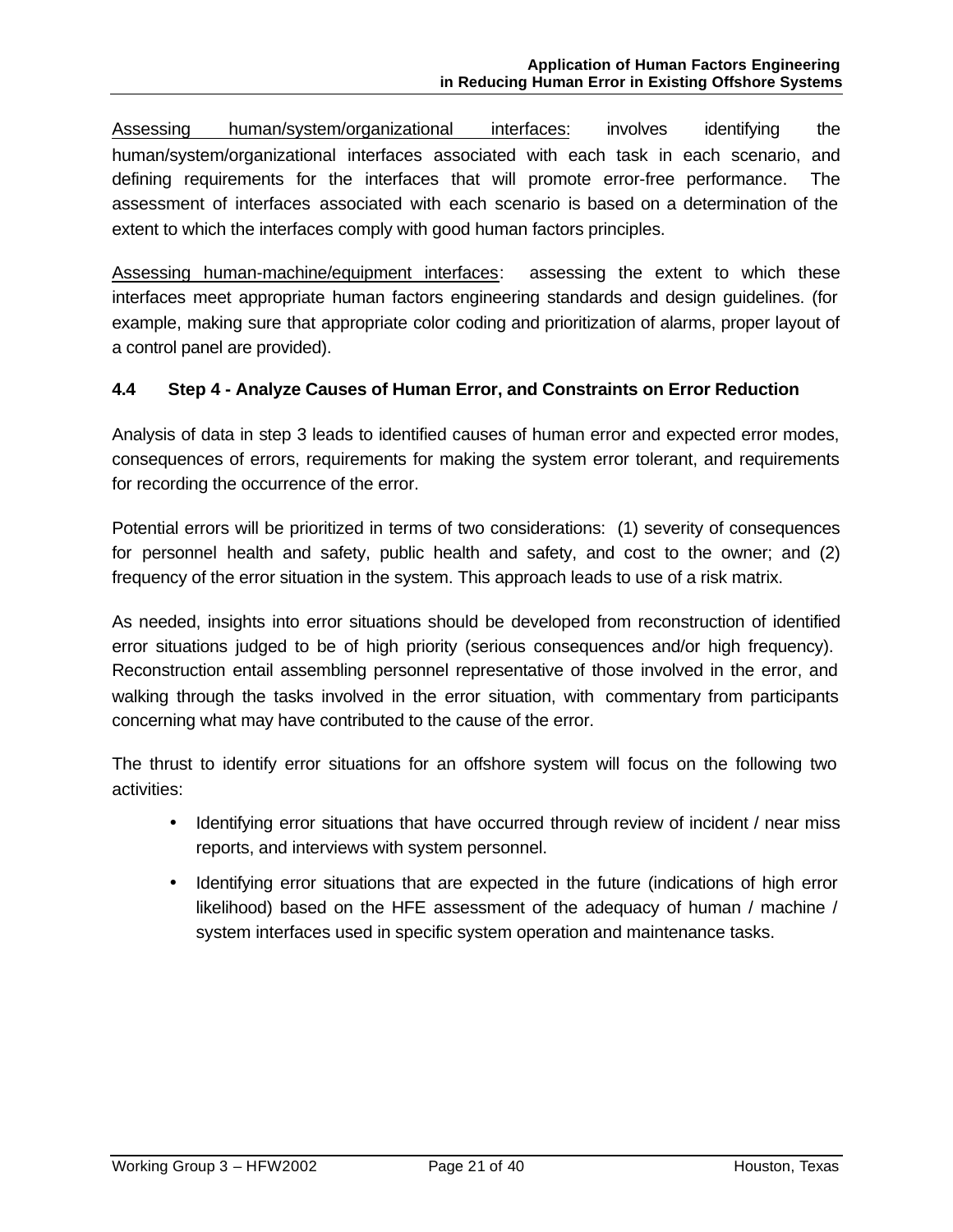One of the most useful sources of information on human error situations is data on actual incidents / near miss, recorded in the actual work environment. Such reports should contain information on precisely what error occurred, what task was the error associated with, what were the working conditions at the time of the error, what human interfaces were involved, when was the error discovered, an indication of whether or not it was discovered in time to recover, what were the causal factors, what were root causes, what were the consequences, and how was an incident avoided in the case of a near miss.

Barach and Small, in the March 2000 edition of the British Medical Journal, reported that schemes for reporting near misses (also termed close calls or sentinel or warning events) have been institutionalized in aviation, nuclear power systems, petrochemical processing, steel production, military operations, and transportation. Better near miss data can help to identify human error situations and lead to actions to reduce their occurrence.

The U.S. Coast Guard has attempted to implement an error reporting protocol in its shipboard operations, and has included in the reporting process the recording of near misses. A near miss is defined as a situation where an error was prevented or circumvented by some action on the part of the operator or other personnel. The Coast Guard noted that near misses are some 60 times more frequent than actual errors, and they can provide the same insight into error etiology as actual errors, without the stigma of having to report on one's own or an associate's mistakes.

The root causes of each identified error situation should be identified or at least postulated by a review of the error situations. In a similar fashion, factors that may have contributed to the error or near miss will also be identified. Root Cause analysis tools include TapRooT, SCAT, TRIPOD BETA, etc. These tools will assist in identifying Performance Influencing Factors. The paper by Dr. Anita Rothblum of Working Group #1 "Improving Incident Investigation through inclusion of Human Factors" provides a comprehensive coverage of the tools and techniques in the area of accident, incident, and near miss analysis and reporting. Another technique that can be used to help identify root causes is the Influence Network (BOMEL Limited, 2001) which is discussed in Section 4.2.

In the analysis of incidents sometimes participants have expectations about what is happening and why, and these expectations are not always accurate. People can build up an erroneous mental model of what is happening in the situation, based on faulty or incomplete evidence, and this leads them to act inappropriately. Stress is also usually cited as a cause of human errors.

Error situations of the type expected in offshore systems can result from people forming an incorrect mental model from incomplete or ambiguous information which can, result in erroneous expectancy, manifested in decisions and actions that are wrong. The solution to this problem is to provide complete, accurate, reliable, timely and valid information concerning the operational situation, which will enable development of a mental model which conforms with reality.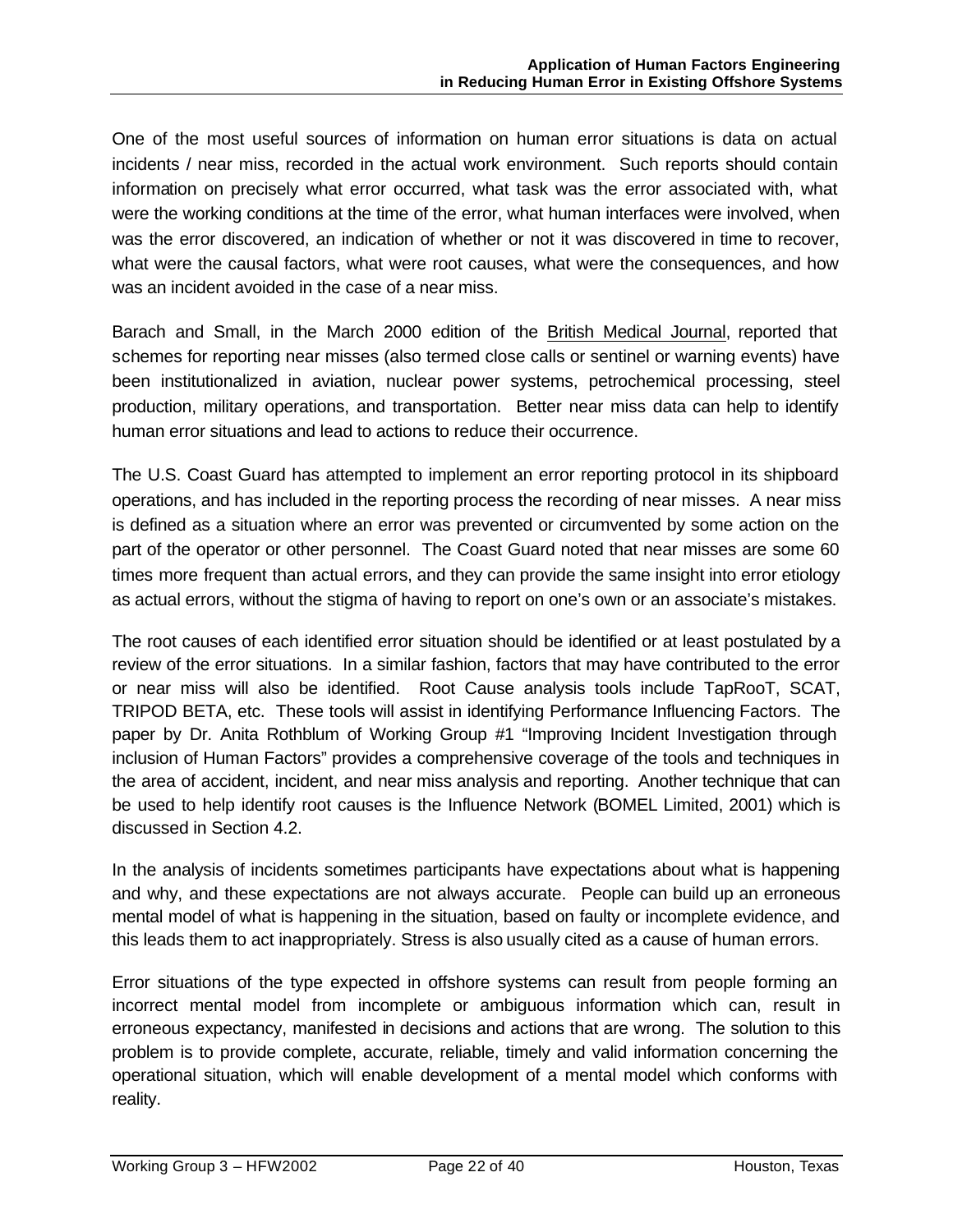In terms of the impact of psychological stress, in critical incidents, the level of stress generally varies as a direct function of the extent to which the human understands the situation, and what to do about it. The HFE approach is to intensively analyze the functions, tasks, conditions, and decisions required, identify information requirements and information processing and display needs, and ensure that humans are provided with the proper information and knowledge to correctly complete a task.

Innovations in technology have led to the use of advanced automated systems on modern maritime vessels. However, bridge automation has also changed the role of the watch officer on the ship. The watch officer, who previously was active in obtaining information about the environment and used this information for controlling the ship, is now "out of the control loop" and is in more of a monitoring mode.

The primary constraints on error reduction include:

- Costs of redesign and modification of existing structures and system components
- The need to modify procedures and training systems to reflect the changes to equipment
- The possibility of negative transfer of training when operators must be retrained to operate modified control systems

Constraints on solutions for identified error situations will be defined prior to the selection of specific solutions.

# **4.5 Step 5 - Identify Potential Solutions to Errors**

The objective in this step is to minimize 1) chance that the error will occur and 2) reduce the consequences if the error does occur. Making systems more error tolerant reduces the impact of human error. This process involves determining what human errors will have serious implications for crew/operator safety, and designing techniques to either promptly alert the operator that an error has occurred and how to correct it; or to enable the system to continue to operate safely until the error is recognized and corrected.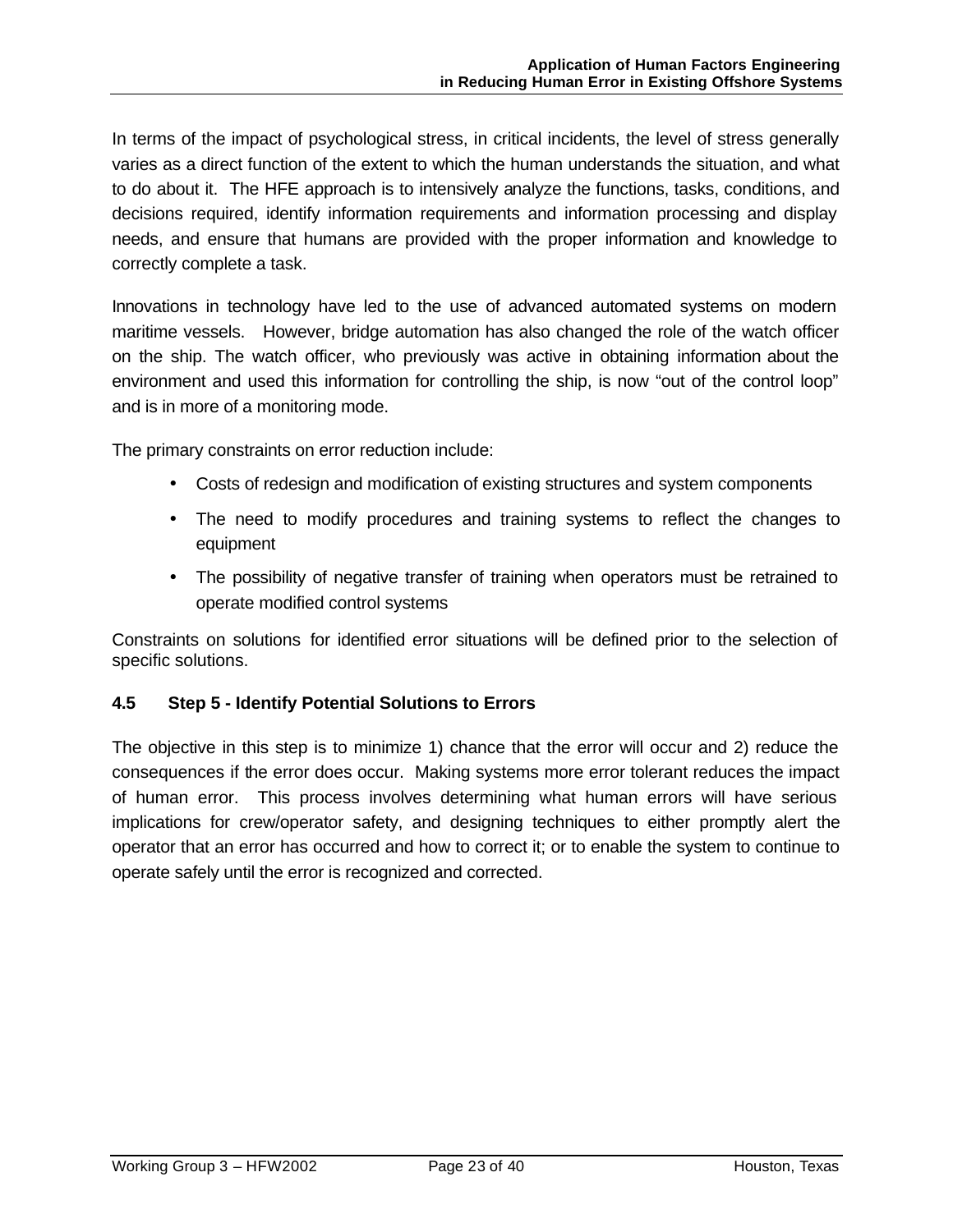Potential solutions will include:

- Reengineering of the allocation of functions to humans and machines. (example manual handling of sacks of chemicals to an automated conveyor system).
- Redesign human-machine interfaces (push button instead of switch, light indicating alarm instead of a gauge, additional information shown on hazards in control screen).
- Modifications to procedures and systems documentation (e.g., clarify procedure steps, one action per step, include warnings/precautions in procedure).
- Modifications to training content or to training systems.
- Provision of instructions, advisories, warnings (signs and labels).

The HTA tool discussed in section 4.2 can be used to support the task of identifying solutions to human error potential.

According to Miller (1999), an order of preference to mitigate human error and its possible effects is as follows:

- Redesign interfaces (where possible)
- Provide guards
- Provide training
- Revise procedures
- Provide warnings, markings, and labels

# **4.6 Step 6 - Model the Feasible Error Solutions**

Selected error solutions can be modeled to assess human performance with the solution. An example would be for control system redesign where the new design could be modeled on a simulator and reviewed with operators to determine the effectiveness of the new design.

Task network modeling involves modeling the operation of a human-machine system as a network of tasks. Tasks are assigned in a fixed or variable manner to selected operators which often represent humans but can also represent machines or other resources. The time taken to perform each task is modeled as a random variable having a specified probability distribution. Task sequence relationships can be probabilistic so that various contingencies can be represented as occurring with specified probabilities. Task network simulation tools use Monte Carlo methods to sample probabilistic task sequencing and distributions of task time. Time and accuracy data can be obtained for a baseline configuration of the system, and after installation of the error reduction solution.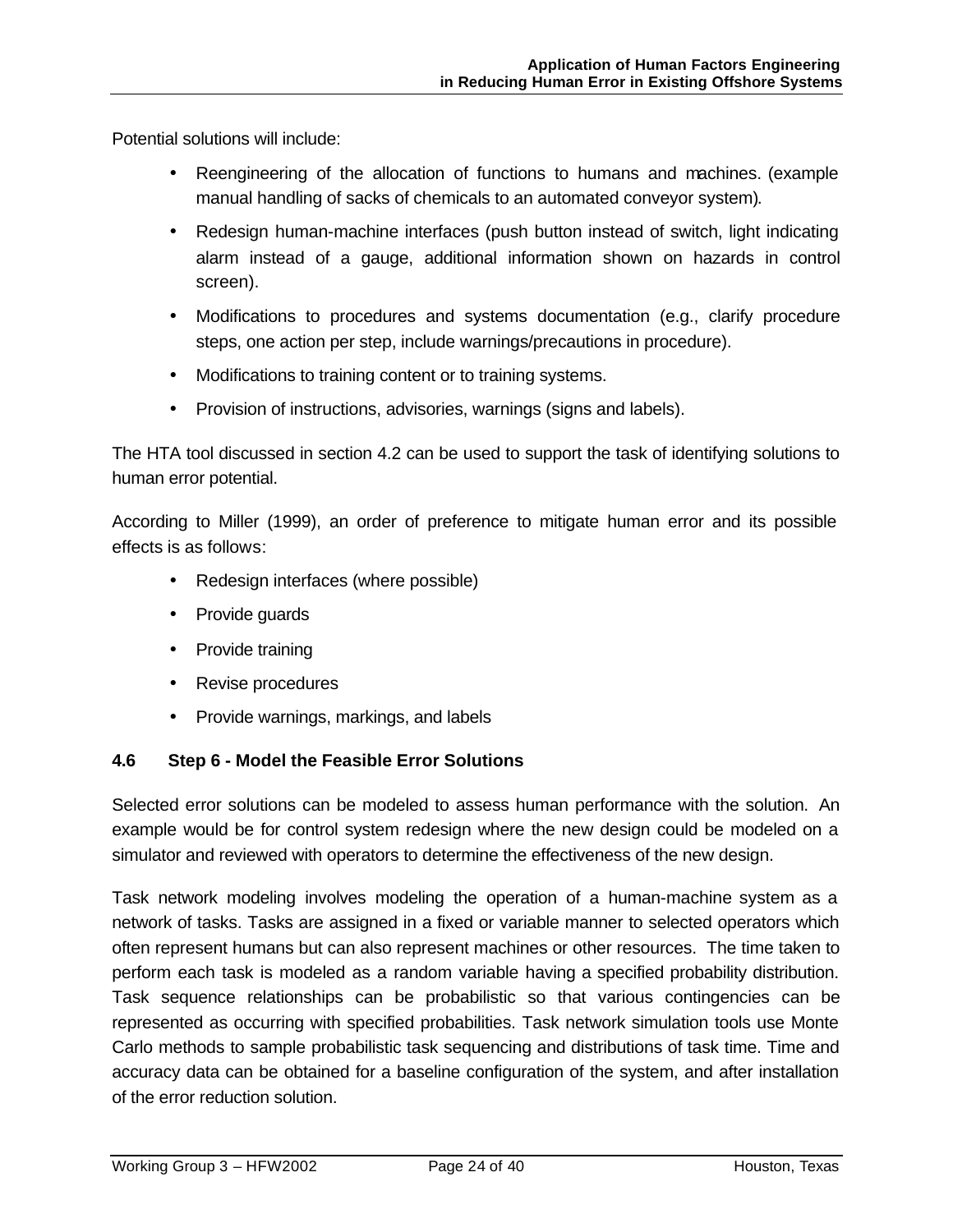The human-machine system models that result can have considerable flexibility and can represent real-world scenarios. When the model is run, the program records statistical data such as the numbers of completions of tasks, the time spent per task per operator and total busy/idle time per operator.

Human-in-the-loop simulation techniques and usability testing can focus on cognitive, information processing and decision making aspects of human performance. If a simulation test subject receives specified information via a monitor, reaches a decision and then makes a response via a data entry device, the response time and accuracy of the response can be determined. Human performance with human-machine interface representations from the baseline system and with the addition of error reduction solutions can be directly compared. Over a number of trials, statistical data can be obtained on errors, magnitude of errors and response time.

# **4.7 Step 7 - Select and Implement Solutions**

This step addresses how error reduction solutions can be selected and implemented into an existing system. The following should be considered in selected solution(s):

- Overall human performance capability
- Human workload (especially cognitive workload)
- Additional human performance or safety problems caused by the solution
- System error tolerance
- Operating and support costs
- Training burden
- System manning
- Compliance with government regulations
- Compliance with HFE standards including astm-1166, and ABS HFE standards
- Personnel safety

A plan and time schedule should be develop for implementation. There should be a follow-up process to monitor the progress (against plans) and effectiveness (reduction in incidents/near misses, unsafe acts/behaviors) of the selected solutions. Management of change processes should be followed necessary.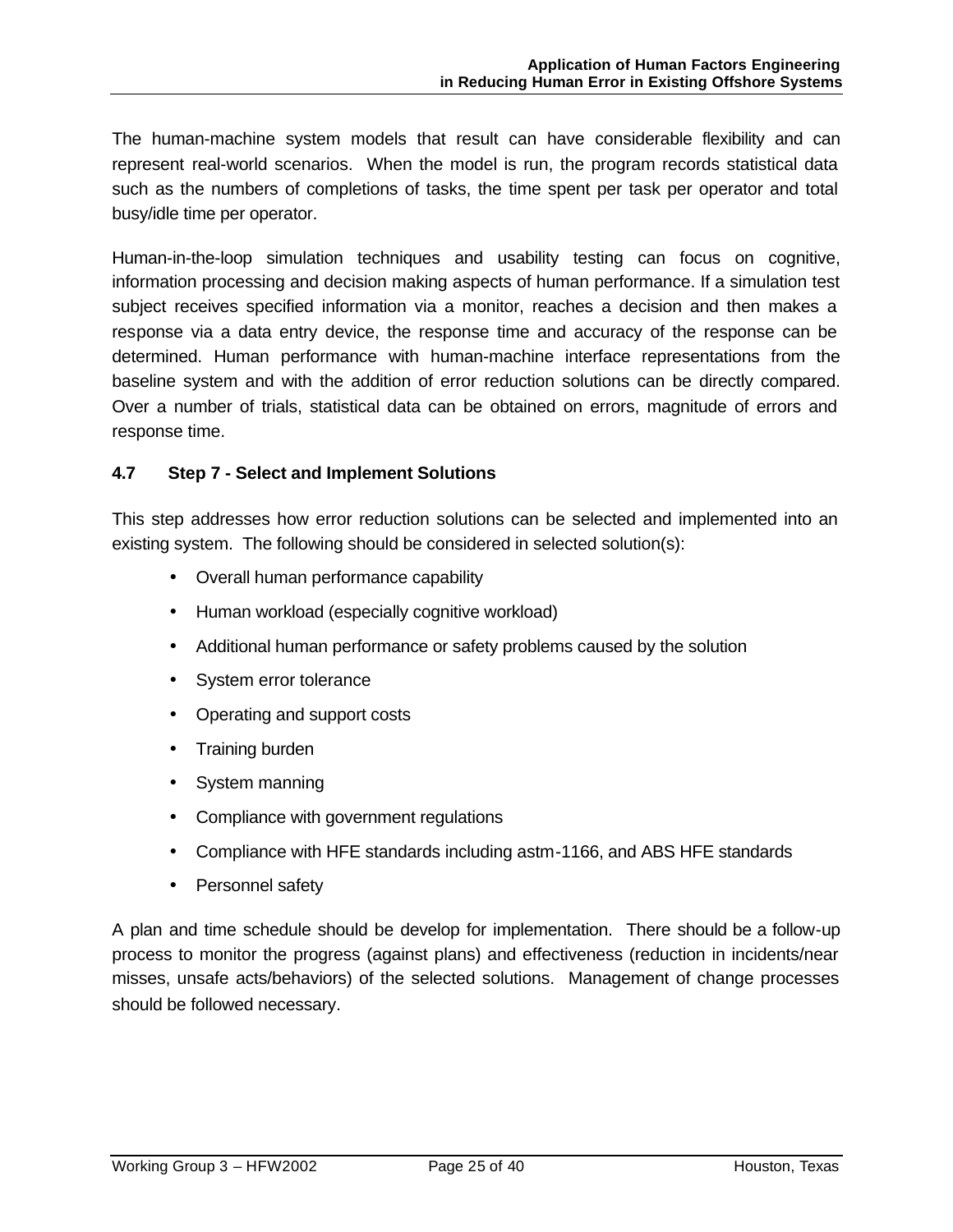# **4.8 Step 8 – Evaluate Solutions**

The key point for this discussion is that evaluations should be conducted for human factors initiatives. These evaluation assessments should include analysis of:

- Personnel functions, processes and performance
- Human interfaces, including equipment, procedures, job aids, and communications, teamwork, etc.
- Training, including new hire, refresher, special, and contractor
- Personnel fitness for duty, including physical health, freedom from stress and fatigue

Appropriate groups (inducing engineering, safety, purchasing, maintenance, operations, policy, and human factors) should have input and be award of changes. This is essential since changes under the purview of one group likely will have implications for HF. For example, equipment replacements (by engineering personnel) may spawn new or different requirements for training and design of operational and maintenance procedures. Changes in operating policy will likewise influence training. Further, human factors personnel can participate in engineering tradeoffs by supporting selection of new equipment, or by helping to devise solutions other than engineering. Those that are personnel related should also be reviewed for implications to training, job aids, and workload/job design. Changes in personnel onboard a platform, including contractors, personnel rotations, shift work, or tour rotations necessitate ensuring that safety is maintained during these changeovers. Finally, changeovers in management such as company or platform acquisition, restructuring of a company or the acquisition or loss of personnel directly responsible for safety personnel should be considered as it affects safety.

Most organizations and theorists would agree that changes to the design and operation of a system must included segments which require both investigations of incidents and some means of soliciting the opinions and comments of the workers affected by those changes. Also within the area of HF, evaluation is directed at elements such as: personnel training, environmental control, design of human-equipment interfaces, protective gear, maintenance and assessment of personnel readiness/fitness for duty, communications (organizational, operational, and maintenance), maintenance and usability of procedures/job aids, and operating practices, procedures, and policies.

Specific HFE considerations in evaluations should include:

- Is there a need to change or modify the approach of the solutions chosen?
- Have all HF disciplines been considered (e.g. HF Engineering, Process Safety and Behavioral Science)?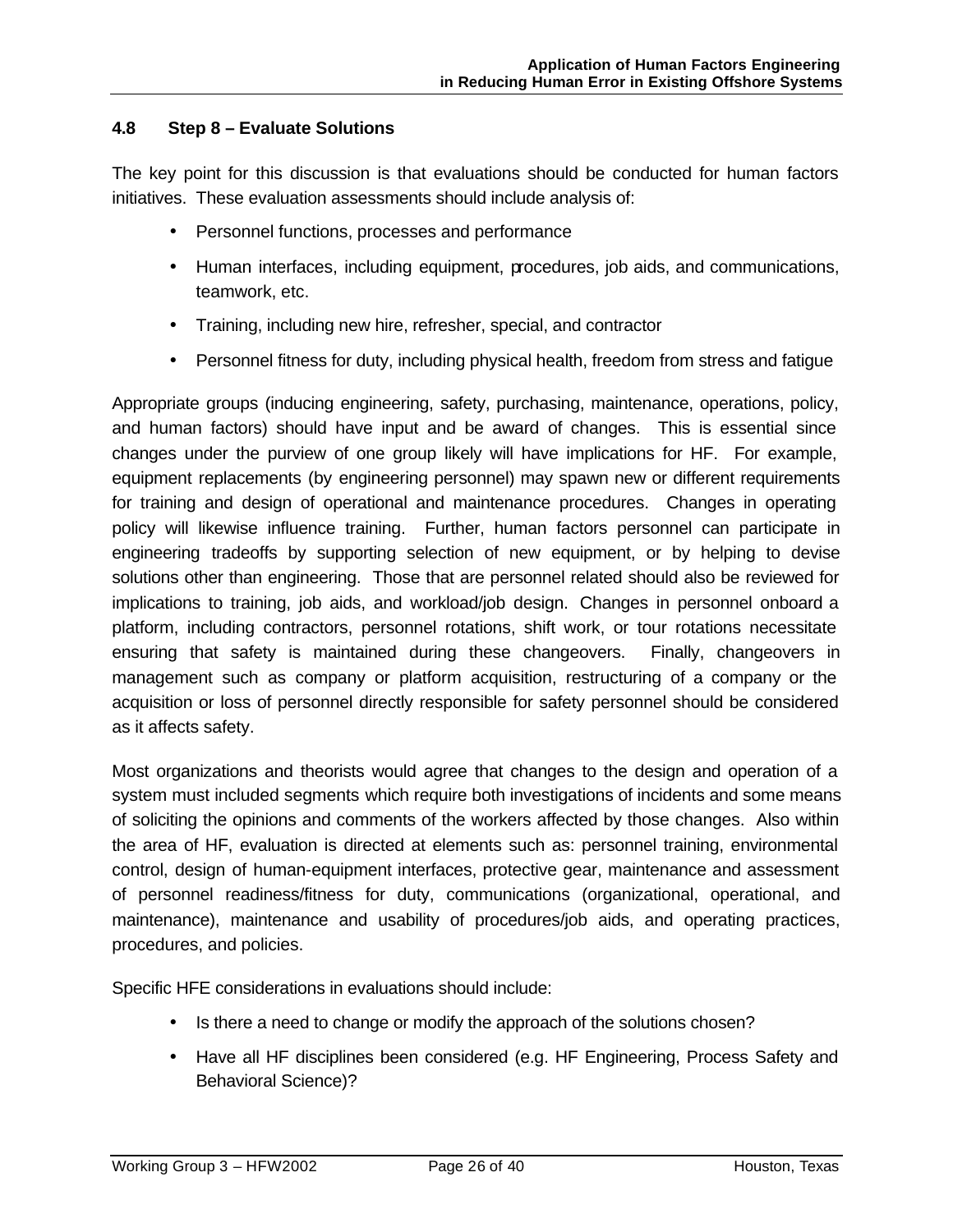# *5.0 EXAMPLE ACTION PLANS FOR IMPROVING HUMAN PERFORMANCE ON EXISTING SYSTEMS*

Section 4 presented a general approach for integrating HFE data into systems design. This section provides specific guidance addressing the improvement of the following HFE issues:

- Communications (Table 2)
- Labels and signs (Table 3)
- Procedures and job aids (Table 4)
- Information Transfer and Display (Table 5)
- Human machine (Table 6)
- Training (Table 7)
- HFE Issues (Table 8)

Process guidance is presented in Tables 2 through 8.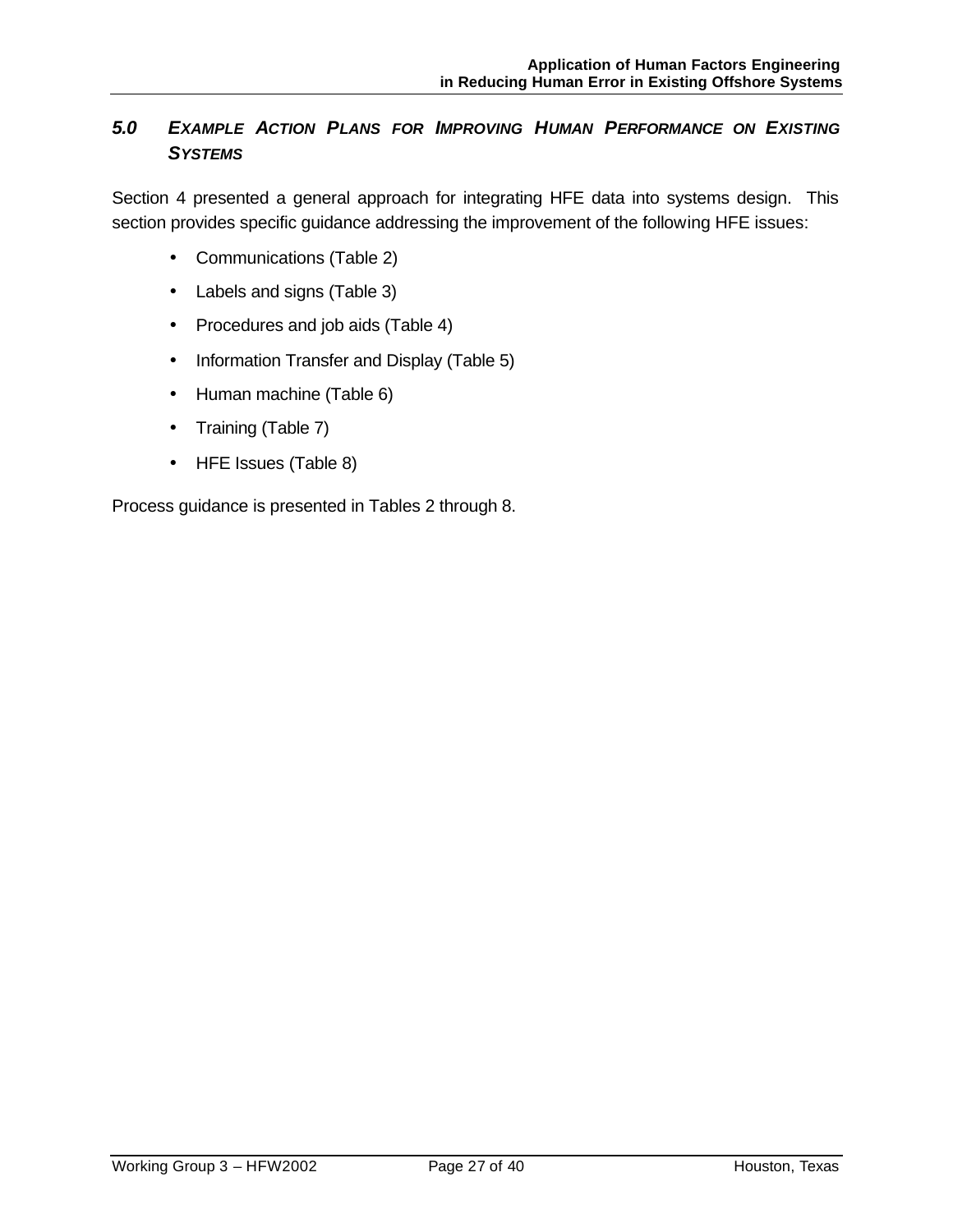### **Table 2. Sample Process for Improvement of Communications**

**Objectives**. The objectives of this activity are to analyze communications in terms of communication links and how communications are made, and to recommend modifications to the communication systems.

#### **Worksteps**

*Step 1.Analyze communications* in terms of the links, frequency, information importance, and environmental conditions under which communications are made. (e.g., noise level)

*Step 2.Generate a link analysis* of communications requirements among various stations (e.g.,, control rooms outside stations).

*Step 3.Identify conditions* that can potentially interfere with speech communications and speech intelligibility. (e.g., noisy equipment)

*Step 4.Conduct a communications "error analysis"* to identify, for selected links, communications requirements, environmental conditions, potential errors, error criticality, and causal and contributory factors.

*Step 5.Develop communications criteria,* including standard message format and syntax, links and modes of communications among stations, to reduce error likelihood and improve communications accuracy.

*Step 6.Survey communications devices* meeting requirements that are not in place (for example, use of noise canceling technology).

*Step 7.Make specific recommendations* concerning improved communications system design based on assessments of the capabilities of state-of-the-art communications devices.

*Step 8.Prepare HFE design specifications* for communications (e.g., noise levels, types of communications, location of communication devices, etc.)

*Step 9.Perform speech intelligibility testing* under realistic conditions.

*Step 10. Generate an implementation plan* and a cost estimate for implementing the Communications Systems specification and recommendations.

**Products**. The products of this activity will be a series of recommendations and design specifications related to communications hardware and software, human-machine interfaces, message format and syntax, a list of constraints associated with communications (e.g., ambient noise), and a plan and cost estimate to implement the communications system recommendations.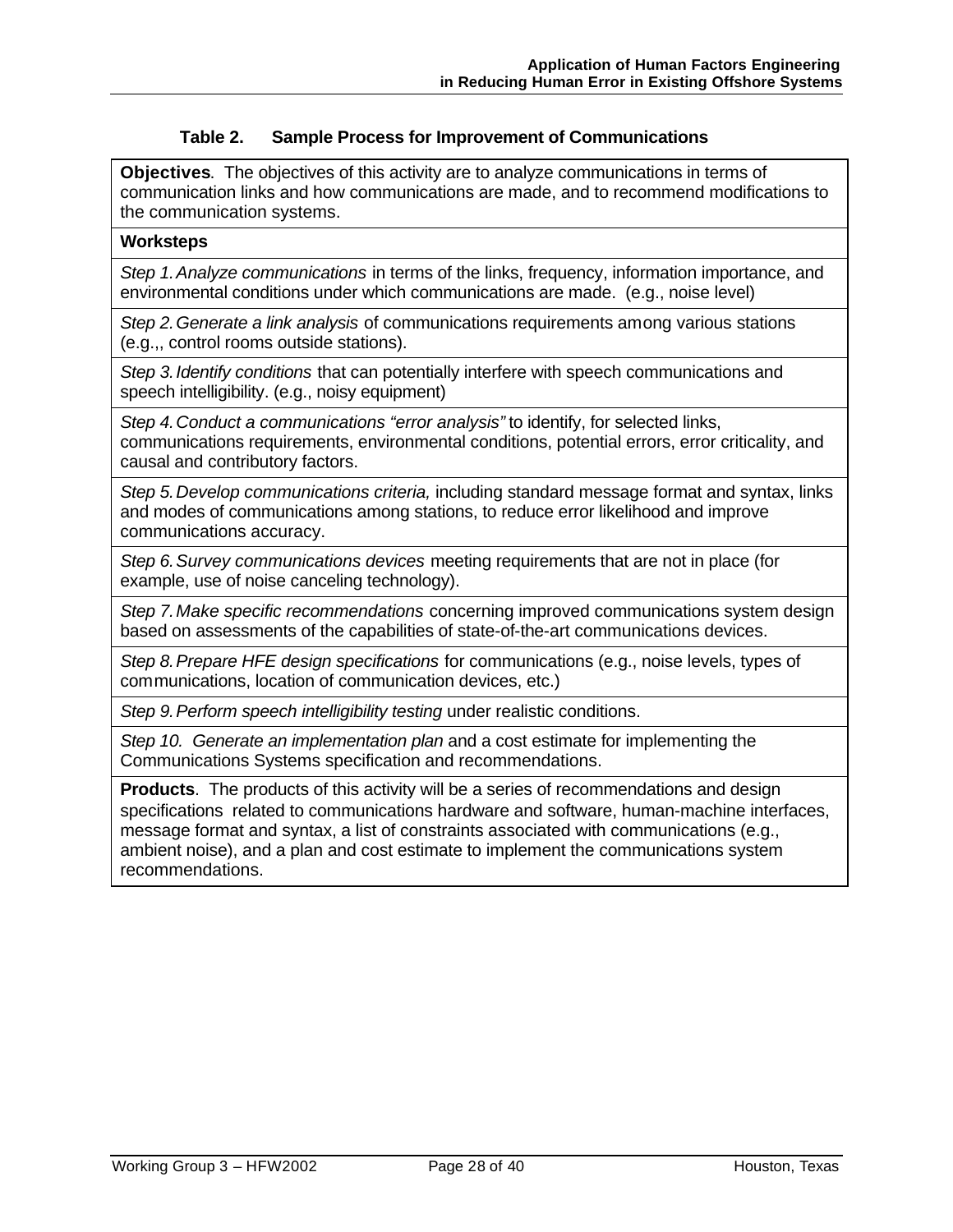### **Table 3. Sample Process for Improvement of Labels and Signs**

**Objectives**. The objectives are to develop and implement standards for labeling and marking of operating components. These include Controls, displays, pipes and valves, major equipment and associated operating components.

#### **Worksteps**

*Step 1. Survey color coding* and other conventions used by company.

*Step 2. Survey general offshore coding conventions.* 

*Step 3. Review applicable standards and guidelines* related to design of labels and signs and other identifying markings in industrial applications, from HFE literature, Industry conventions, and ASTM-1166.

*Step 4. Establish a specific Labels and Signs Standard.* This Standard should address the following:

- Content
- Wording and nomenclature
- Colors, fonts, and other detailed characteristics
- Method of affixing to components labeled
- Style guides for warnings and cautions
- Consistency with written documentation, procedures, and computer display nomenclature
- Method of generation of labels and markings (engraving for example)

*Step 5. Develop list* of required signs and labels*.*

*Step 6. Develop a label* consistent with the labeling standard, for all components specified.

*Step 7. Assist in having manufactured the labels and markings.*

*Step 8. Monitor installation* of the levels and markings.

*Step 9. Verify and validate:* All labels and markings installed undergo a verification and validation step.

**Products**. The products of this activity include:

- A platform- specific "Style Guide" and standard for labels and markings.
- Procedures for specifying and acquiring levels, markings and warning placards.
- Procedures for verifying had and validating the content and accuracy of labels, markings, and placards.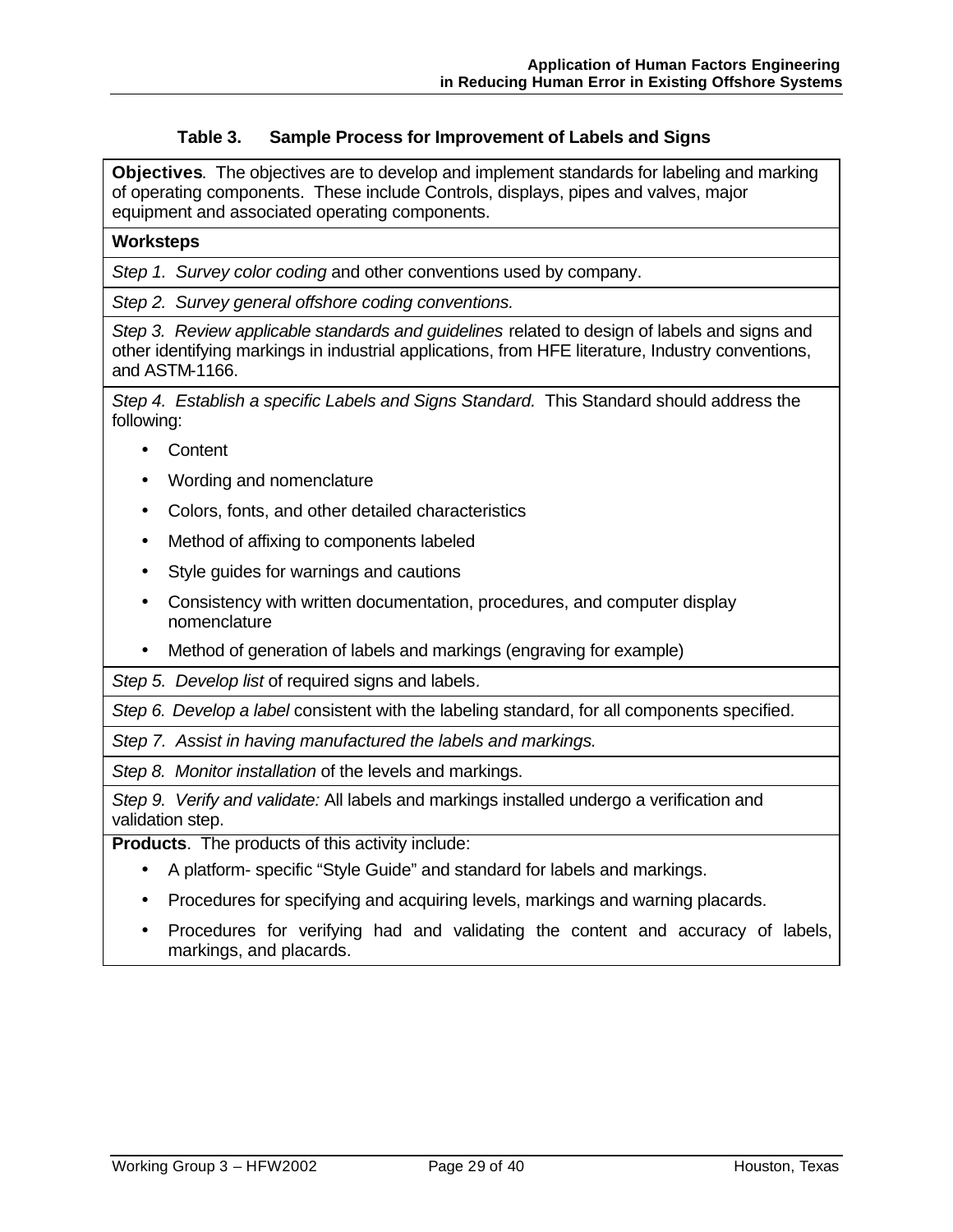## **Table 4. Sample Process for Improvement of Procedures/Job Aids**

**Objective**. The objective of this activity will be to specify requirements associated with generation of operating and maintenance procedures and job aids. Specific objectives include:

- Identification of required procedures based on failure modes effects and criticality analysis (FMECA) or similar analysis.
- Identification of required procedures based on routine and normal operating and maintenance requirements.
- Generation of procedures style guides.
- Generation of written procedures based on the style guides and requirements.

### **Worksteps**

*Step 1. Identify normal operating procedures* that are used in the conduct of normal and routine drilling operations.

*Step 2. Identify abnormal or emergency operating procedures.* These will be identified via failure modes and effects and criticality analyses, or similar, and on a historic events and situations that have been realized in offshore drilling.

*Step 3. Survey coding information presentation conventions.* Survey general offshore *procedures design conventions.* 

*Step 4. Review applicable standards and guidelines* related to design of procedures.

*Step 5. Establish procedures writing guide.* This standard will address procedure:

- Content, wording and nomenclature
- Colors, fonts, and other detailed characteristics
- Information mapping and decision making
- Style guides for stepwise activities
- Style guides for embedded warnings and cautions
- Consistency with labels and marking
- Standardized vocabulary
- Storage, update, and accessibility
- Use as part of team and individual training

*Step 6. Develop protocol for verifying and validating procedures as they are written.* 

*Step 7. Assist in writing procedures.*

*Step 8. Verify and validate* - all procedures undergo verification and validation step.

**Products**. The products of this activity include:

- Procedures writing guide
- List of applicable procedures, normal and abnormal operations
- A complete set of written procedures, verified and validated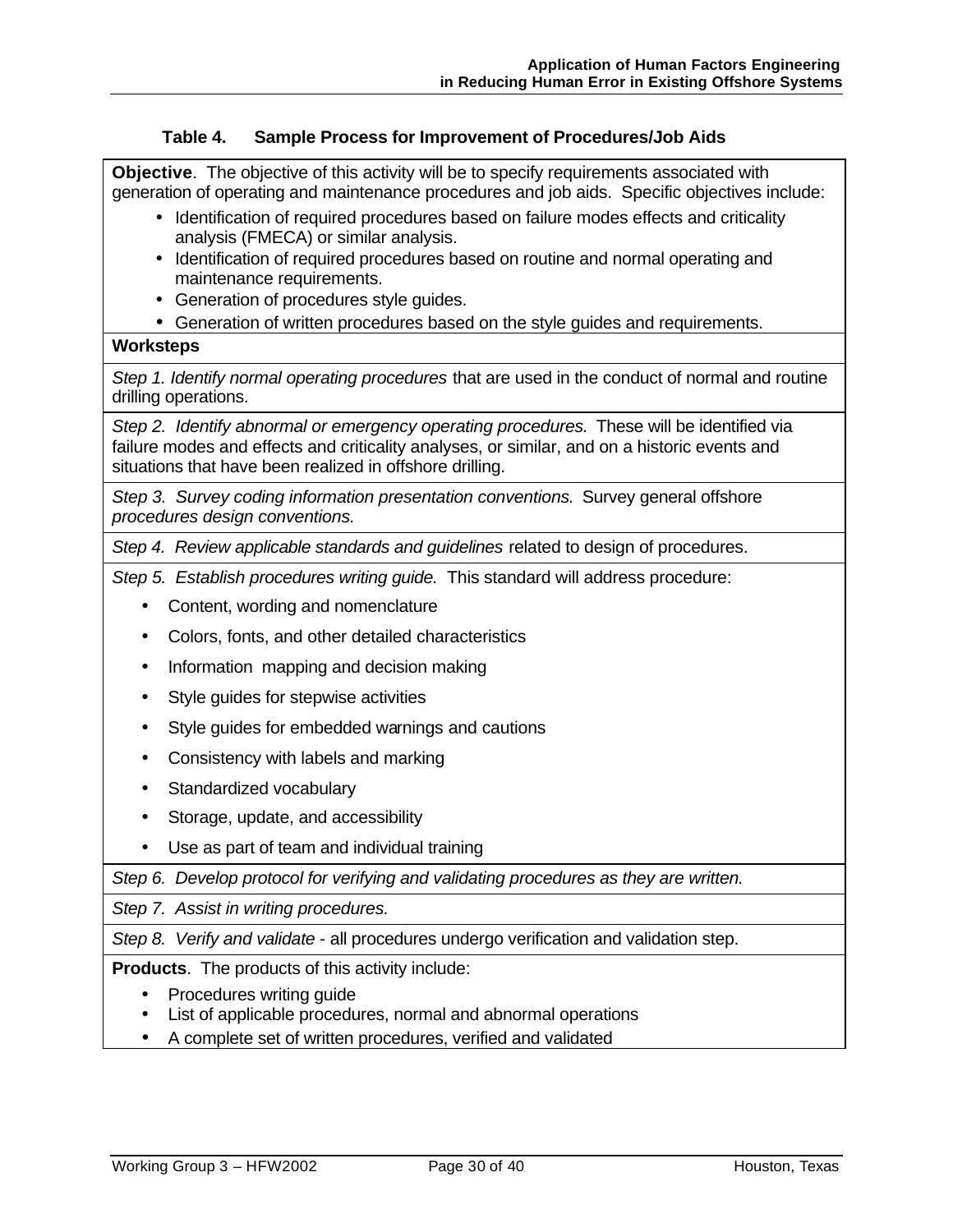### **Table 5. Sample Process for Improvement of Information Transfer and Displays**

**Objectives**. The objectives of this task are as follows:

- Define information requirements per job/location
- Define a representative sample of information items
- Identify information formats
- Design screen layouts and user-computer interfaces per formats
- Define data base requirements
- Prepare information transfer specification

#### **Worksteps**

*Step 1.Define Information Requirements per Job/Station* Information requirements will identify the information items needed at each location for a given job. For example, a mud logging station needs mud pump on/off and valve open/closed information. In this case, any additional information items would need to be identified.

*Step 2.Define a Representative Sample of Information Items* Information items from step 1 will be reviewed to establish a representative set of items for further analysis. This step cannot be performed in total independence of step 3 because the intent will be to identify classes of information items and a representative sample of specific items per class. Steps 2 and 3 will be performed in parallel and iterated as required.

*Step 3.Identify Information classes and formats* for workstations, individual information items will be categorized to identify a number of information classes. Each such class will eventually be represented as an information object in an object oriented data base so definition of object attributes in a data base will need to be considered in defining the classes. Information classes/objects could include message, scheduled event, pump, valve, motor, sensor, BHA component and others as necessary.

*Step 4.Design Screen Layouts and User-computer Interfaces per Formats* Each information class will have unique attributes and will require a standard format for display of the attributes. User-computer interfaces will also be required for searching the data base and selecting object attributes to be continuously displayed. Users should not have to learn complex query languages to access information.

*Step 5.Define Data Base Requirements* Information from the above steps including object and attribute characteristics and user-computer interface functionality will be collected and documented in a data base requirements and concepts document.

*Step 6.Prepare Information Transfer Specification* Information from the above steps including object and attribute characteristics and user-computer interface functionality will be collected and documented in an information transfer specification document. The difference between the data base requirements document and the information transfer specification will be that the former is aimed at providing information for software system procurement while the latter will be aimed at developers and users.

**Products**. The primary products of this task will be the data base requirements and concepts document from step 5 and the information transfer specification from step 6.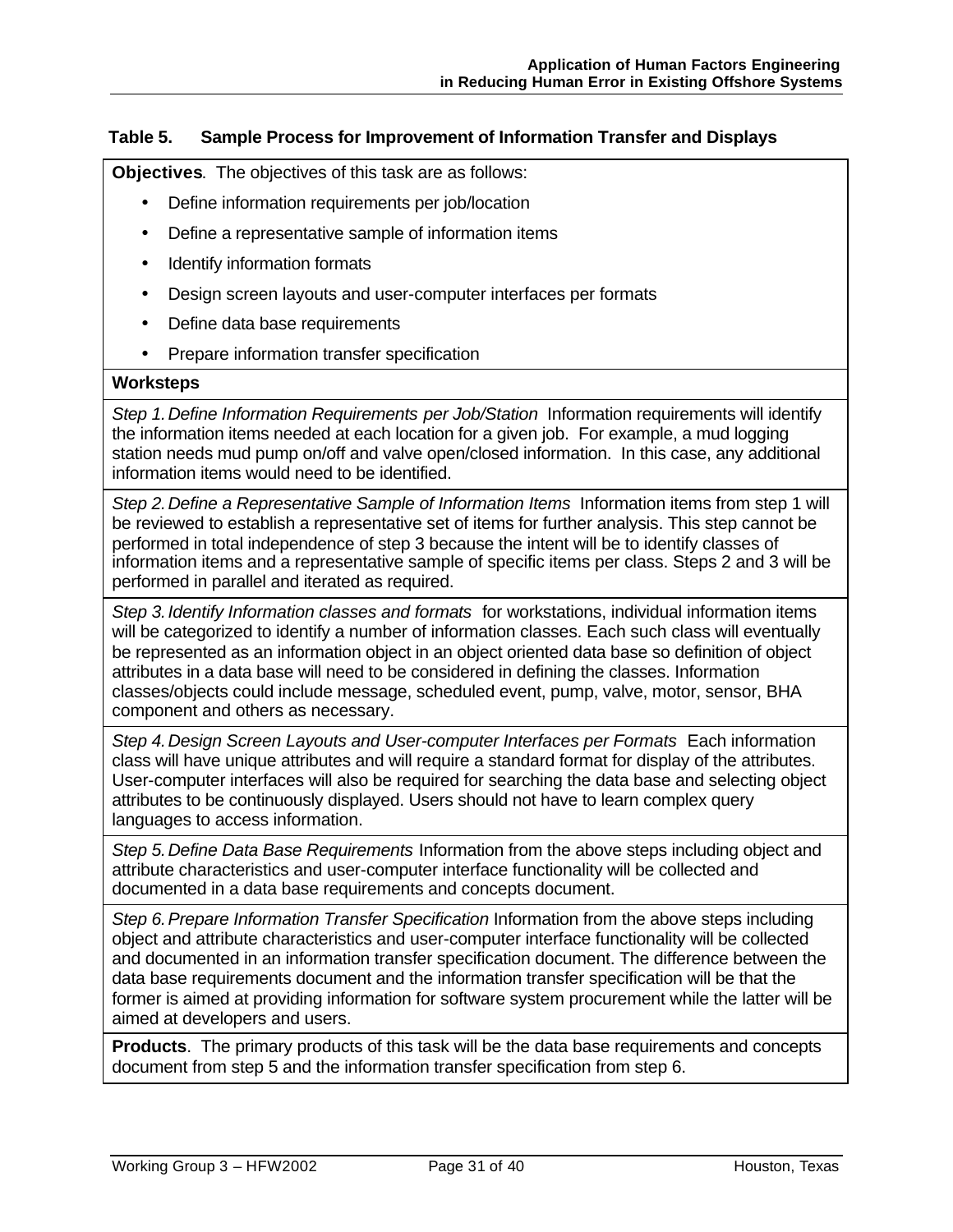### **Table 6. Sample Process for Improvement of Human/Machine/Interfaces**

**Objectives**. The objectives of the task described in this SOW are as follows:

- Define a representative sample of existing HFE issues.
- Identify applicable design criteria and guidelines.
- Identify candidate HFE design improvements.
- Select HFE design improvements.
- Design and document improvements.
- Develop HMI interface specification.

#### **Worksteps**

*Step 1.Define a Representative Sample of HFE Issues* associated with human machine*.* The intent will be to identify issues and potential solutions for HFE issues associated with human machine interfaces*.*

*Step 2.Identify Applicable Design Criteria and Guidelines:* Design criteria and guidelines will be proposed. Ideally, the selected design criteria and guidelines will be applied to new operator interfaces in the future.

*Step 3.Identify Candidate HFE Design Improvements* Candidate improvements to operator interfaces will be developed for each HFE issue from step 1 using the applicable design guidance from step 2. Where required, two or three candidates could be developed for each HFE issue. Definition of candidate improvements will require user input.

*Step 4.Select HFE Design Improvements:* Candidate improvements from step 3 will be compared on the basis of cost, expected effectiveness and breadth of application on future ships. The set of recommended improvements will be selected using these data.

*Step 5.Design and Document Improvements* The selected HFE design improvements from step 4 will be designed in detail and documented using descriptions, specifications and graphics sufficiently that they can be implemented.

*Step 6.Develop HMI Interface Specification* The applicable design criteria and guidelines will be incorporated into an interface specification document suitable for future use in ship design. Applicable design criteria from step 2 will be incorporated and the documentation of the specific improvements from step 5 will be included to provide examples.

**Products**. The primary products of this task will be the selected HFE improvement concepts and designs from step 5 and the HMI interface specification from step 6.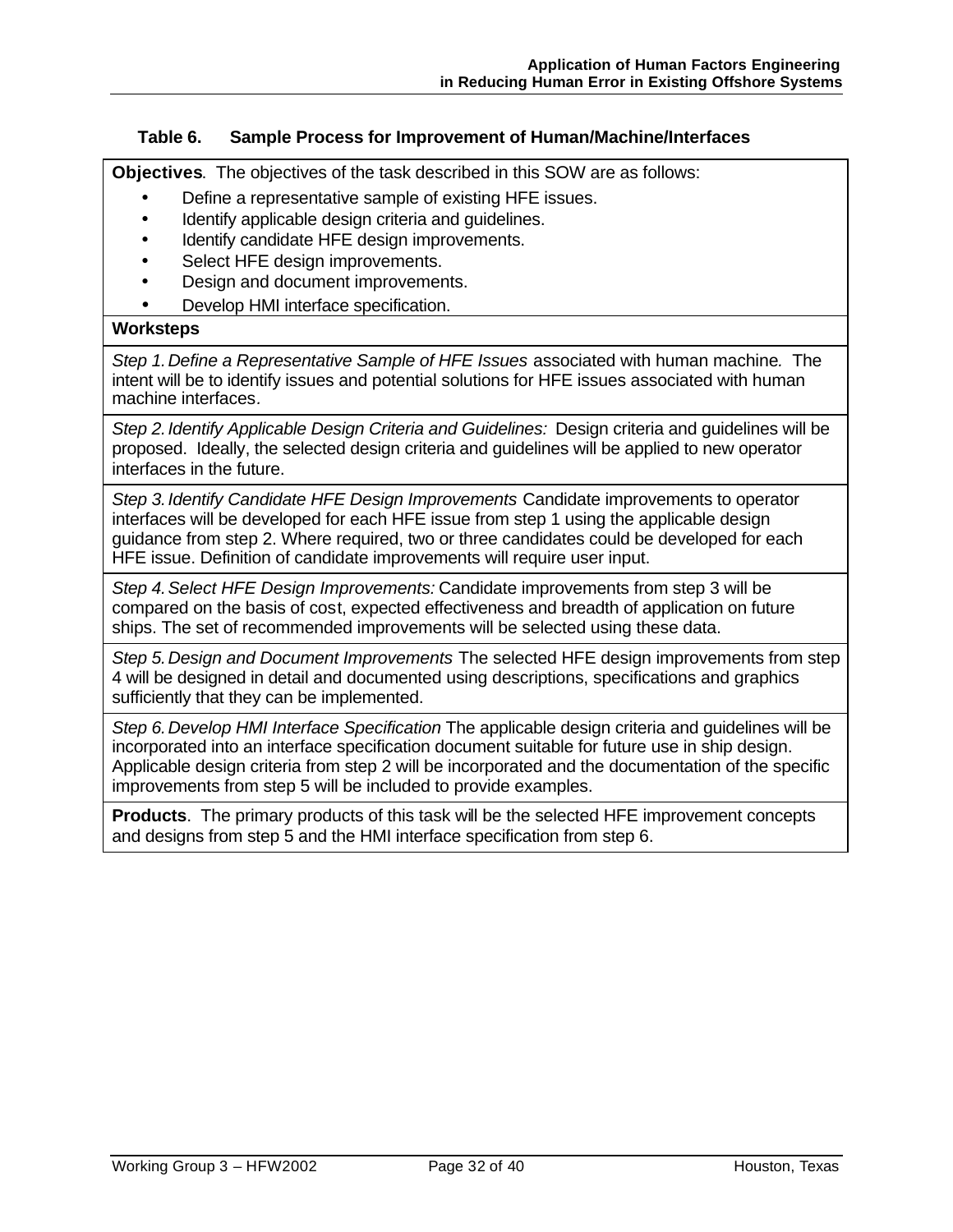### **Table 7. Sample Process for Improvement of Training (individual and team)**

#### **Sample Process for Improvement of Training (individual and team)**

**Objectives**. The objectives of this task are as follows:

- Identify jobs and tasks for improved training methods.
- Develop training objectives/conduct task analysis
- Identify performance and skill requirements
- Identify training media
- Develop training materials
- Train to criteria and test skill acquisition

### **Worksteps**

*Step 1. Identify Jobs and Tasks for Improved Training Methods* : Criteria for selection of jobs and tasks will include the frequency with which the tasks must be performed, the likelihood of operator error and the severity of the consequences of operator error. Tasks that must be performed frequently in daily operations provide opportunities for effective OJT and for extensive operator practice. Many error modes that exist currently are readily detectable and correctable by the operator and errors on these tasks have little or no consequences; it is infrequent performance and nondetectable and noncorrectable error modes that will drive the selection of tasks for improved training.

Tasks that have the properties of infrequent performance and severe consequences of error are often those associated with emergency response to equipment failures or other abdominal events. The fact that performance is infrequent means that knowledge and skills associated with these tasks are "degradable" over time.

Results of Failure Modes and Effects Analyses (FMEA) or other analysis will be required in this task. The target tasks would then be those necessary to recover from or to mitigate the results of credible events postulated in the FMEA.

*Step 2. Develop Training Objectives and conduct Training Task Analysis:* Training objectives describe observable and verifiable behaviors that operators should exhibit given necessary information. Training objectives usually involve making correct decisions and taking correct actions following receipt of information about the system, the environment, etc. As related to FMEA events, the decisions involved would be to correctly diagnose the state of the equipment and the environment. The action should be the correct one to rectify or mitigate the effects of the failure or abdominal event that has occurred. A training task analysis should be conducted to identify tasks, conditions, events, information required by the operator, decisions and actions required of the operator and other relevant task descriptors, and needed knowledge and skills to enable performance of the task. This is also sometimes called a "critical task analysis" in that the focus is on the highly important tasks rather than on all tasks. Critical tasks, then, do not necessarily result only from major failures but also from abdominal events that call for critical tasks to be performed. Training objectives will be defined for the tasks identified in step 1.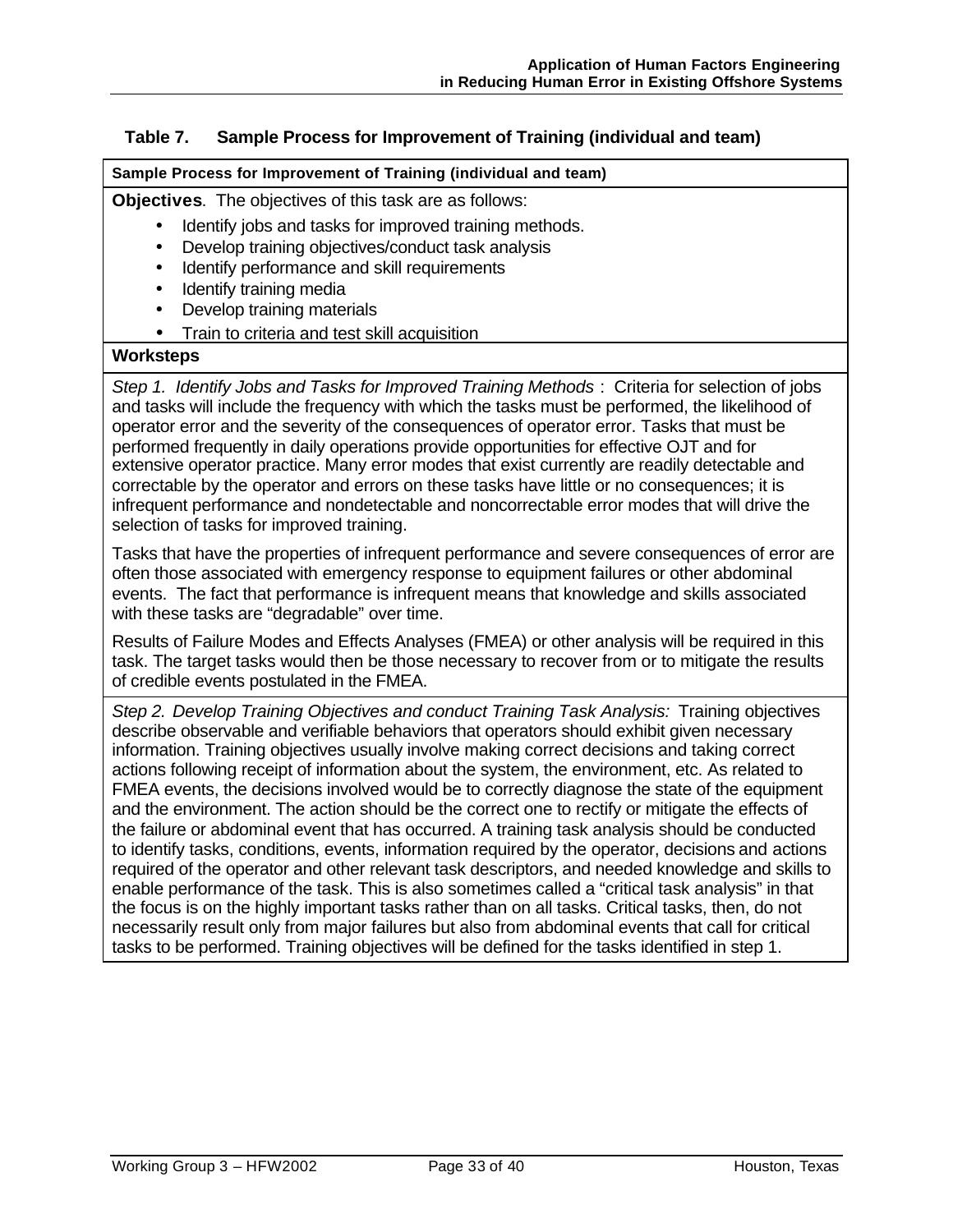## **Sample Process for Improvement of Training (individual and team)**

*Step 3. Identify Performance and Skill Requirements* : Performance refers to measurement of trainee progress in demonstrating mastery of the training objectives. This can range from an indication that the trainee has completed a given module to performance in problem solving exercises or simulations. The intention of any training program is to impart knowledge skills, and abilities (KSAs). In some cases these elements can be treated separately in that knowledge acquisition often involves presentation of factual knowledge and testing involves assessment of acquisition. Skills and abilities usually refer to application of knowledge to problem solving. Certain skills and knowledge may be common across a number of jobs so it may be effective to split out bodies of training materials into modules. Training for a given job then consists of common modules required for the job and job specific modules. Skills, knowledge and performance measurement requirements will be identified. Specific criteria for pass/fail thresholds should be specified.

*Step 4. Identify Training Media* Training media can be books, overhead slides, CD ROMs, embedded training incorporated into applications software, desk-top simulations, etc. Based on the outputs of step 3, a preferred medium or media will be identified for each training objective and the performance measurement necessary to assess mastery of the objective.

*Step 5. Develop Training Materials* Training materials include the paper, slides, graphics, tapes, computer presentations and other audio and/or visual elements viewed or heard by the student. Training materials will be developed by:

- Preparation of an outline for each module
- Preparation of written contents using subject matter expert inputs
- Development of a story board for each module
- Preparation of the materials including text, graphics, animations, simulations etc.
- For computer based training, development of courseware (using course authoring software where necessary)

*Step 6. Train to Criteria and Test Knowledge Skill Acquisition* The initial application of the training content and materials from the above steps will be tested in the training course(s). Performance measures will be used to identify common errors or failures to master material on the part of students, and to determine how to modify the training materials. Following any necessary modifications, the resulting course(s) will then be ready to be used to train the required audience.

**Products**. The primary products of this task will be the training materials. (courses, manuals, CDs, etc.)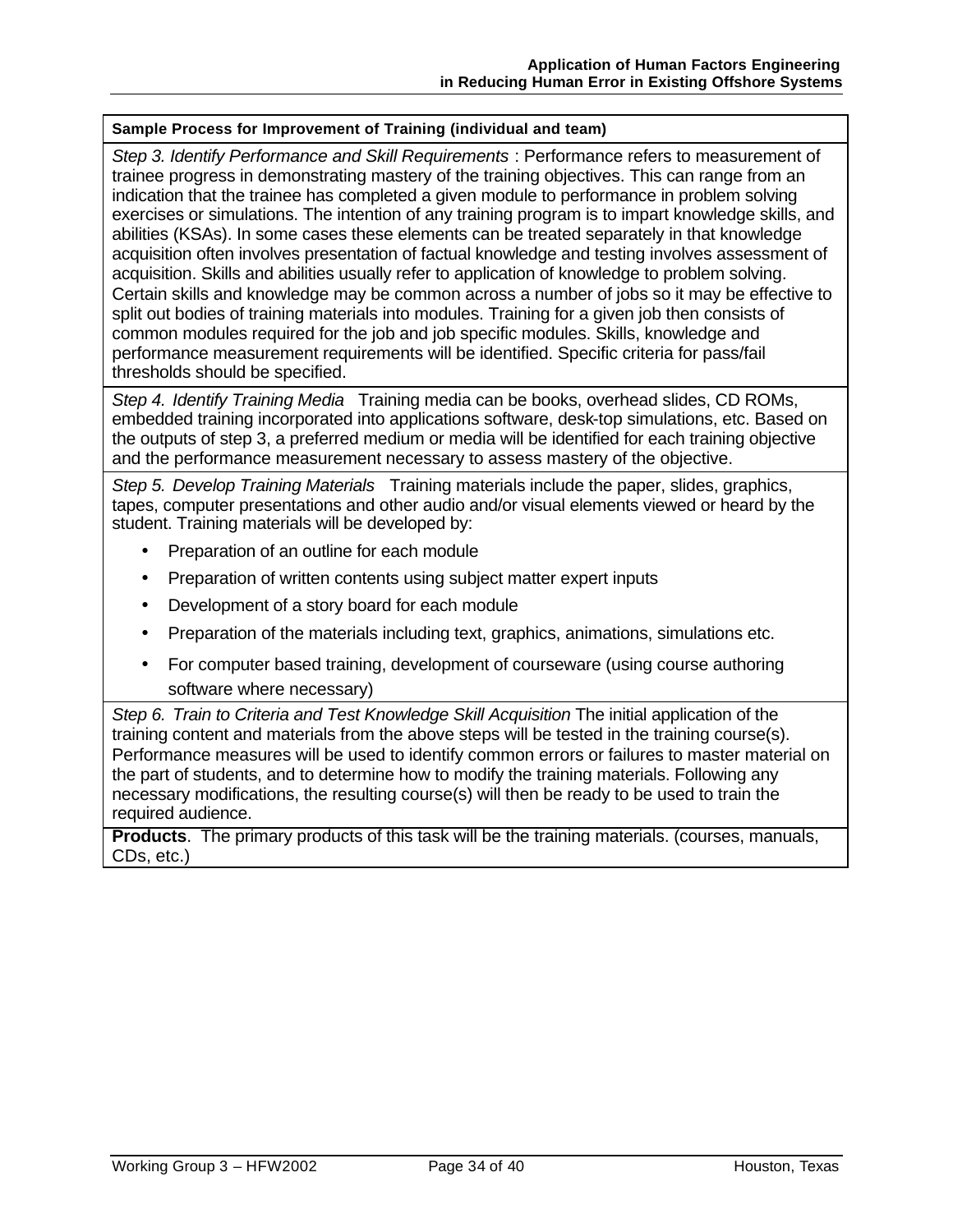### **Table 8. Sample Process for Improvement of HFE Issues**

**Objective**. The objectives of this task are as follows:

- Identify tasks and areas with potential HFE issues
- Define standardized work environmental limits
- Identify safety hazards
- Identify design factors for improved HFE
- Define specific actions
- Prepare HFE specifications

#### **Worksteps**

*Step 1. Identify Jobs and Areas for Design of Improved Work Environment and Safety* A sample of tasks and areas will be selected for further analysis based on HFE issues. This sample will represent extremes in terms of ambient noise, temperature, humidity, illumination, safety related equipment design factors and mechanical hazards. Examples on a drilling rig could include the cement and shaker areas and the engine and fan rooms.

*Step 2. Define Standardized Work Environmental Limits:* Various standards sources provide guidance on acceptable work environmental limits. These will be used to define a set of proposed limits for work environments.

*Step 3. Identify Safety Hazards* Representative safety hazards will be identified for facilities and equipment that are involved in the tasks and areas from step 1.

*Step 4. Identify Design Factors for Improved HFE* potential solutions to be considered will include elimination of the hazard, elimination of human access, barriers and guards, redesign, warning labels, barriers and guards, procedures and special training. For each safety hazard from step 3, a preferred approach will be defined and documented.

*Step 5. Define Specific Actions*: Treatments of factors that exceed the limits established in step 2 will include design approaches such as noise attenuation at the source, noise attenuation at the ear, enhance ventilation and cooling, protective clothing and fixed or portable additional lighting. The effectiveness of alternate solutions on of environmental factors that exceed the limits from step 2 will be assessed.

*Step 6. Prepare HFE Specification* The rationales and results from the previous steps will be incorporated into a HFE specification document. This may be applicable to design of work environment and safety improvements on a current project as well as future projects.

**Products**. The primary product of this task will be the HFE specification from step 6.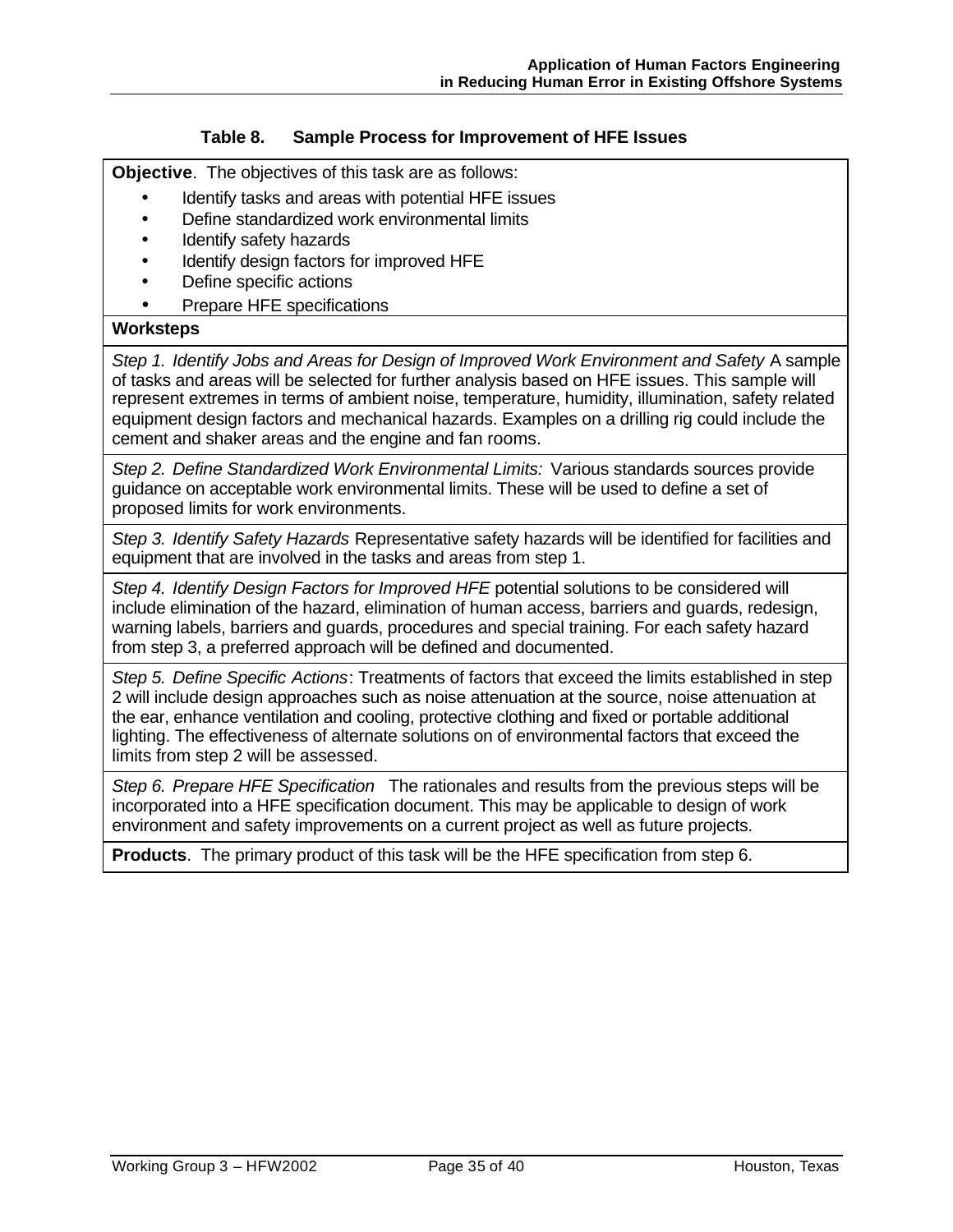# *6.0 VERIFICATION OF HUMAN PERFORMANCE ON EXISTING SYSTEMS*

Table 9 presents a listing of some potential verification measures of human performance. Not all measure may be applicable to a particular facility or project.

# **Table 9. Potential Verification Measures of Human Performance on Existing System**

#### **Evaluate the Assigned Role of the Human in Automation**

- Verify that each system function is allocated to human or machine or a combination of the two.
- Verify that the role of the machine in manual tasks is defined.
- Verify that the role-of-human in automated tasks is defined.
- Determine that operator workloads are realistic.

### **Evaluate Training Concepts**

- Verify that the training analysis addresses training requirements based on job requirements.
- Verify that the training analysis addresses all requirements for training devices, trainers, and part task and full task simulators.
- Verify that training requirements are identified in time to allow for development of any new training devices (such as simulators).
- Verify that the analysis addresses lessons learned from similar system training evaluations.

### **Evaluate Training Concepts**

- Verify training requirements include specific knowledge and skills to be acquired.
- Verify training requirements include criteria for judging skills are learned.
- Verify that training requirements include performance measures.

### **Evaluate Human Machine Interface Requirements**

*Evaluate Human-Machine Interface (HMI) Design* 

- Verify that standardization and commonality are addressed in the design of humanmachine interfaces.
- Verify that unique human interface requirements, documentation needs, and special software certifications are identified.
- Verify that characteristics of automated decision support systems are identified.
- Verify that human workloads and human performance requirements are assessed through human performance and task modeling, task network simulation, and humanin-the-loop simulation.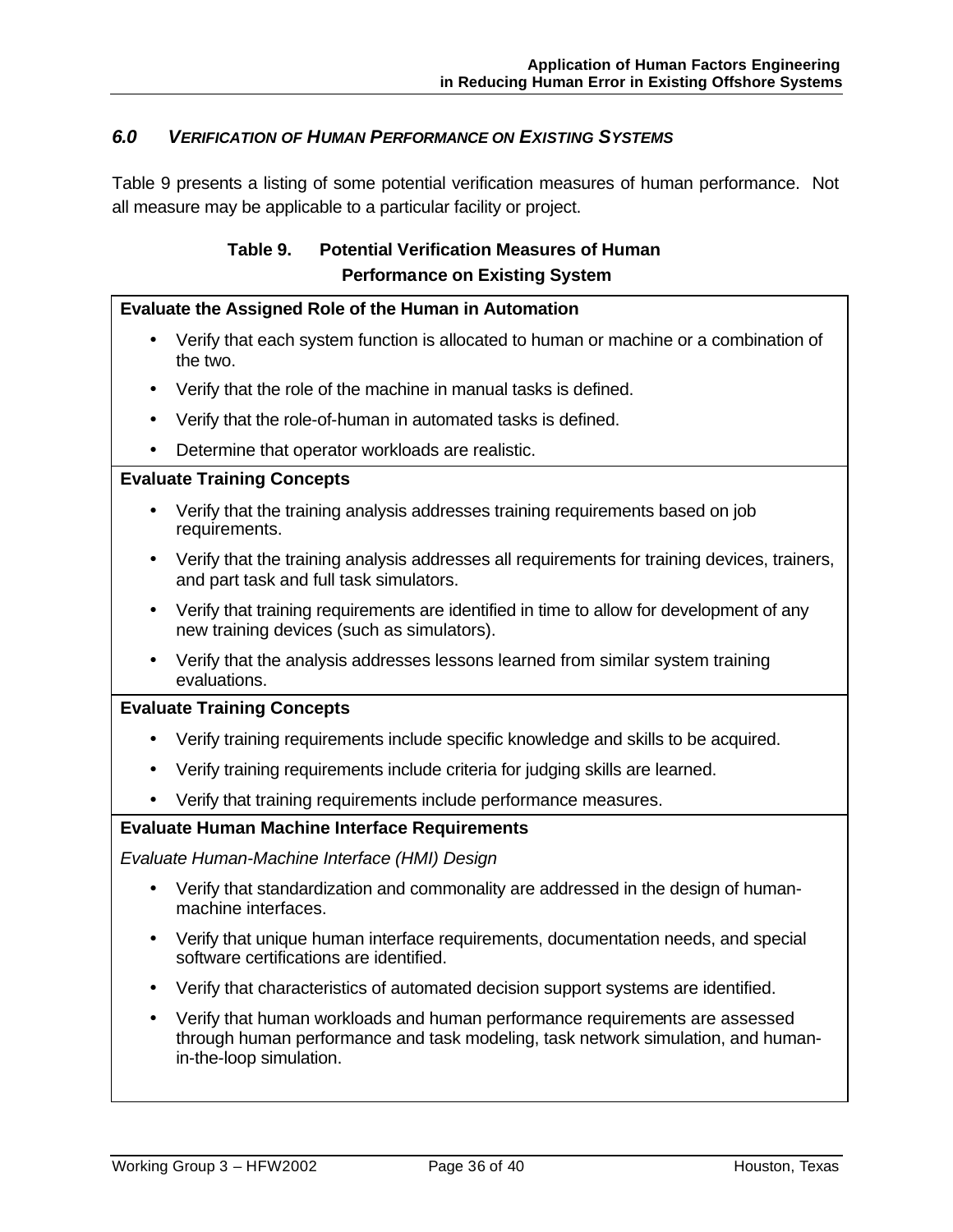• Verify that human engineering design standards are applied to reduce human error potential.

### **Evaluate Design for Operability** *:*

- Verify operator performance capability has been demonstrated.
- Verify that details of the design are consistent with standards.
- Verify that error likelihood analyses have been performed to identify types of performance errors associated with the design approach.
- Verify that operational procedures have been developed.
- Verify that control and display arrangements are based on sequence of use, priority and functional grouping.
- Verify that panels and consoles are designed to be maintainable.
- Verify that warnings are provided for hazardous operations/maintenance actions.
- Verify that panels are operable when operators are wearing protective clothing.
- Verify that work environment effects (e.g., noise, lighting, climate) have been considered in the design.

### **Evaluate Design for Usability**

- Have information requirements been identified?
- Have major HFE deficiencies been identified that might compromise understandability or effectiveness of the proposed displays?
- Have user needs been identified?
- Is the design of human-computer interfaces complete?

### **Evaluate Communications Concepts**

- Verify that sufficient communication devices and systems have been provided for all communication requirements.
- Verify that communications system designs are based on link analyses and operational sequence analyses.
- Verify that speech intelligibility evaluations have been conducted
- Verify that message samples, noise conditions, and device fidelity are acceptable in terms of HFE standards.
- Verify that messages are standardized and are based on constrained language, controlled syntax, and restricted vocabulary.
- Verify that user clothing conditions were considered.
- Verify that the range of potential environments (especially noise and vibration) were considered in design of communications.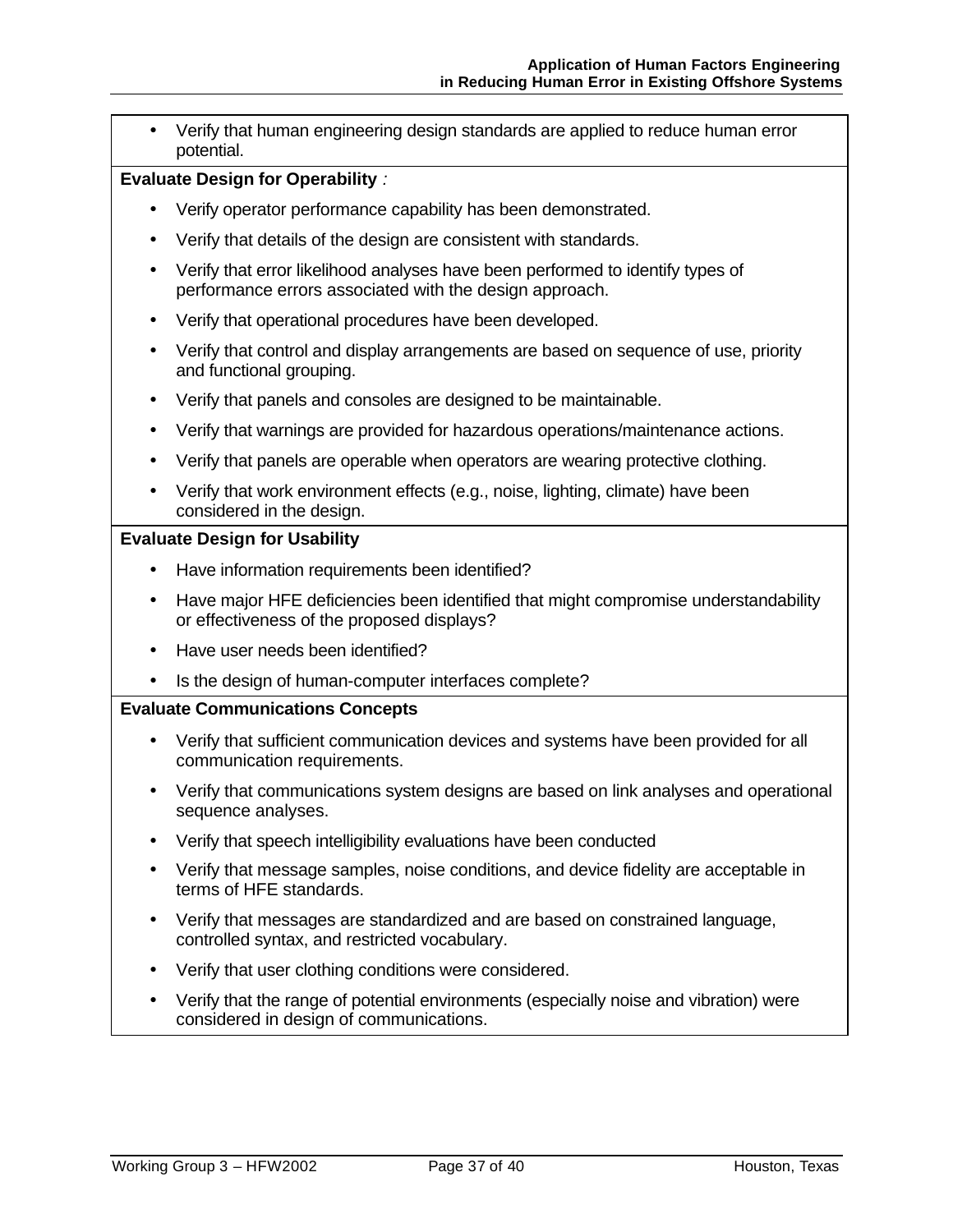### **Evaluate Design for Habitability**

- Have facility human functions and associated facility requirements been identified?
- Has the design effort identified access safety requirements?
- Have requirements for inhabiting the facility been identified?
- Verify that environmental controls are included in facilities (e.g., noise, lighting climate).

#### **Evaluate Design for Maintainability**

- Does design for maintainability include requirements for maintenance information requirements?
- Does design for maintainability include design for accessibility?
- Does design for maintainability include equipment arrangement to facilitate maintenance?
- Does design for maintainability include procedures-number and simplicity?
- Does design for maintainability include troubleshooting diagnostics and decisions?
- Does design for maintainability include built in test and automatic test equipment?
- Does design for maintainability include requirements and approaches for tools and test sets?
- Does design for maintainability include requirements and approaches for equipment identification and marking?

### **Evaluate Design for Safety**

- Have hazards previously identified been eliminated or the associated risks reduced to an acceptable level?
- Are approaches for guarding the hazard adequate?
- Are approaches for labeling the hazard adequate?
- Are approaches for alarming the hazard adequate?
- Are approaches for safety training/procedures adequate?

### **Evaluate Installations**

- Have equipment location requirements been identified?
- Has space layout for equipment installation been identified?
- Have equipment configuration requirements been identified?
- Have access/egress requirements been identified?
- Has an HFE design evaluation been conducted?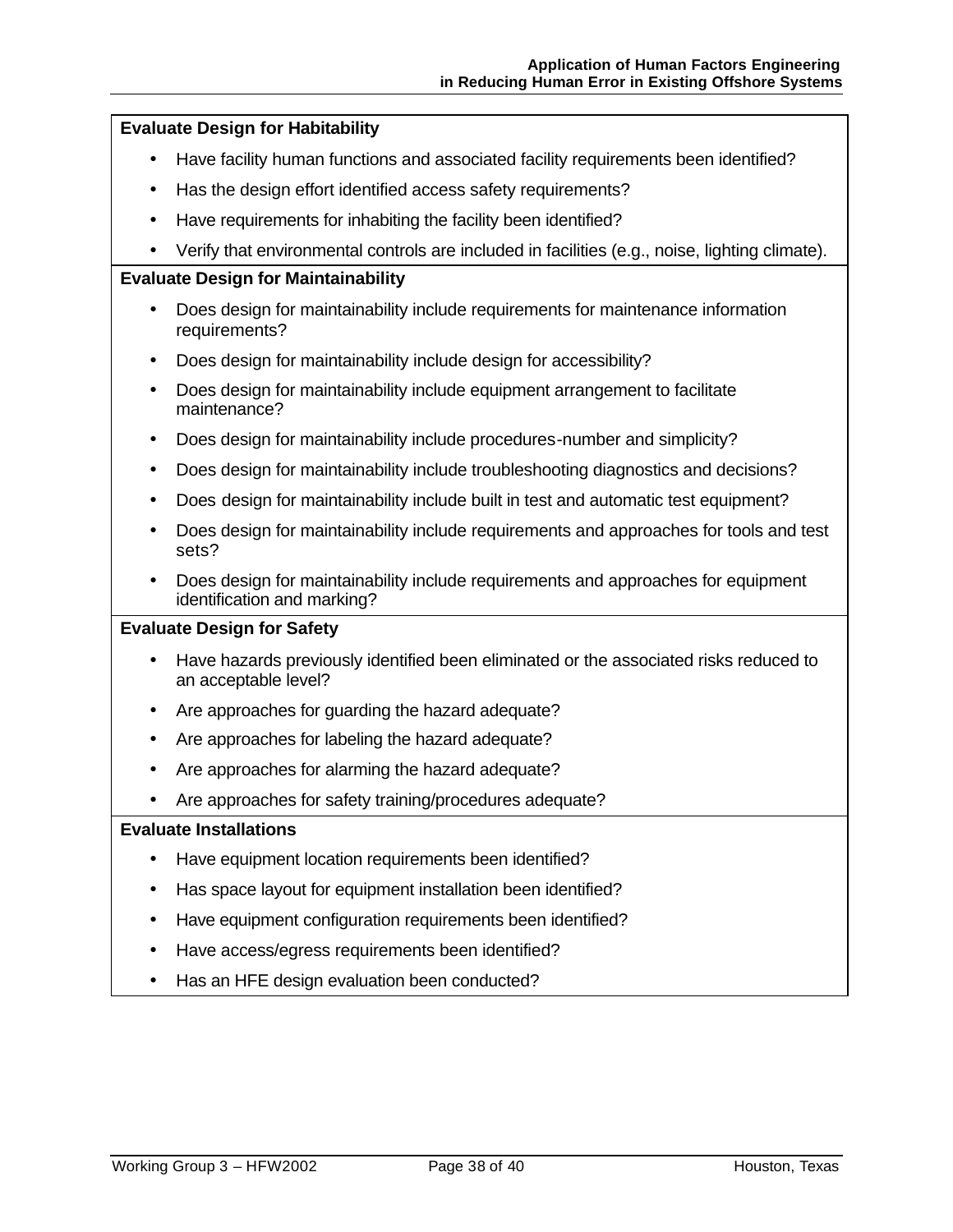# **Evaluate HFE inputs to Change Proposals (ECPs)**

- Have HFE lessons learned been identified for the element?
- Have critical tasks per function been identified?
- Have human machine interfaces been identified?
- Have task requirements been identified and analyzed?
- Has HFE test and evaluation been conducted to identify problems and/or validate lessons learned data?
- Has the role of human vs. automation been evaluated?
- Have workloads been evaluated?
- Have procedures been evaluated?
- Have effects of use environments been evaluated?

### *7.0 REFERENCES*

ABS Guidance Notes on the Application of Ergonomics to Marine Systems.

ASTM F1166-95 Standard Practice for Human Engineering Design for Marine Systems, Equipment and Facilities.

Baker, C.C., McSweeney, K, and McCafferty, D.B. (2002). *Human Factors and Ergonomics in Safe Shipping: the ABS Approach*. Proceedings of the Seventh Annual Presentation of "Maritime Operations: The Human Element." Marine Log.

Barach and Small, in the March 2000 edition of the British Medical Journal.

Bea, Robert G. (1994) *The Role of Human Error in Design, Construction, and Reliability of Marine Structures*, U.S. Coast Guard Ship Structure Committee.

BOMEL Limited (2001) "FSA of Bulk Carriers - Development and Quantification of Influence Networks" undertaken for MCA, UK

Chadwell, G.B., Leverenz, F.L., and Rose, S.E., (1999), Contribution of Human Factors to Incidents in the Petroleum Refining Industry, American Institute of Chemical Engineers 33<sup>rd</sup> Annual Loss Prevention Symposium, Houston, Texas.

Dynamics Research Corporation (1991). *The Role of Human Factors in Marine Casualties.*  Prepared for Commandant, U.S. Coast Guard Headquarters, Washington, DC. Arlington, VA. Author.

GAO. (1980). Effectiveness of US Forces can be increased through improved weapon system design. Report to Congress.

Malone, T.B., Anderson, D.A., Bost, J.R., Jennings, M., Malone, J.T., McCafferty, D.B., Jennings, M., Noreager, J. A., and Terry, E., (1996) "Human Error Reduction through Human and Organizational Factors in Design and Engineering of Offshore Systems," International Workshop on Human Factors in Offshore Operations Workshop on Reduction of Human Error through the Application of Human and Organizational Factors in Design and Engineering, New Orleans, LA., December, 1996.